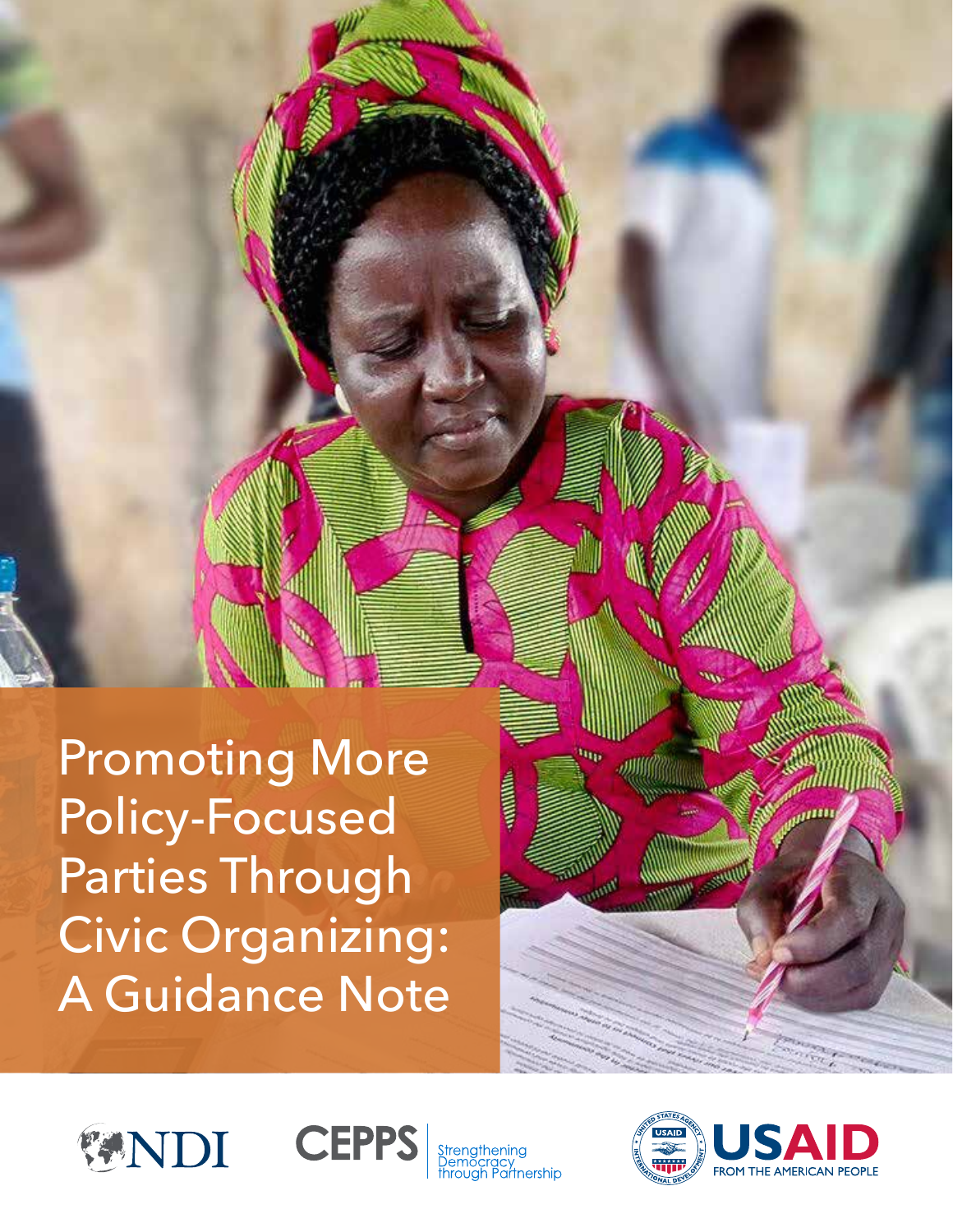# **ABOUT CEPPS**

Established in 1995, the Consortium for Elections and Political Process Strengthening (CEPPS) pools the expertise of three international organizations dedicated to democratic development: the International Foundation for Electoral Systems (IFES), the International Republican Institute (IRI), and the National Democratic Institute (NDI). CEPPS has a 20-year track record of collaboration and leadership in democracy, human rights, and governance support, learning from experience, and adopting new approaches and tools based on the everevolving technological landscape.

As mission driven, non-profit democracy organizations, IFES, IRI, and NDI differ from many development actors by maintaining long-term relationships with political parties, election management bodies, parliaments, civil society organizations, and democracy activists.

Through this work, IFES, IRI, and NDI:

- Promote meaningful participation of all citizens in their political systems, including women, youth, and other traditionally marginalized groups.
- Harness the comparative advantages of media and technology to promote citizen understanding and engagement, and transparent political competition.
- Support meaningful transition processes that establish positive precedents for effective democratic governance.
- Promote the integrity of elections as a sustainable vehicle for peacefully and democratically choosing leaders.
- Facilitate the ability of elected political actors to fulfill their responsibilities to citizens through better governance practices.
- Promote competitive and representative multi-party political systems.
- Ensure respect for the application of impartial legal frameworks and compliance by political actors.

Copyright 2019 Consortium for Elections and Political Process Strengthening (CEPPS). All rights reserved.

Portions of this work may be reproduced and/or translated for non-commercial purposes provided CEPPS is acknowledged as the source of the material and is sent copies of any translations: Send copies to: Attention: CEPPS Administrative Director | Consortium for Elections and Political Process Strengthening | 1225 Eye Street | Suite 800 | Washington, DC 20005 | jcox@cepps.org

This document is made possible by the generous support of the American people through the United States Agency for International Development (USAID). The opinions expressed herein are those of the author(s) and do not necessarily reflect the views of USAID or the United States Government.

Cover photo: A community leader signs a pledge committing to promoting the priorities of the LWPP on the campaign trail, including to call upon candidates to promote women's policy priorities (August 2017).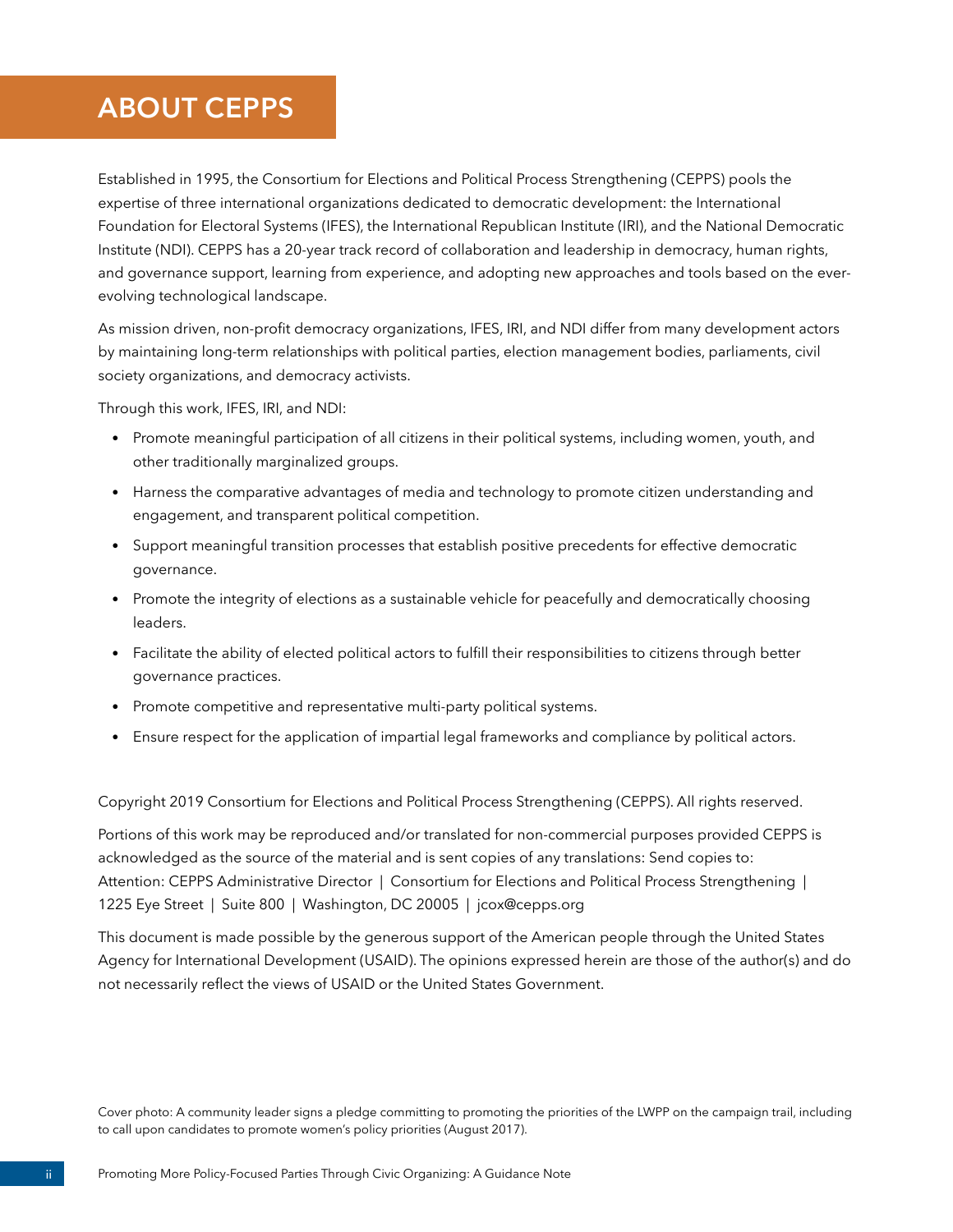# **ACKNOWLEDGEMENTS**

Sef Ashiagbor, NDI Senior Advisor for Political Party Programs led this project with support from Sarah Travis, Christian Brunner, and Kellor Yde at CEPPS/NDI. The following reviewed various drafts of this publication, providing recommendations for improvements: Lauren Kitz, Inclusion Specialist; Alyson Kozma, CEPPS Inclusion Specialist; Jerry Lavery, PhD, CEPPS Technical Director; and Franklin Oduro, PhD, Deputy Executive Director/ Director of Programs, Ghana Center for Democratic Development. In addition, the following provided helpful comments during a roundtable in May 2018: Mike Jobbins, Senior Director for Partnerships and Engagement, Search for Common Ground; Eric Kramon, PhD, Assistant Professor, George Washington University; Carl Levan, PhD, Associate Professor, American University; Alison Miranda, Senior Learning Officer, Transparency and Accountability Initiative; Kat Schmermund, Co-chair for the Political Parties Community of Practice, International Republican Institute. The following NDI Staff made various contributions over the course of the project: Onesmus Ahabwe, Aaron Azelton, Gemima Barlow, Mardia Bloh, Courtney Hess, Leslie Martin, Lisa McLean, Nadezhda Mouzykina, Michael Murphy, Hueward Neal, Laura Nichols, Simon Osborn, Alison Paul DeSchryver, Linda Stern, and Angela Vance. CEPPS/NDI is grateful to the civic activists and political leaders in Liberia and Uganda who agreed to share their experiences during field research; their invaluable perspectives helped make this project possible.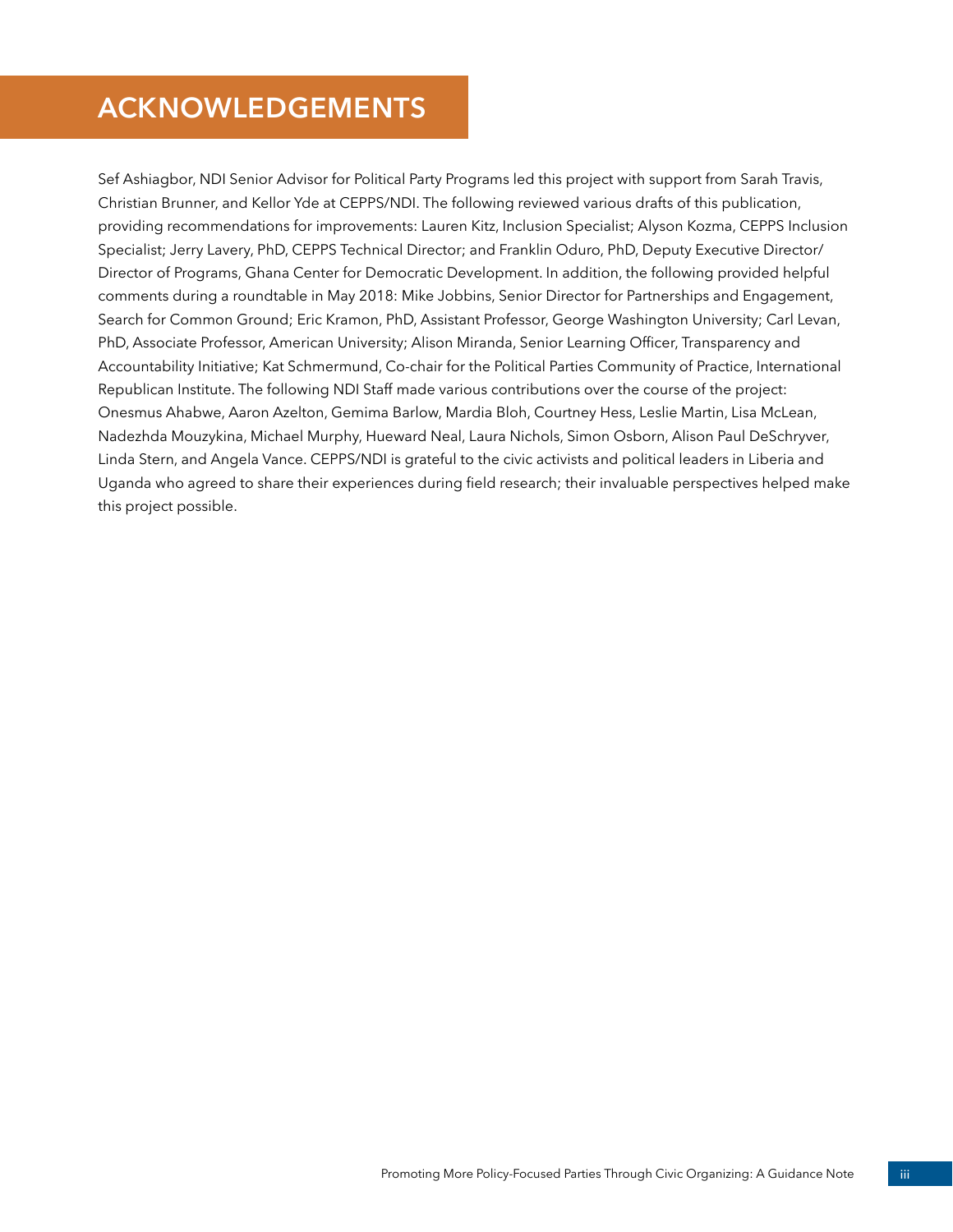# **TABLE OF CONTENTS**

| Figure 1: Promoting More Policy-Focused Parties Through Civic Organizing:            |  |
|--------------------------------------------------------------------------------------|--|
|                                                                                      |  |
|                                                                                      |  |
|                                                                                      |  |
|                                                                                      |  |
|                                                                                      |  |
| Civic Organizing as a Means to More Policy-Focused Parties: A Theoretical Framework7 |  |
|                                                                                      |  |
|                                                                                      |  |
|                                                                                      |  |
|                                                                                      |  |
|                                                                                      |  |
|                                                                                      |  |
|                                                                                      |  |
|                                                                                      |  |
|                                                                                      |  |
|                                                                                      |  |
|                                                                                      |  |
|                                                                                      |  |
|                                                                                      |  |
|                                                                                      |  |
|                                                                                      |  |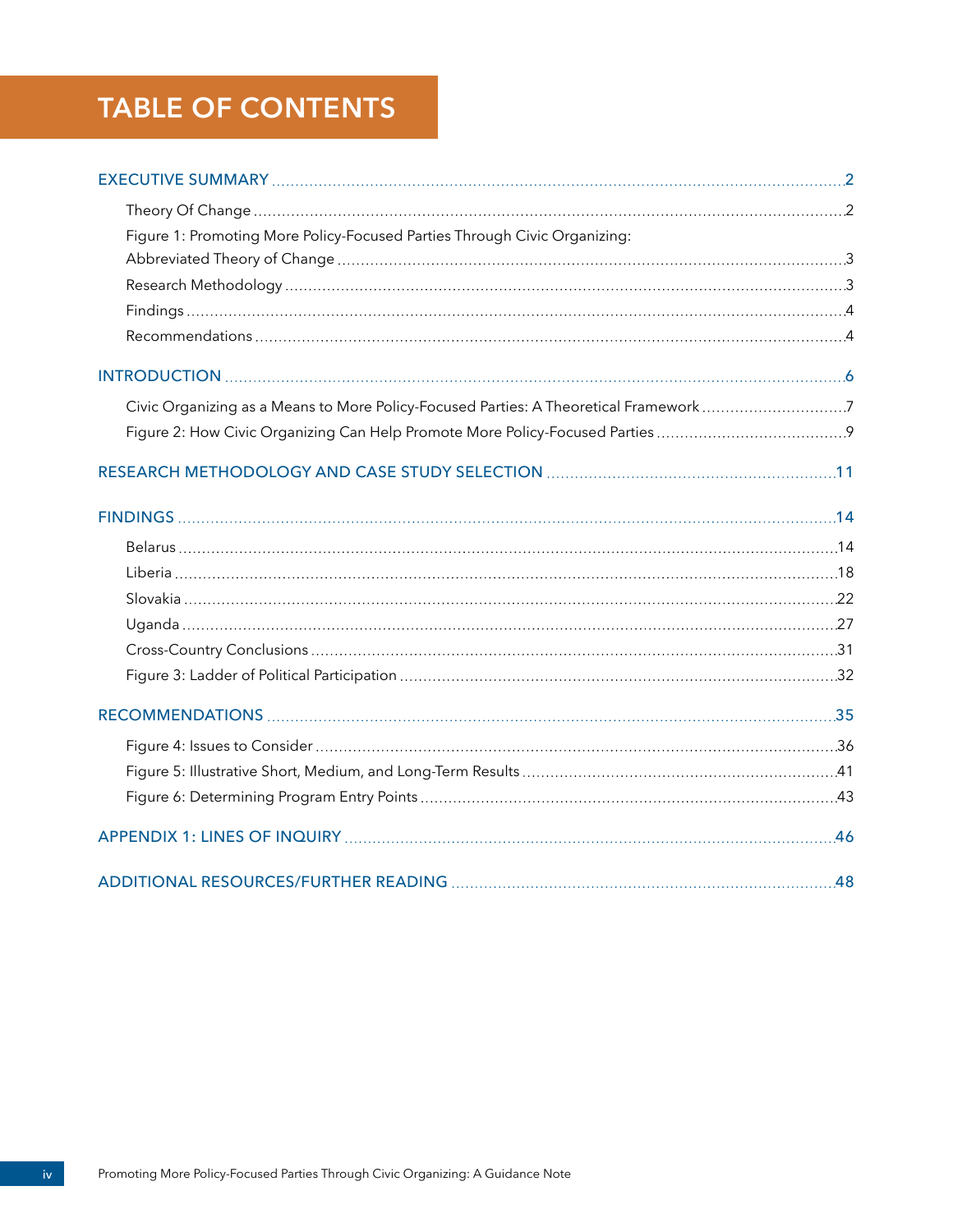# **THE PURPOSE OF THIS PUBLICATION**

This publication examines the following research question:

- Under what conditions have civic interventions incentivized more policy-focused parties?
	- Are these approaches more relevant/effective in some contexts than others?
	- What skills, strategies, and assets do civic groups need in order to be able to engage and influence political parties effectively?
	- What strategies can help ensure that policy processes are more inclusive and reflect the interests of women, youth, minorities, and other traditionally marginalized groups?<sup>1</sup>

Based on a literature review and four case studies, the publication highlights lessons learned from four programs in different environments and outlines recommendations to strengthen future programming. It aims to help donors and implementers make more strategic decisions about when and how to use civic organizing to promote more policy-focused parties. It details:

- A theory of change for the use of civic organizing as a means to promote more policy-focused political parties; and
- A framework of issues to consider when contemplating this approach.

<sup>&</sup>lt;sup>1</sup> In general, in a given context, marginalized groups may include women, young people, ethnic and religious minorities, indigenous communities, people with disabilities, and lesbian, gay, bisexual, transgender and intersex (LGBTI) individuals and communities in difficultto-reach areas. Three of the four case studies in this study included an emphasis on marginalized groups. Belarus and Liberia included efforts to highlight women's policy priorities, and Slovakia focused on increasing the political participation of Roma. The Liberia case study also references lessons learned from a youth policy platform.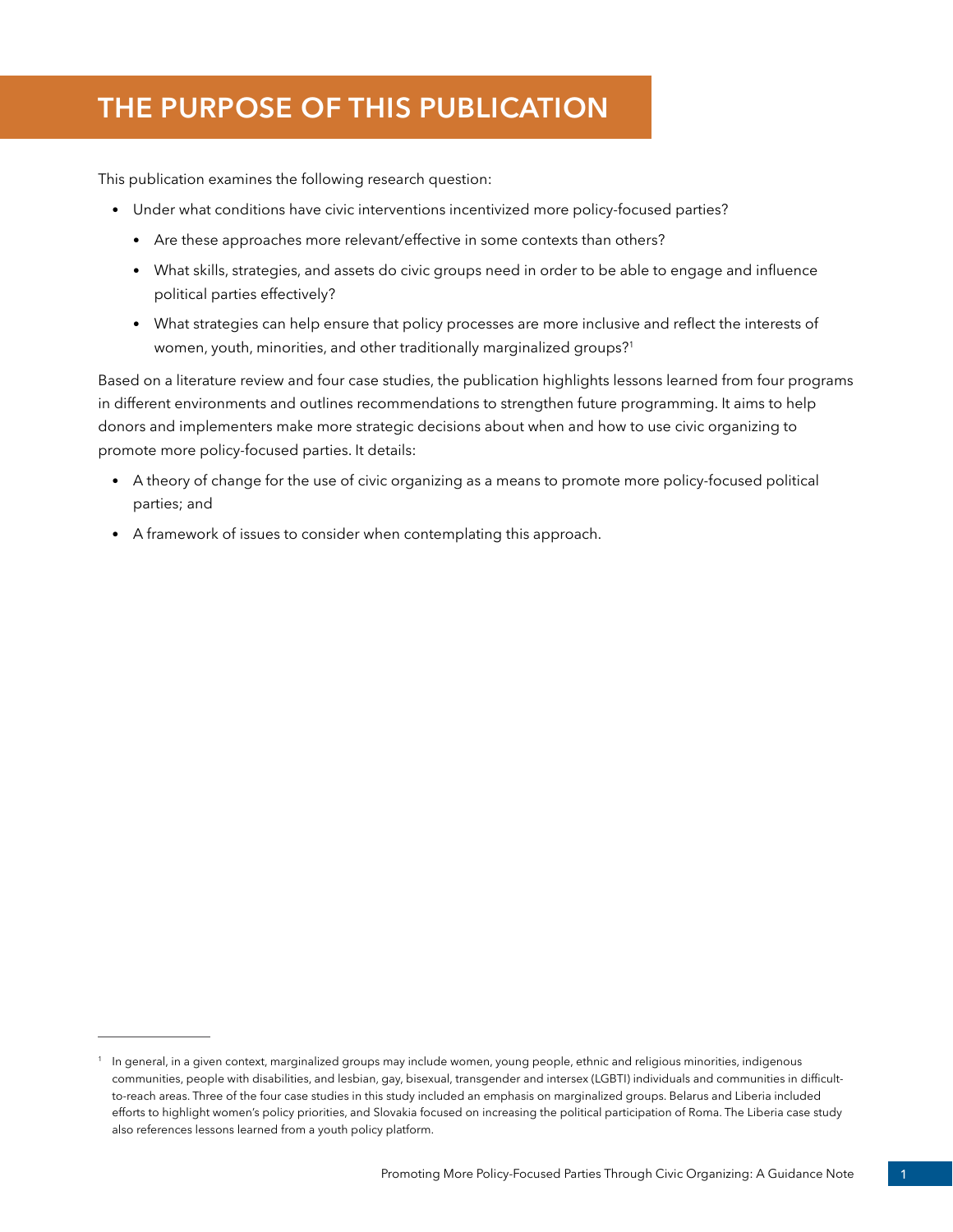# <span id="page-5-0"></span>**EXECUTIVE SUMMARY**

The democracy support community implements a wide range of programming to promote more competitive and representative multiparty systems. Traditionally, these political party programs have focused on improving the capacity of party activists and political leaders to: conduct citizen outreach; represent different societal groups, including marginalized communities; develop and pursue public policy proposals; recruit and nominate candidates; compete in elections; and form governments. However, without strong incentives for change, greater organizational capacity alone rarely leads to more inclusive, responsive, and accountable political parties. As a result, assistance providers have started to supplement technical assistance to parties with interventions to incentivize more responsive, inclusive, and accountable parties.<sup>2</sup> Although the theoretical foundations for these approaches appear strong, comparative lessons learned and best practices from practical experiences are limited. A deeper understanding of the efficacy of these approaches would strengthen the effectiveness of political party programming and inform future strategies. This publication seeks to answer the following research question:

• Under what conditions have civic interventions incentivized more policy-focused parties?

## **THEORY OF CHANGE**

Responsive policy-making requires informed and active citizens that express their policy preferences and hold their leaders accountable for those priorities. While civic organizing is valuable in its own right as a means to increase citizen participation in political processes, it can also serve an instrumental purpose in promoting more policy-focused parties. For instance, through issue-based voter education, debates, citizen platforms, and political process monitoring efforts, civic groups have tried to push political parties to: increase their focus on policies, involve citizens in policy processes, and improve service delivery.

This approach is based on the following theory of change, which is also outlined in Figure 1.

If citizens:

- recognize that parties should offer differentiated policies and govern based on those policy proposals, and are willing and able to cast their votes based on that understanding;
- have policy priorities and preferences, organize around them, and see parties as viable means for achieving/implementing those policy preferences; and
- are informed and have opinions about the extent to which parties/governments are implementing policies/ providing services (public goods), organize around those views, and are willing and able to hold political parties/elected officials accountable for their policy performance;

Then:

• parties will recognize that policy proposals/processes and their ability to deliver them are important factors in how voters choose between candidates, and in determining electoral outcomes. As a result, political parties will place increased emphasis on developing and implementing policy proposals for the public good.

<sup>2</sup> Carothers, Thomas. (2006) Confronting the Weakest Link: Aiding Political Parties in New Democracies. Carnegie Endowment for International Peace. Washington, DC. pp 180, 214. [https://carnegieendowment.org/2006/10/23/confronting-weakest-link-aiding-political](https://carnegieendowment.org/2006/10/23/confronting-weakest-link-aiding-political-parties-in-new-democracies-pub-18808)[parties-in-new-democracies-pub-18808](https://carnegieendowment.org/2006/10/23/confronting-weakest-link-aiding-political-parties-in-new-democracies-pub-18808)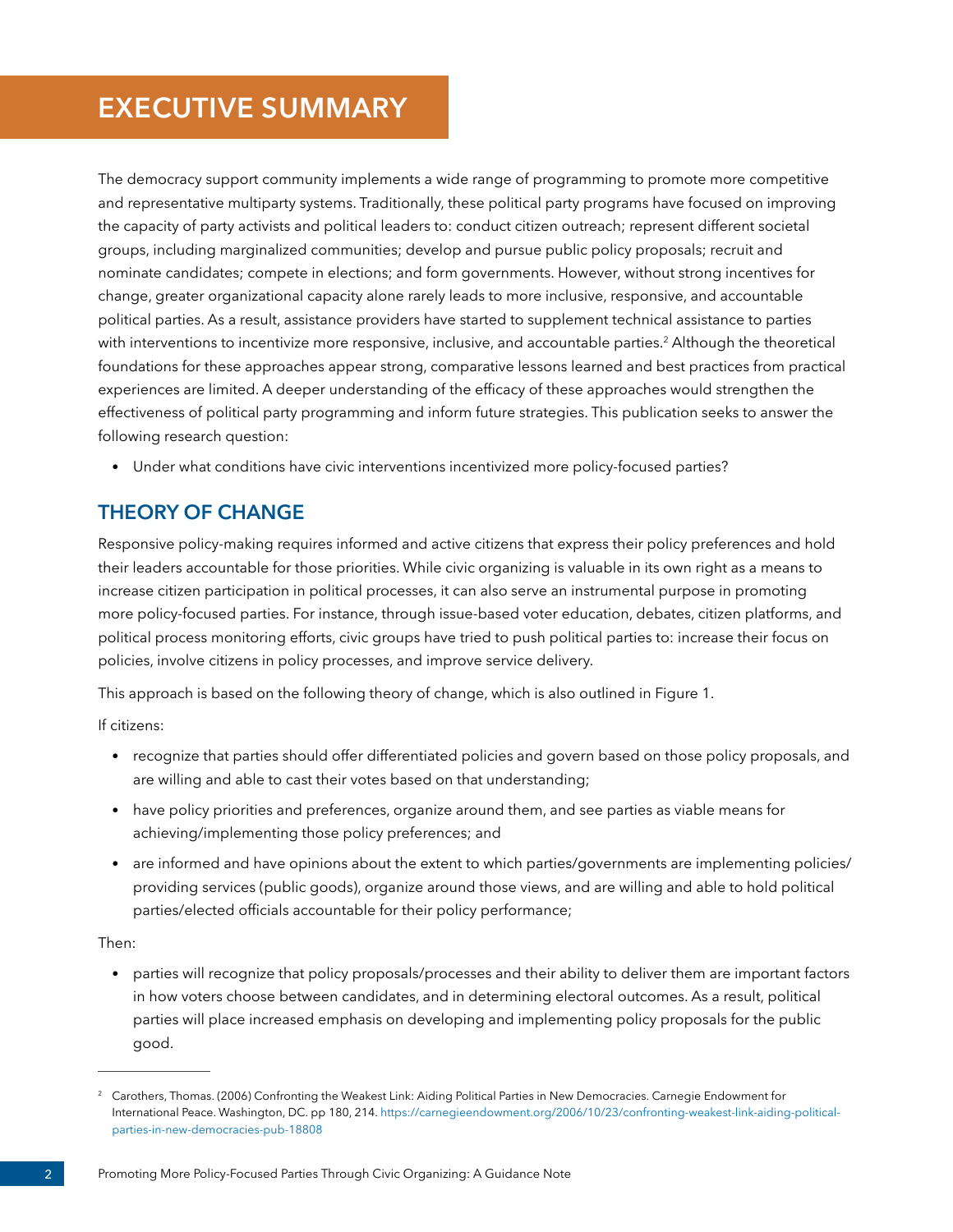## <span id="page-6-0"></span>**FIGURE 1: PROMOTING MORE POLICY-FOCUSED PARTIES THROUGH CIVIC ORGANIZING: ABBREVIATED THEORY OF CHANGE**

#### **IF CITIZENS:**

Recognize that parties should present distinct policies and govern based on their proposals

Have their own policy priorities, organize around them, and believe parties will help achieve those policies

Are informed about parties' implementation of public policies and are willing to hold them accountable for their policy performance

#### **THEN PARTIES:**

Will recognize that policy proposals determine how voters pick candidates and therefore emphasize developing and implementing policy proposals for the public

#### **RESEARCH METHODOLOGY**

Based on the overarching research question, CEPPS/NDI conducted a literature review outlining: the different types of civic interventions that have been used to incentivize more policy-focused parties, existing knowledge of the strengths and limitations of each, and priorities for further research. Based on the resources available, and to supplement the literature review, CEPPS/NDI identified four case studies.

Together, the case studies were selected to reflect different opportunities for lessons learned based on: the operating context (varying degrees of openness and party institutionalization), geographic diversity, the type of intervention(s) used, and the approach to the inclusion of women and other marginalized groups. Two case studies (Belarus and Slovakia) were developed based on desk research, and the additional two (Liberia and Uganda) involved field research.

Based on the literature review and the four case studies, this document highlights lessons learned from four programs in different environments and outlines recommendations to strengthen future programming.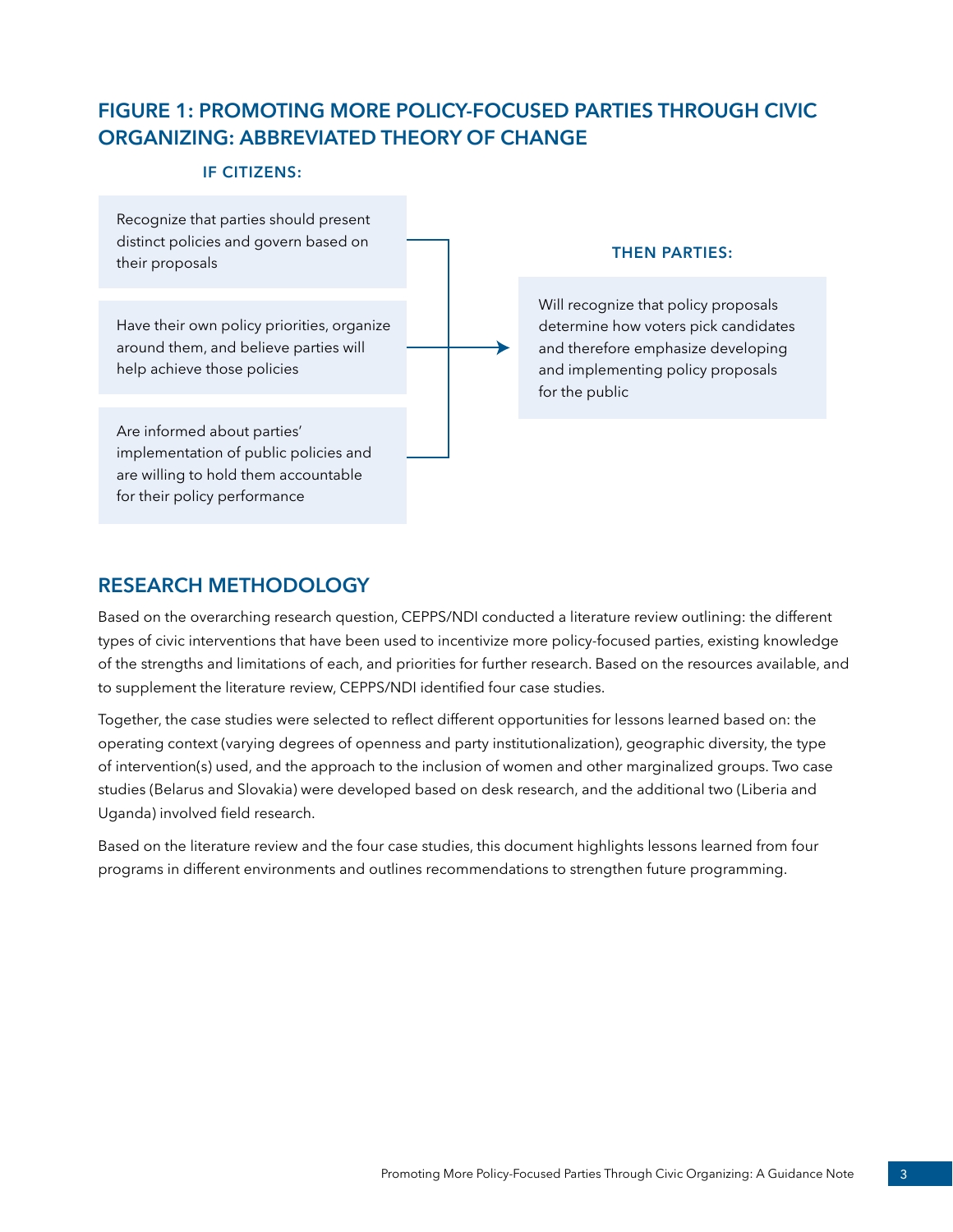#### <span id="page-7-0"></span>**FINDINGS**

Experiences across programs in the four countries pointed to the following:

- 1. A variety of factors influenced party responsiveness to citizen demands, including: international incentives, type of electoral system, and opportunities for positive media coverage. Further, parties operating within the same country context made different calculations about how to respond to civic pressure based on their own circumstances and considerations. As a result, responsiveness varied by party. It also required the existence of well-placed, intraparty champions.
- 2. Realigning the current relationships between political parties and citizens in favor of those based on different proposals for the provision of public goods requires deep behavioral changes on the part of both citizens and political parties. These changes require investments throughout the entire political cycle, not only during election periods.

Elections can serve as a strategic entry point for more policy-focused engagement between civic groups/ citizens and parties, even where political space is constricted. However, beginning programs right before elections may not provide enough time for deeper civic education about the roles and responsibilities of parties/candidates, or to foster meaningful engagement between civil society and political parties in the post-election period. In fact, a heavy focus on election-related programming without complementary follow-on activities throughout the political cycle may inadvertently undermine the credibility of civil society organizations (CSOs) and contribute to citizen disenchantment with political processes.

3. Increasing marginalized groups' ability to share skills and information with other members of their community and to have the potential to speak with a stronger, collective voice is critical. However, people experience the world differently based on overlapping identity markers, and efforts to help groups that share a common identity need to be sensitive to these differences. Further, entrenched socio-cultural norms may influence party leaders' receptiveness to demands from marginalized groups. Marginalized groups can benefit from joining with other organizations to build their numbers, broaden support for their priorities, and increase their political power.

#### **RECOMMENDATIONS**

Based on the above findings, the following recommendations could help improve the effectiveness of future programming.

At the design stage, donors and implementers should:

- 1. Consider how a range of factors might create opportunities or risks for the successful use of civic organizing to promote more policy-focused parties. This includes:
	- Political space (including the security environment, inclusion issues, opportunities for civic and political organizing);
	- Institutional and structural factors (for instance, electoral systems and other features of the political system, the reach/authority/legitimacy of the state, and the structure of the economy); and
	- Party and civil society capacities and interests (such as political parties' and civil society's perceptions of each other, and their respective capacities to formulate and advance their policy priorities).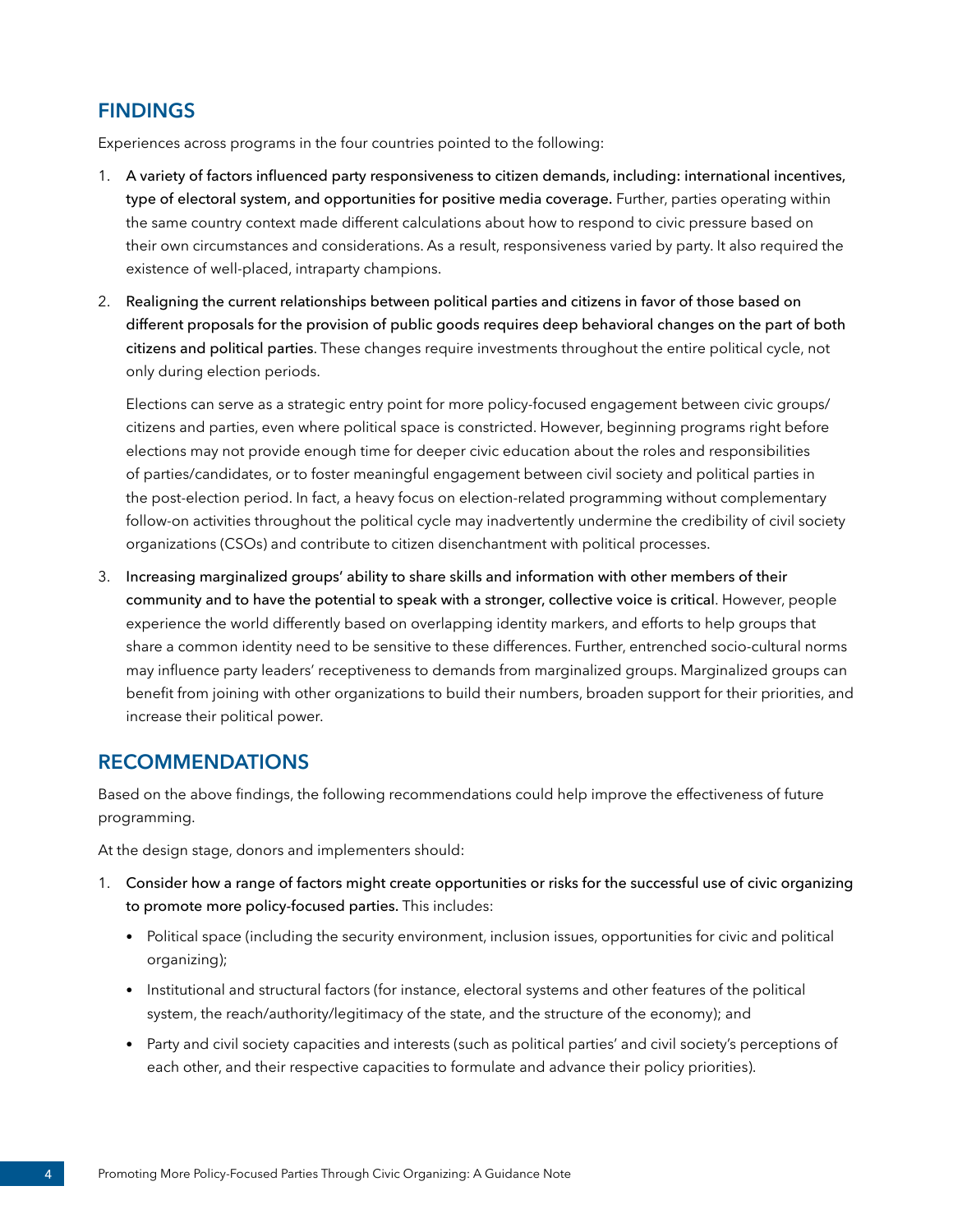- 2. Based on analysis of country contexts, set realistic expectations for progress towards more policy-focused politics. This includes supporting or developing risk management strategies that recognize the potential for unintended consequences and resistance to change, and regularly monitoring social, political, and economic developments in order to adjust program strategies and expectations where needed.
- 3. Plan for medium to long-term efforts that incorporate a variety of interventions, and use multiple entry points that can be sustained over time. This includes identifying strategies for sustaining support to civil society and political parties throughout the political cycle, not solely during elections.

As part of these efforts, donors should consider:

- How to ensure adequate time in the run-up to the polls and for sustained follow-up in the post-election period when using elections as an entry point;
- Ways to build in a sustainability focus from the conception phase. This may include combining organizational capacity building for CSOs – fundraising and financial management, for instance – with technical assistance; and
- Interventions and partnerships with universities, the media, and appropriate government agencies that can be replicated and sustained in a given country context.

Implementers and CSOs should:

- Ensure that messaging content and delivery methods are designed to promote meaningful participation by diverse citizens, especially those from marginalized communities;
- Link monitoring and information-sharing efforts with initiatives that involve strategic, citizen-led collective action that helps citizens exert pressure on their political/elected leaders;
- Explore ways to facilitate alliances and constructive engagement between different types of CSOs; and
- Use the media to expand the reach of civic education and advocacy campaigns and explore the potential for media coverage as an incentive for political parties to engage in more policy-focused communications.
- 4. For programs targeting marginalized groups, donors, implementers, and CSOs should consider how entrenched social norms may influence power relations and party responsiveness to demands from these groups. They should also carefully examine the appropriateness of opportunities to unite identity groups around shared issues and consider strategies that may be needed to build trust with the relevant community(ies).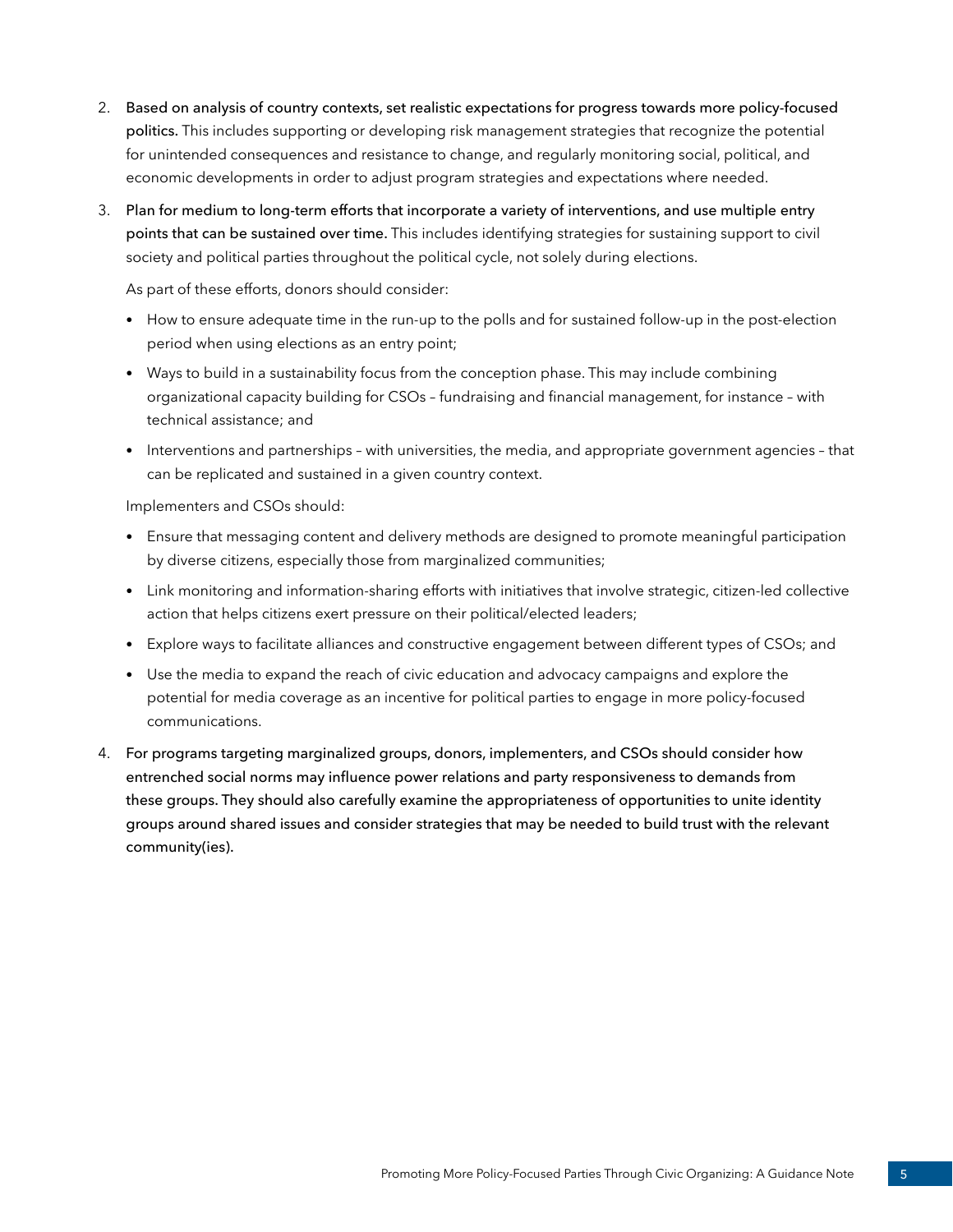# <span id="page-9-0"></span>**INTRODUCTION**

Responding to citizen needs and interests is a central feature of democratic governance. In democratic societies, political parties aggregate these demands from diverse groups and articulate public policy options for addressing these needs. During elections, political parties campaign on their distinct proposals for addressing societal needs, offering voters the opportunity to choose among parties on the basis of their policy positions.<sup>3</sup> These campaign efforts also promote different parties' credibility, competence, experience, and genuine interest in addressing different societal needs.

Policy-focused parties:

- primarily (but not exclusively) mobilize support based on their policy positions;
- have some degree of internal cohesion around policy priorities;
- can be distinguished from their competitors based on their policy positions; and
- have a serious commitment to implement those policies when they form governments.<sup>4</sup> (Parties may also try to advance their policies even when in opposition.)

In vibrant multi-party systems, party policy processes occur in both opposition and ruling parties. Those processes are:

- *inclusive*, providing broad and diverse segments of the population including women, youth, and other marginalized populations – and different interest groups within each party meaningful opportunities to influence the policies that political parties develop and promote;
- *responsive*, addressing the needs that a diverse and representative group of citizens considers most pressing, as well as those that are critical to the country's welfare; and
- *accountable*, in that parties clearly communicate their policy stances, their efforts to implement or advance those policy proposals, and the results of their policies, allowing citizens to hold their leaders to account.

These processes have significant implications for governments' ability to respond to citizens' needs and improve public welfare.<sup>5</sup> They:

- affect the extent to which public policy-making and political processes more broadly is inclusive of various societal groups, including marginalized populations;
- facilitate greater accountability of elected officials;
- help legitimize democratic governance; and
- can help curb the mismanagement of public resources that might occur as a result of graft and excess patronage.

<sup>&</sup>lt;sup>3</sup> This project focused on party policy proposals and processes that relate to service delivery and the provision of public goods. However, it is important to note that, in any context, political parties may propose policies on a variety of issues, including those that may heighten societal divisions or have detrimental effects/consequences for certain segments of society (e.g., anti-LGBTI or other discriminatory laws).

<sup>4</sup> International Institute for Democracy and Electoral Assistance (IDEA). (2014) Politics Meets Policies: The Emergence of Programmatic Parties. Sweden, pp XIII – XIV,<https://www.idea.int/publications/catalogue/politics-meets-policies-emergence-programmatic-political-parties>

<sup>5</sup> National Democratic Institute for International Affairs (NDI). (2014) Political Party Programming Guide Washington, DC. [https://www.ndi.org/](https://www.ndi.org/sites/default/files/Political_Party_Programming_Guide.pdf) [sites/default/files/Political\\_Party\\_Programming\\_Guide.pdf](https://www.ndi.org/sites/default/files/Political_Party_Programming_Guide.pdf)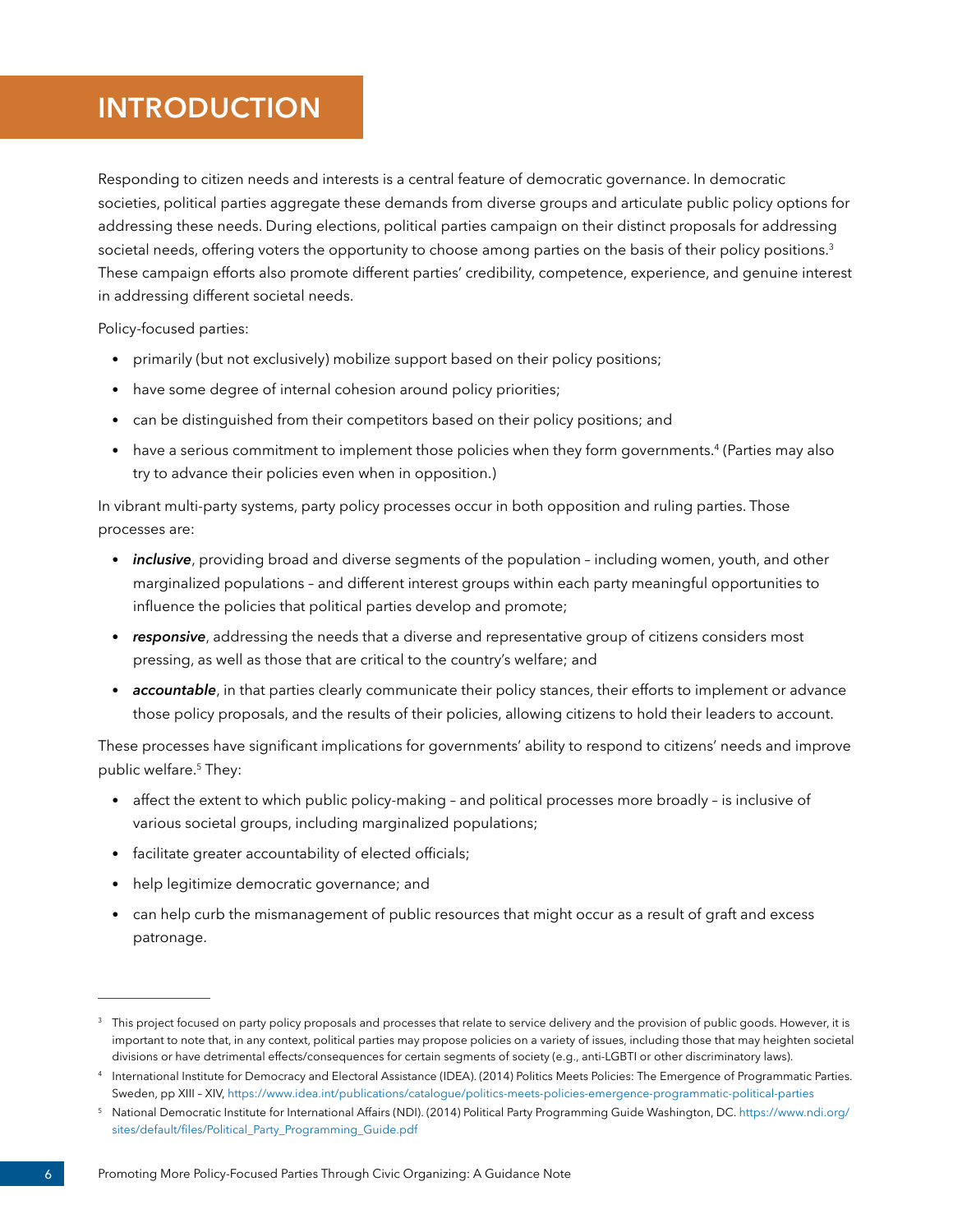<span id="page-10-0"></span>In fledgling democracies, the policy proposals that do exist may have been developed behind closed doors, depriving citizens of a key form of political participation and the opportunity to influence the direction of their government. The result may be policies that are out of touch with citizens' most pressing needs or that offer sweeping, vague, and unrealistic promises to resolve intractable socio-economic challenges. Political parties may heavily rely on vote-buying; patronage; candidates' personal charisma; or divisive ethnic, tribal, or religious appeals to mobilize support. Further, the shortage of distinctive, coherent, and inclusive policies leaves citizens unable to distinguish between parties on any basis other than money offered, personalities, or identity-based appeals. The risk is governance that fails to deliver on citizens' priority issues and leaves constituents unable to hold their leaders to account, potentially undermining public support for democracy.

## **CIVIC ORGANIZING AS A MEANS TO MORE POLICY-FOCUSED PARTIES: A THEORETICAL FRAMEWORK**

Responsive policy-making requires informed and active citizens that express their policy preferences and hold their leaders accountable for those priorities. If parties are able to win elections and hold power without offering proposals for public goods and services, and later delivering on those proposals, there is little incentive for them to become more policy-focused. Policy-focused parties and party systems need citizens who:

- have personal preferences over different policy options/priorities;
- express those preferences through participation in policy processes;
- are aware of party policy proposals; and
- use that information to choose between parties and hold government accountable.<sup>6</sup>

Further, civic organizing has incentivized changes in many different aspects of political party behavior. In a variety of contexts, civic organizing has helped push political parties to actions, such as improving transparency and accountability in political financing and increasing the participation of marginalized groups. As one study notes, "Whether advocating for specific policies, providing expertise on public welfare issues, monitoring government performance, or raising awareness about needs, collective citizen action can help change political practices and outcomes."7

Thus, civic organizing is valuable in its own right as a means to:

- increase citizen participation in political processes;
- help marginalized groups challenge their exclusion; and
- drive improvements in service delivery.

It can also serve an instrumental purpose in promoting more policy-focused parties.

1. Civic education can help shift voter understanding and expectations regarding party behavior. This includes sustained efforts to help citizens understand the roles and responsibilities of various actors in a democracy, as well as such election-focused efforts as anti-vote buying campaigns, issue-based voter education, and candidate debates.

<sup>6</sup> Carothers, Thomas. (2006) Confronting the Weakest Link: Aiding Political Parties in New Democracies. Carnegie Endowment for International Peace. Washington, DC. pp 44-45. [https://carnegieendowment.org/2006/10/23/confronting-weakest-link-aiding-political](https://carnegieendowment.org/2006/10/23/confronting-weakest-link-aiding-political-parties-in-new-democracies-pub-18808)[parties-in-new-democracies-pub-18808](https://carnegieendowment.org/2006/10/23/confronting-weakest-link-aiding-political-parties-in-new-democracies-pub-18808)

<sup>&</sup>lt;sup>7</sup> NDI. (2017) Putting Elections to Work for Accountability. <https://puttingelectionstowork.ndi.org/>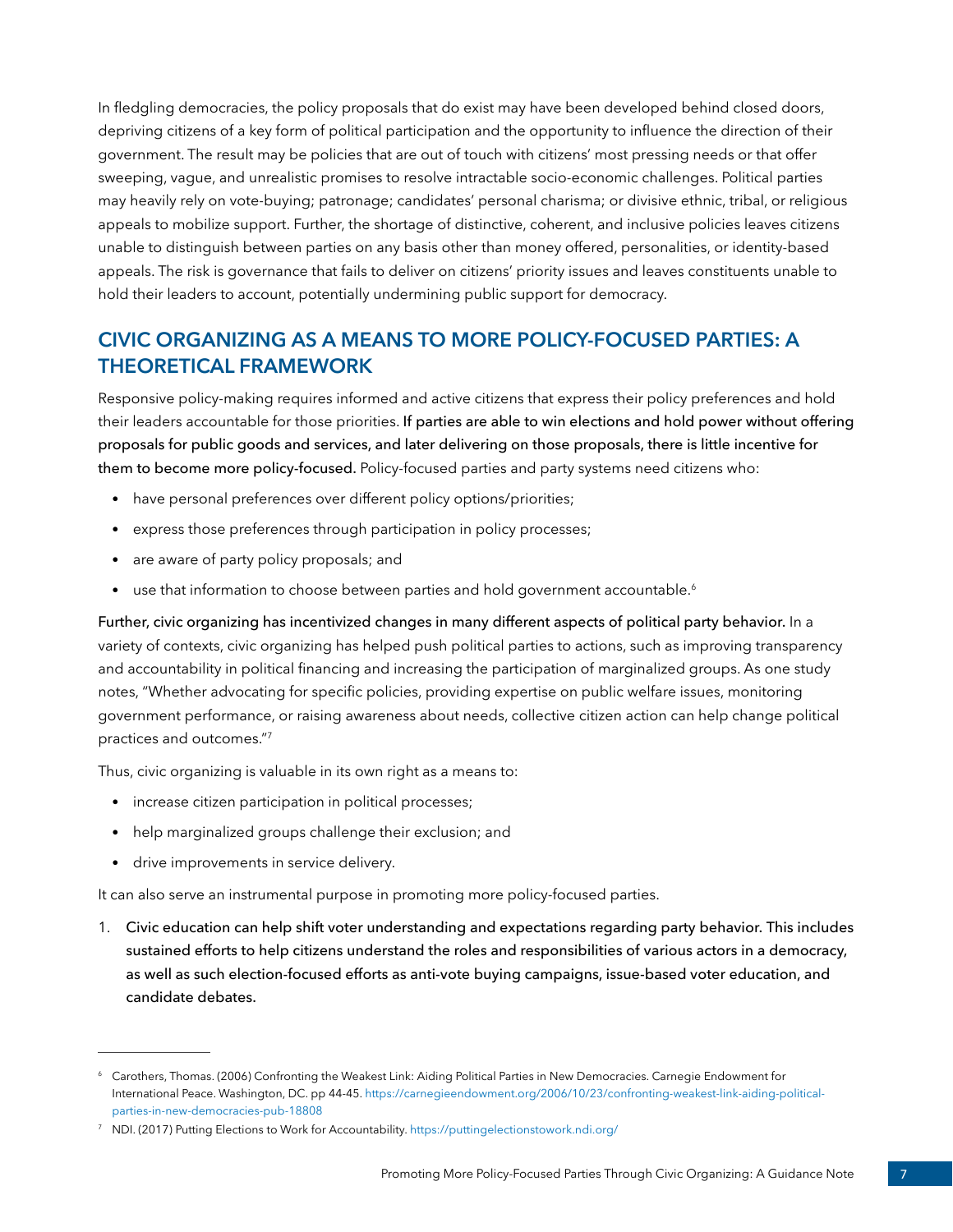In theory, if citizens/voters recognize that parties should offer differentiated policies and govern based on those policies, they will increasingly place policy-focused demands on their politicians. In response, political parties should increase their focus on policy-focused campaigning and on governing to address citizens' priority issues. Issue-based voter education is a persuasive and relevant way to make civic participation resonant and meaningful for communities whose lives and priorities are often absent from dominant political and social discourse. Issue-based voter education is often a key strategy toward political inclusion of marginalized populations, as historic barriers to education, lack of accessible information, and a host of other discriminatory practices mean that these groups often lack basic knowledge about their rights and responsibilities as citizens. Civic and voter education that targets marginalized communities and considers their lived experiences and priorities is, therefore, fundamental to decreasing barriers to political inclusion.

The media also has an important role to play in broadening the reach of civic and voter education. However, different target groups have distinct needs and preferences, and access to platforms varies across different communities; these issues need to be factored into program strategies. For instance, in a given country context, Instagram, may be more popular with young people, Facebook might find broader but older audiences, while Twitter may be less commonly used by marginalized groups. As an example, a growing body of research is highlighting how the digital world has also become a forum for disinformation, hate speech, abuse, and harassment targeting politically-active women.

#### 2. Civic advocacy, policy research, and analysis can inform or influence the content of, and citizen participation in, the development of policy proposals.

If citizens/voters have policy priorities and preferences, organize around them, and see parties as viable means for achieving their goals, then, in response, parties will improve the quality and content of their policies and expand the inclusion of different groups in policy processes. Such civic organizing efforts can also facilitate datadriven decision making, which has become a greater challenge with the spread of disinformation and fake news. The media can also help link political parties with voters by covering the policy positions and messages that candidates are running on, reporting on policy issues that citizens care about, and presenting this information in a way that is truthful, relevant to, and digestible by citizens.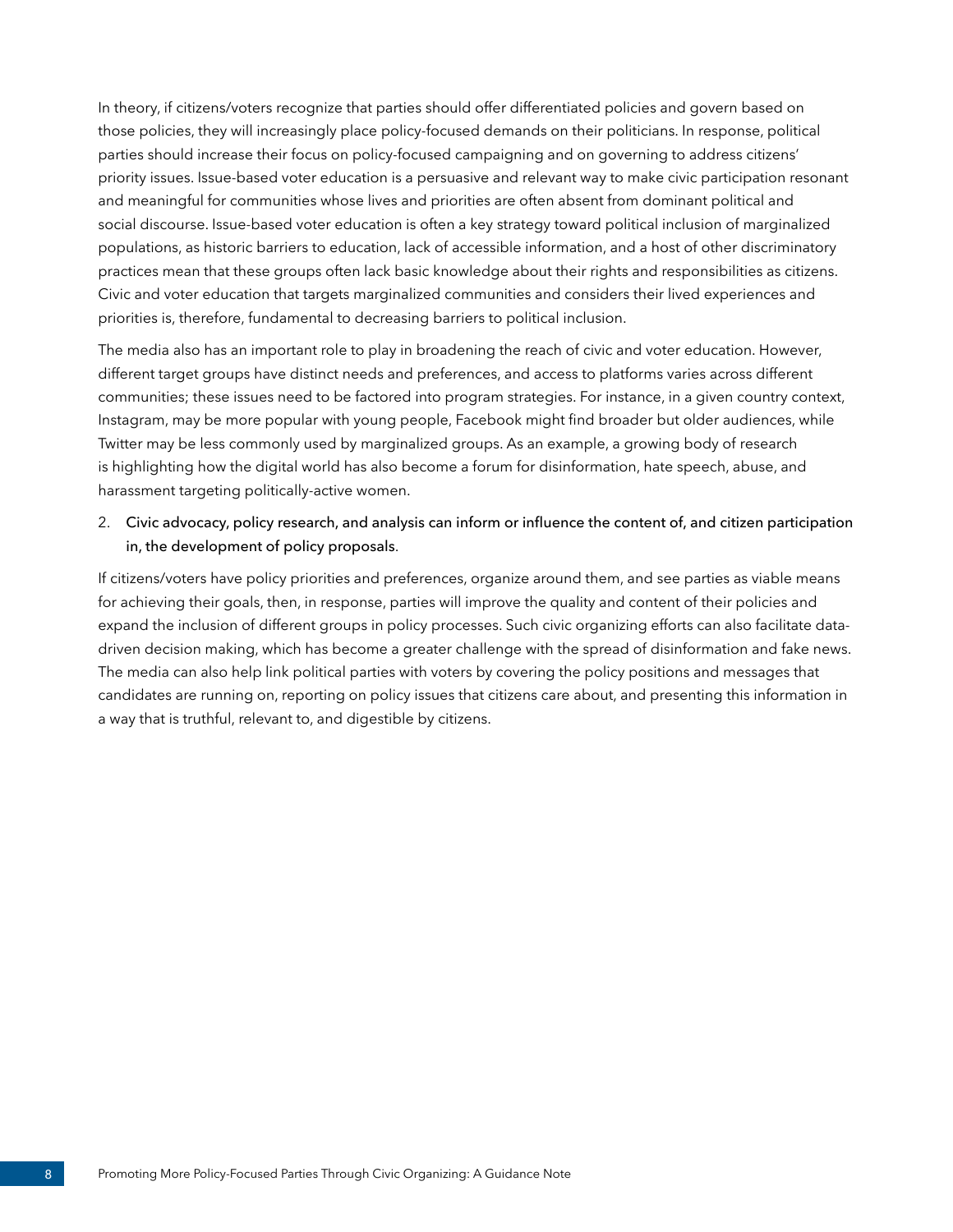## <span id="page-12-0"></span>**FIGURE 2: HOW CIVIC ORGANIZING CAN HELP PROMOTE MORE POLICY-FOCUSED PARTIES**

#### **ENABLING FACTORS**

- Access to Information: Citizens\* are able to access information about different political parties and about government.
- Meaningful Elections: Elections are competitive and generally considered to reflect the will of the people.
- Party Capacity: Political parties have/develop the capacity to formulate and oversee the implementation of policy proposals for public goods.

\*Democracy is more likely to develop and endure when all segments of a society are free to participate in politics and influence political outcomes without suffering discrimination or reprisal. Political processes and institutions need to be inclusive of various societal groups, including marginalized populations (women, young people, ethnic and religious minorities, indigenous communities, people with disabilities, and LGBTI [lesbian, gay, bisexual, transgender, and intersex] individuals) and communities in difficult-to-reach areas.

| <b>MORE POLICY-FOCUSED VOTERS</b>                                                                                                                                                                                                                                                                                                                       | <b>ILLUSTRATIVE INTERVENTIONS</b>                                                                                                                                                                                                                                                                      |
|---------------------------------------------------------------------------------------------------------------------------------------------------------------------------------------------------------------------------------------------------------------------------------------------------------------------------------------------------------|--------------------------------------------------------------------------------------------------------------------------------------------------------------------------------------------------------------------------------------------------------------------------------------------------------|
| Citizens recognize that parties should offer<br>differentiated policies and govern based on those<br>policy proposals, and are willing and able to cast<br>their votes based on that understanding.                                                                                                                                                     | Sustained, civic education on the roles and<br>responsibilities of political parties and other<br>actors in a democracy.<br>Voter education (e.g., anti-vote buying<br>$\bullet$<br>campaigns, issue-based voter education).<br>Debates.                                                               |
| Citizens have policy priorities and preferences,<br>organize around them, and see parties as viable<br>means for achieving/implementing those policy<br>preferences.                                                                                                                                                                                    | Advocacy campaigns.<br>Policy research and analysis to inform party policy<br>development.<br>Citizen/CSO expert input to party policy<br>processes.                                                                                                                                                   |
| Citizens are informed and have opinions about<br>the extent to which parties/governments are<br>implementing policies/providing services (public<br>goods), organize around those views, actively<br>advocate for their interests, and are willing and able<br>to hold political parties/elected officials accountable<br>for their policy performance. | Sustained, civic education on the roles and<br>responsibilities of political parties, elected<br>officials, and other actors in a democracy.<br>Advocacy campaigns.<br>$\bullet$<br>Political process monitoring and social<br>$\bullet$<br>accountability activities.<br>Issue-based voter education. |

#### **MORE POLICY-FOCUSED PARTIES**

In response to increasingly policy-focused voters, political parties more readily recognize that policy proposals/processes and their ability to deliver them are important factors in how voters choose between candidates, and in determining electoral outcomes. As a result, political parties place increased emphasis on developing and implementing policy proposals for public goods.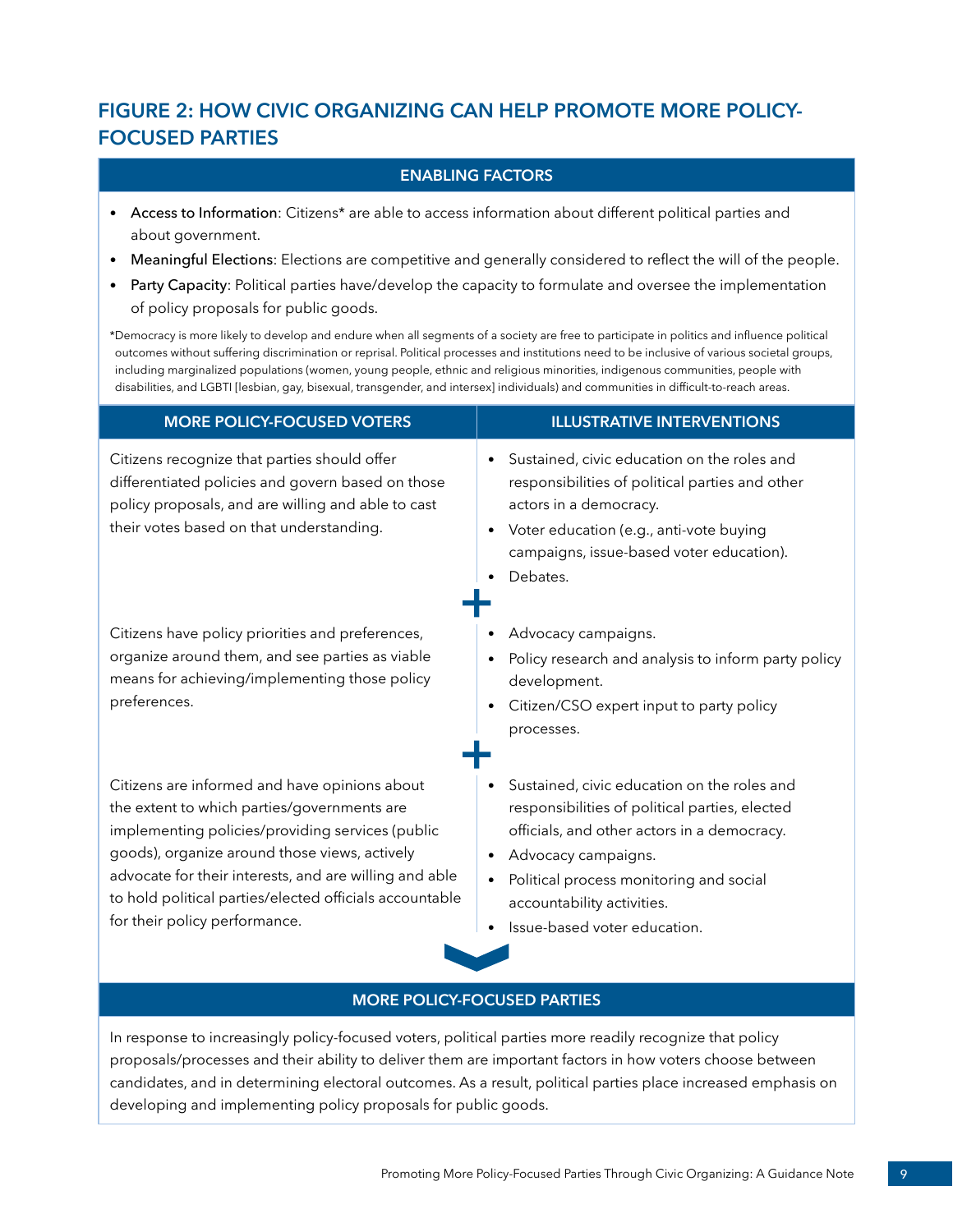Efforts to influence policy content and processes provide a concrete vehicle for citizens, including marginalized communities, to engage in the political processes around issues that are meaningful for them. This type of engagement increases the political influence and skills of civic actors, while improving the consultative and participatory quality of political processes. The more diverse the segments of the population who are engaged in a process, the more inclusive it becomes.

#### 3. Through advocacy and by monitoring parties' or officials' performance in government, civil society can hold political leaders and institutions accountable for their policy proposals and service delivery.

In theory, if parties/elected officials know that they will be held accountable for implementing their policy promises/proposals, or for their ability to deliver public goods, then they will be more likely to offer realistic proposals and to work to improve service delivery.

These different types of interventions can build upon each other. As such, donors and implementers should consider these different activities as inter-connected components along a spectrum of policy-focused citizen engagement with political parties, rather than as three completely distinct interventions. For instance, policyfocused civic education is often a precursor to post-election monitoring on citizens' priority issues. Moreover, political process monitoring is typically most successful when civil society uses the resulting information for advocacy. Figure 2 summarizes the theoretical framework for the use of civic organizing to promote more policyfocused political parties. It highlights enabling factors and illustrative interventions, and outlines a theory of change for this approach.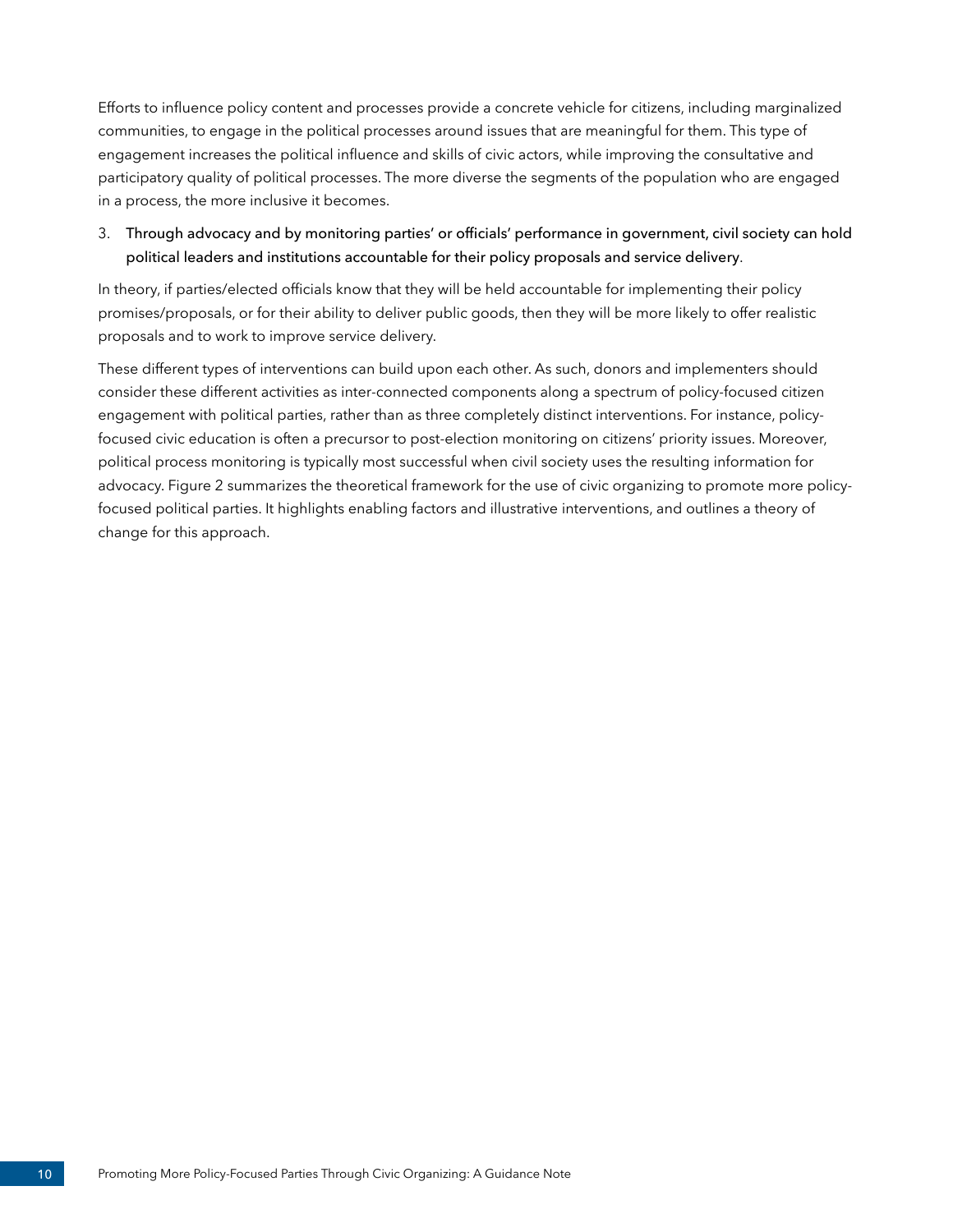# <span id="page-14-0"></span>**RESEARCH METHODOLOGY AND CASE STUDY SELECTION**

With USAID funding through the Global Elections and Political Transitions (GEPT) mechanism, CEPPS/NDI researched the efficacy of engaging civil society to incentivize improved party policy development and responsiveness to all citizens. The research examined:

• Under what conditions can civic interventions incentivize more policy-focused parties?

Based on the overarching research question, CEPPS/NDI conducted a literature review outlining: the different types of civic interventions that have been used to incentivize more policy-focused parties, existing knowledge of the strengths and limitations of each, and priorities for further research. Based on the resources available, and to supplement the literature review, CEPPS/NDI identified four case studies.

Together, the case studies were selected to reflect different opportunities for lessons learned based on: the operating context (varying degrees of openness and party institutionalization), geographic diversity, the type of intervention(s) used, and the approach to the inclusion of women and other marginalized groups. Two case studies (Belarus and Slovakia) were developed based on desk research, and the additional two (Liberia and Uganda) involved field research. Given the research question, the initiative did not include an exhaustive evaluation of the effectiveness of specific civic interventions. Nor did it examine the strengths and weaknesses of different modes of capacity building for political parties. Case study research did not include an extensive examination of how NDI assistance to civic groups was structured or sequenced. Instead, it focused on the extent to which civic organizing led to changes in party policy practices. Further based on the research framework, the project examined the types of campaigns or activities the local civic groups conducted and whether and how these activities impacted political parties. The project did not include an in-depth examination of how assistance to civic groups was structured.

Across the case studies, CEPPS/NDI explored the strengths and weaknesses of civic organizing campaigns in enabling citizens to place more policy-focused demands on their political parties or candidates. It also examined what, if any, impact these citizen-organizing activities had on political parties. Research also identified the factors – internal to and external to programs – that influenced outcomes. Appendix 1 outlines the lines of inquiry for the study.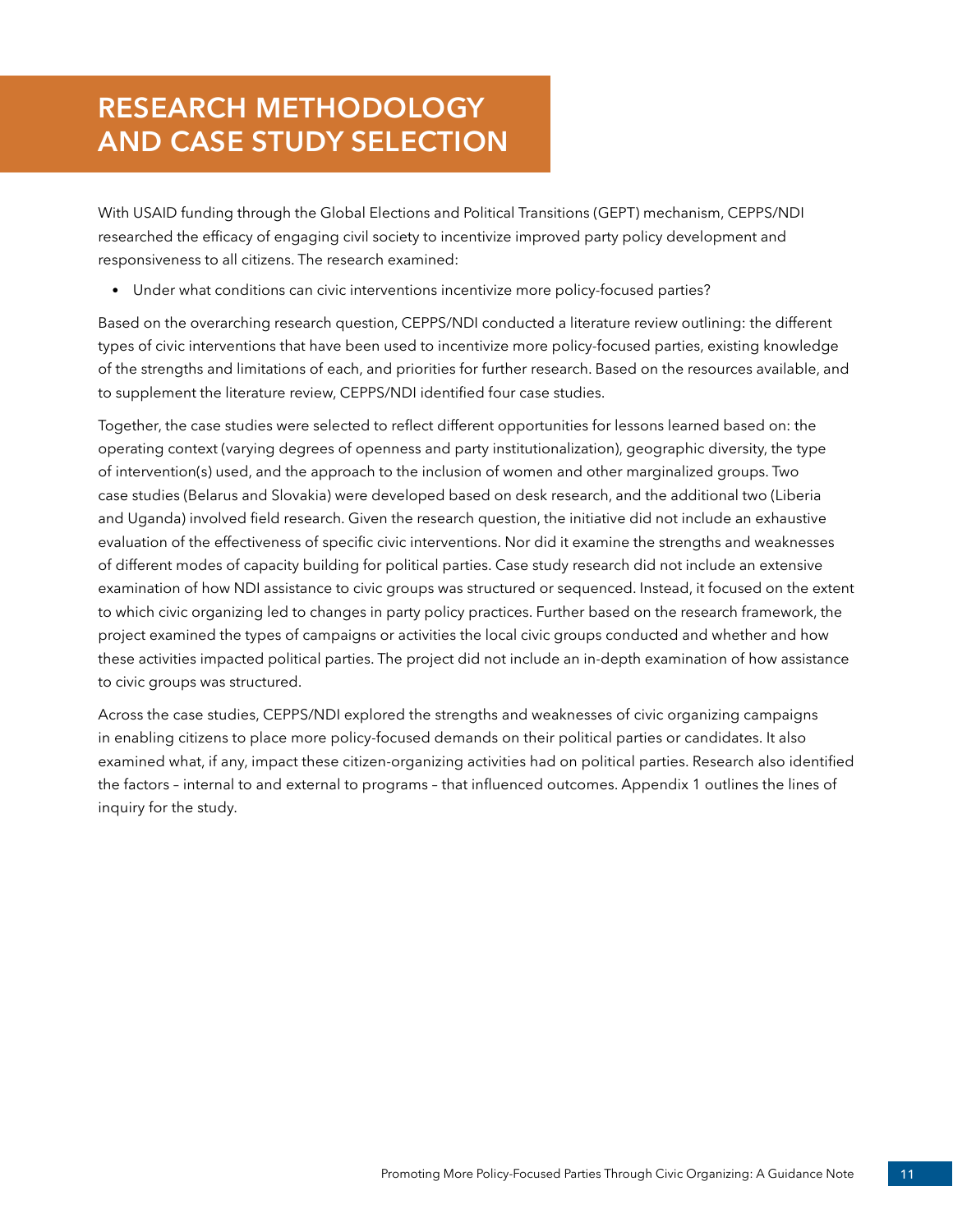### **THE FOUR CASE STUDIES**

*Belarus*. The Belarus case study presented an opportunity to examine how limited political space affects opportunities for civic groups interested in engaging political parties on policy issues. This case study drew upon the program proposal, reports, and an overall review of the program conducted in 2016. The 2016 review of the program examined lessons learned and outcomes from the policy-focused campaign in the lead-up to the 2015 presidential election, public perceptions of these campaigns, and the depth and breadth of linkages between civic and political organizations and civil society. The 2016 study included: in-depth interviews with civil society groups and political party leaders on political party and constituency working groups' (CWG)<sup>8</sup> perspectives of each other and on the policy-focused campaigns, focus groups with citizens not directly involved in civic or political activities, and interviews for a social network analysis of civil society-political party linkages.

*Liberia*. This case study examined the extent to which community platforms – particularly those focusing on marginalized groups – can influence policy content, increase citizen participation in party policy proposals, and present opportunities for holding candidates accountable to delivering on campaign promises. This case study drew from an extensive review of program documents from the USAID-funded Liberia Elections and Political Transitions (LEPT) program and field-based research interviews with members of the Liberian Women's Policy Platform (LWPP) steering committee, political party leaders, women party members, women legislators, women civil society leaders, and women journalists. The case study also captured perspectives on a community dialogue initiative through interviews with Liberian civil society and community-based organizations, including: the Bassa Concerned Citizens Movement (BCCM), the Center for the Promotion of Democracy and Development (CPDD), and the Institute for Research and Democratic Development (IREDD). Finally, the NDI interviewed members of the Federation of Liberian Youth (FLY) and NAYMOTE-Partners for Democratic Development to gain insight into the extent to which political parties adopted the National Youth Manifesto (NYM) during the 2017 election cycle. A comparison of the different experiences of the NYM and LWPP shed further light on lessons learned from community platforms that focus on marginalized groups.

*Slovakia*. The Slovakia case study presented an opportunity to examine lessons learned in efforts to empower a marginalized group to participate in policy processes, and to ensure government responsiveness to their needs. Increasing nationalist rhetoric in the later years of the program also provided an opportunity to identify lessons learned from when political space narrows for a particular group. This case study drew primarily from an extensive community-based participatory research (CBPR) study that NDI conducted from 2015-2016 to evaluate its programming with Roma in Slovakia from 2005 to 2015.<sup>9</sup> The program's broad theory of change for political empowerment posited that increasing the strategic and meaningful political participation of marginalized groups leads to a more credible political voice, more inclusive political space, and stronger lines of government accountability. That CBPR research study engaged Roma as analytical partners and evaluated how varying degrees of "citizen voice" and "political space" influenced "government accountability" for delivering public goods to Roma communities. It also examined the extent to which political parties developed pro-Roma policies in response to civic activism. Additional desk research for this case study included a review of NDI's 2003 assessment of Roma political participation prior to the start of the program, a series of newsletters and donor

<sup>&</sup>lt;sup>8</sup> These CWGs were loosely affiliated networks of civil society organizations working on similar issues. NDI supported the emergence of these groups as part of the program.

<sup>9</sup> Stern, Linda (2016). A Theory-Based Evaluation of Roma Political Voice, Space and Accountability in Slovakia: 2005-2015. National Democratic Institute for International Affairs. Washington, DC. [https://www.slideshare.net/NDIdemocracy/roma-summary-report-from](https://www.slideshare.net/NDIdemocracy/roma-summary-report-from-participatory-analysis-sessions-with-roma-leaders-and-activists-in-slovakia)[participatory-analysis-sessions-with-roma-leaders-and-activists-in-slovakia](https://www.slideshare.net/NDIdemocracy/roma-summary-report-from-participatory-analysis-sessions-with-roma-leaders-and-activists-in-slovakia)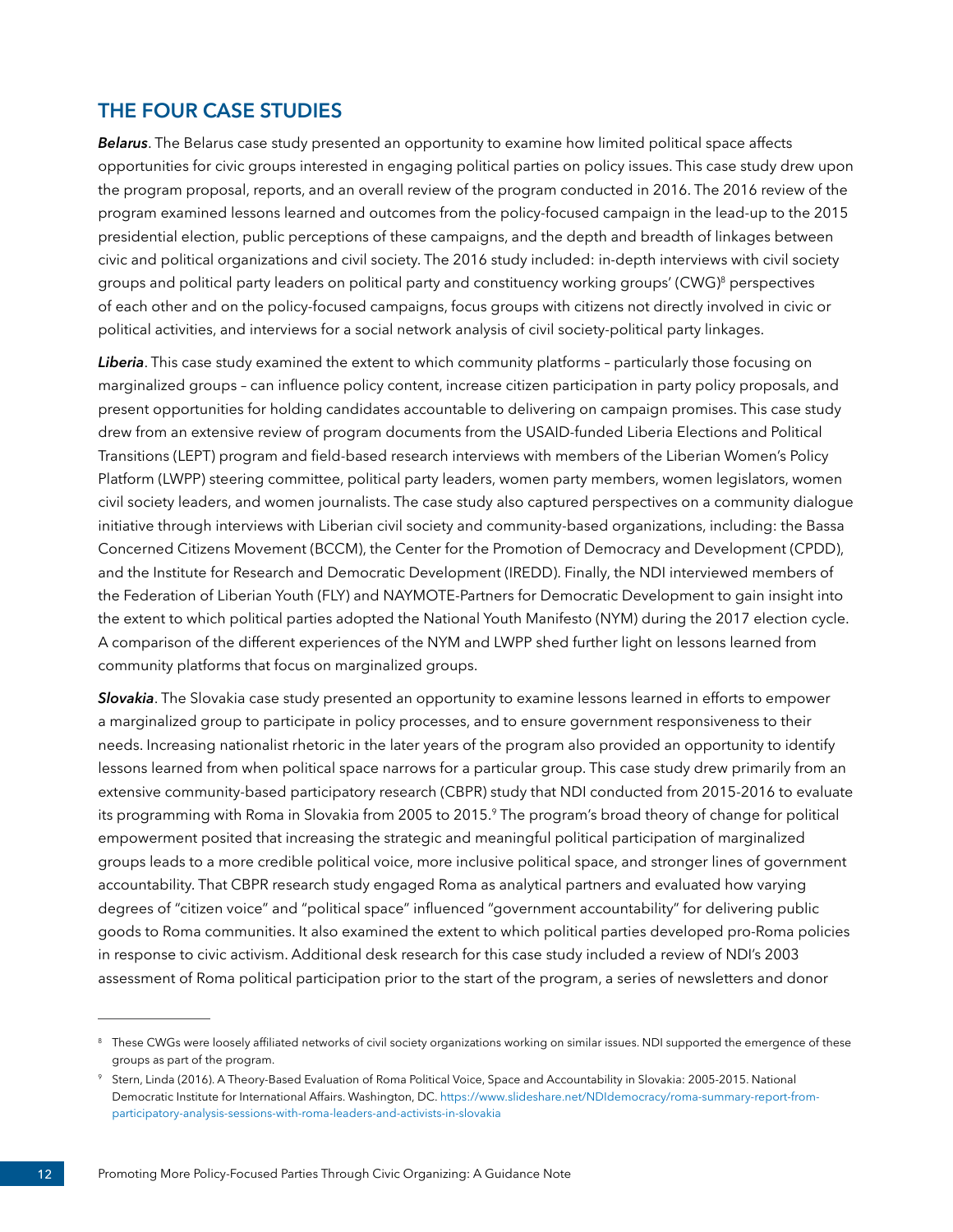reports throughout the life of the program, and published interviews with program participants conducted previously by NDI. This was augmented by consultations with current program staff in Washington, DC.

*Uganda*. The Uganda case study presented an opportunity to draw lessons learned from two anti-vote buying efforts in a single-party dominant system. This case study drew upon program reports to the National Endowment for Democracy and USAID, other project documents, and an unpublished working paper highlighting the findings from randomized control trials (RCTs) conducted around the anti-vote buying campaigns in 2016 and 2017. It also drew upon interviews with program staff and partners in Uganda. NDI Senior Advisor for Political Parties Sef Ashiagbor and NDI Senior Program Officer for Citizen Participation and Inclusion Lauren Kitz conducted interviews from August 21 to 30, 2018 in Uganda, meeting with political party representatives, candidates, civil society, and some of the voters who participated in the anti-vote buying programs. The interviews occurred in Jinja, Kabale, and Kampala. Given the information available from program reports and the RCTs, the field interviews focused on examining: issues that voters considered in deciding whether or not take a resolution to reject vote buying, the extent to which party leaders at the national level were aware of the AVB campaigns and their perception of the campaigns, and how parties or candidates weighed the advantages and disadvantages of participating in the campaign.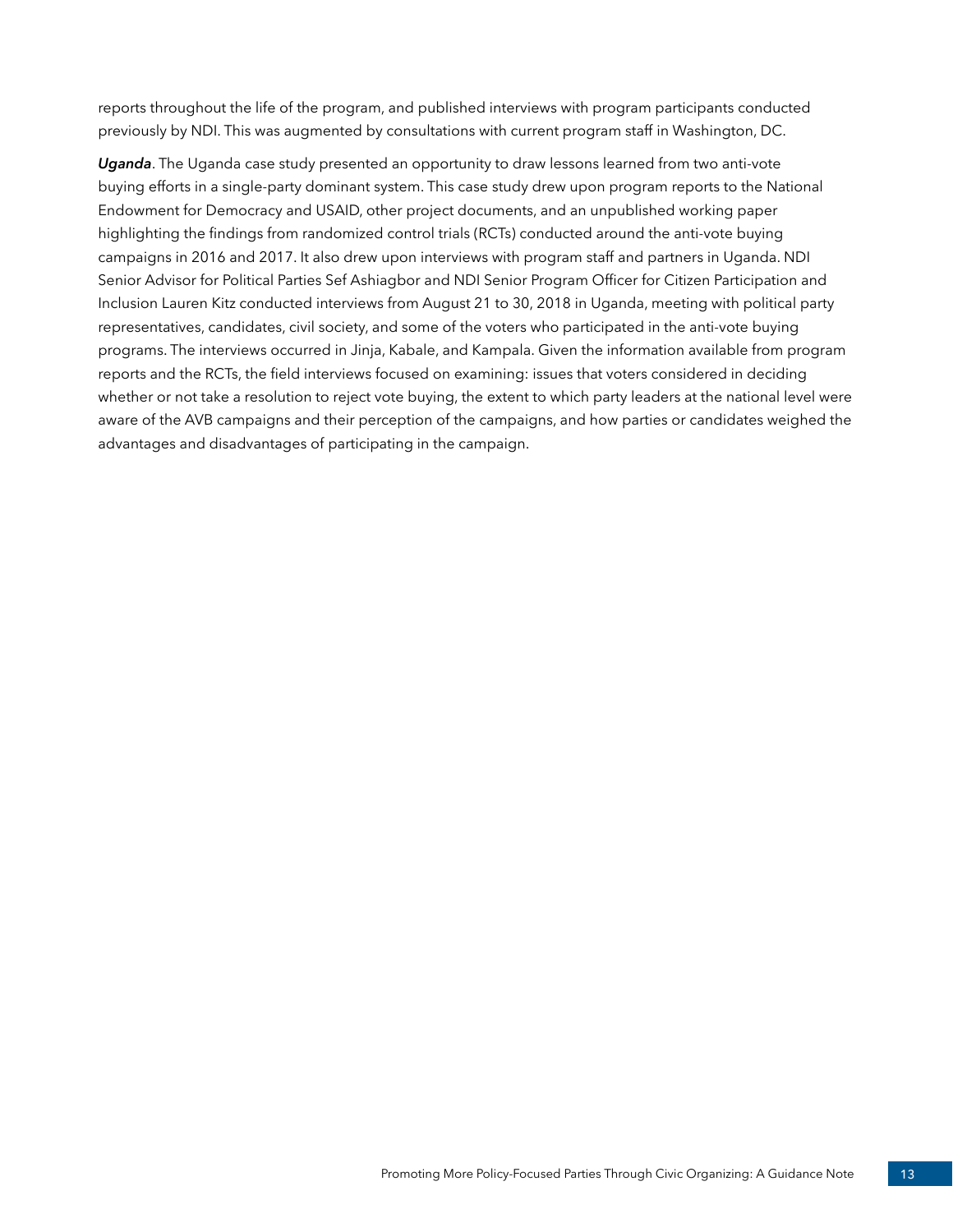<span id="page-17-0"></span>

Stock photograph of a community discussion.

# **FINDINGS**

## **Belarus**

| Regime Type                | Freedom House <sup>10</sup> : 6.5 (Not Free)<br>V-Dem Liberal Democracy Index <sup>11</sup> : 0.11                |
|----------------------------|-------------------------------------------------------------------------------------------------------------------|
| Civic and Political Rights | Freedom House: Political Rights: 7, Civil Liberties: 6<br>V-Dem Freedom of Association Index <sup>12</sup> : 0.39 |
| Party System               | V-Dem Party Institutionalization Index <sup>13</sup> : 0.78                                                       |
| Electoral System           | President: Two-Round System<br>Legislature: First-Past-the-Post                                                   |

<sup>&</sup>lt;sup>10</sup> Freedom in the World assigns two ratings for each country: one for political rights and one for civil liberties. Both ratings are based on a 7 point scale, with 1 representing the greatest degree of freedom and 7 representing the lowest. Based on the average score across both ratings, countries are ranked Free (1.0 to 2.5), Party Freely (3.0 to 5.0) or Not Free (5.5 to 7.0).

<sup>&</sup>lt;sup>11</sup> The liberal principle of democracy emphasizes the importance of protecting individual and minority rights against the tyranny of the state and the tyranny of the majority. The liberal model judges the quality of democracy by the limits placed on government through: constitutionally protected civil liberties, strong rule of law, an independent judiciary, and effective checks and balances that, together, limit the exercise of executive power. The Index also takes the level of electoral democracy into account. Under the Index, 1 equals achievement of ideal liberal principles of democracy.

<sup>&</sup>lt;sup>12</sup> The Index measures the extent to which parties, including opposition parties, are allowed to form and to participate in elections, and to what extent civil society organizations are able to form and to operate freely. Under the Index, 1 is the ideal/perfect score.

<sup>&</sup>lt;sup>13</sup> The Index measures various attributes of the political parties in a country, e.g., level and depth of organization, links to civil society, cadres of party activists, party supporters within the electorate, coherence of party platforms and ideologies, and party-line voting among representatives within the legislature. A high score (with 1 being the maximum) on these attributes generally indicates a more institutionalized party system. This Index considers the attributes of all parties with an emphasis on larger parties, i.e., those that may be said to dominate and define the party system.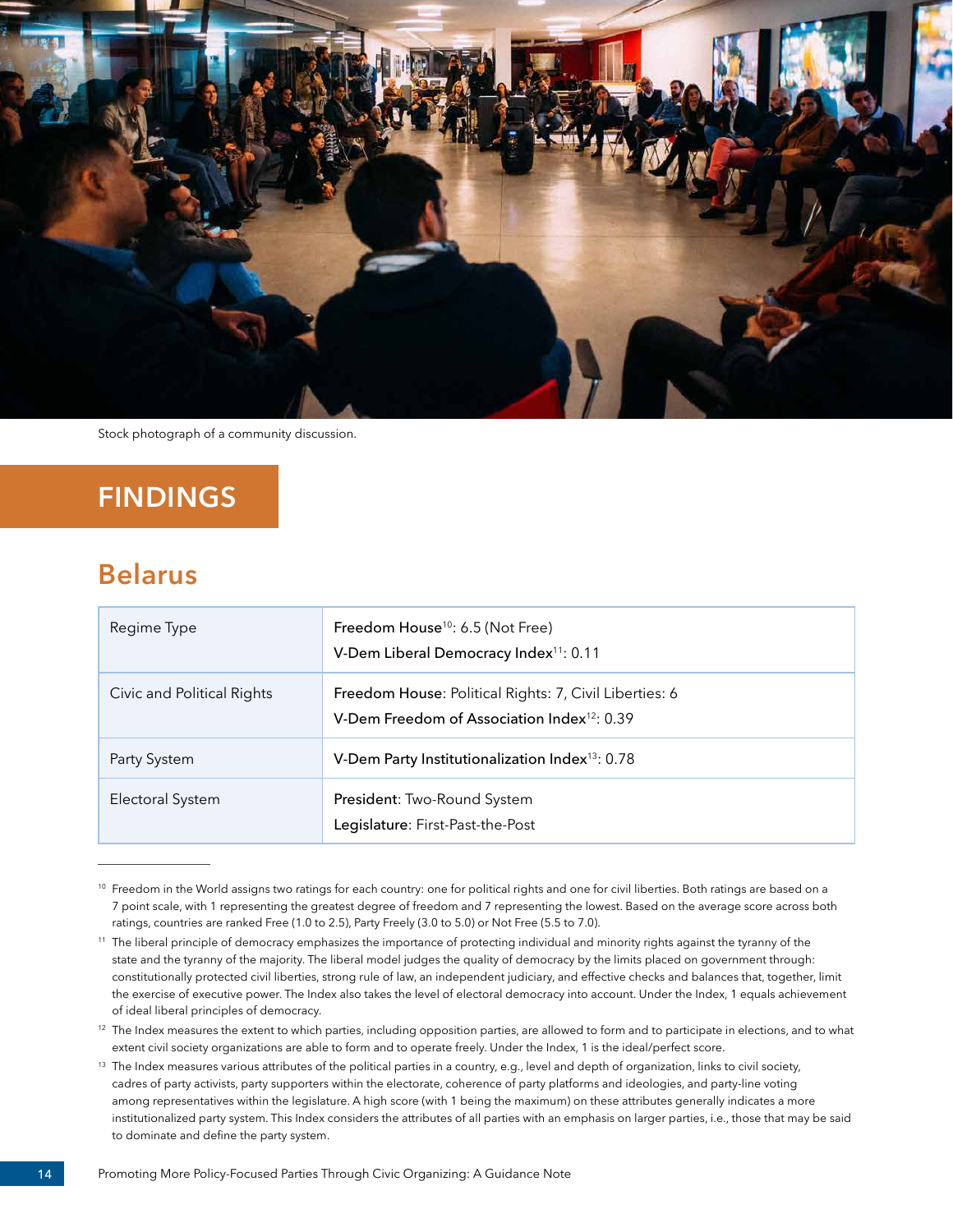### **PROGRAM CONTEXT AND ACTIVITIES**

Space and opportunity for citizen participation in politics in Belarus are severely limited. The country consistently receives a "Not Free" (authoritarian) rating in the Freedom House Index of Freedom in the World,<sup>14</sup> and fear of retribution stifles the participation of many Belarusian citizens in politics. Draconian registration and funding rules - including stiff penalties - heavily restrict the activities of CSOs. Elections are not competitive,<sup>15</sup> and oppressive registration requirements severely restrict the number of political groupings with formal registration status. As a result, there are several unregistered "political movements."16 The state almost completely controls traditional media,17 and these outlets are often dismissive and critical of independent parties and movements. Despite widespread CSO and party distrust of each other, there have been some examples of positive interaction, and at least a willingness and belief about the positive benefits on both sides.

The program began in May 2015, in the lead-up to presidential elections that were expected that November. However, early in the program, elections were moved to October 2015. With NDI support, CSOs formed Constituent Working Groups (CWG),18 briefed presidential candidates on their policy priorities, used questionnaires to solicit candidate policy positions on selected issues, and developed online and off-line voter education materials based on the responses. In the lead-up to the legislative elections a few months later, the program helped three parties develop and implement plans for outreach to target constituencies and CSOs, and supported regional roundtables where political parties and civil society could engage each other on issues of mutual interest. Throughout these activities, under a separate grant, NDI was training candidates on a variety of skills, including how to create, manage, and use contact databases to improve citizen outreach, and how to use public online platforms for open discussion and debate on policy positions.

#### **OUTCOMES AND LESSONS LEARNED**

In general, CWGs found the questionnaires to be a useful tool for engaging with politicians, pushing their agendas and building bridges to candidates. While the presidential candidates affiliated with the current regime did not respond to the questionnaires, the two leading opposition contenders responded to the questionnaires, and all of the CWGs were able to conduct voter education campaigns based on those responses.

Several parties and candidates referenced the CWG positions in their campaigns, indicating that the notion of CWGs' ability to act as agenda setters and sources of issue expertise was growing. One party used the feedback from a reverse town hall<sup>19</sup> with entrepreneurs to design outreach materials targeting entrepreneurs. Another candidate used some of her state-mandated television time to address CWG issues. This candidate also took questions from CWG members at a town hall meeting produced by NDI in partnership with media groups and an online discussion platform. Several of the candidates whom the CWGs contacted in the lead-up to the legislative elections also incorporated CSO-recommended issues and messaging into their platforms.

<sup>14</sup> Freedom House (2018). Freedom in the World 2018: Belarus.<https://freedomhouse.org/country/belarus/freedom-world/2018>

<sup>&</sup>lt;sup>15</sup> Walker, Shaun (2015). Belarus election: Alexander Lukashenko wins fifth term with election landslide. The Guardian. United Kingdom. <https://www.theguardian.com/world/2015/oct/11/alexander-lukashenko-expected-to-remain-as-belarusian-president>

<sup>&</sup>lt;sup>16</sup> For purposes of this case study, political parties refers to organizations that have expressed or demonstrated the intent to contest elections, regardless of formal registration status. "Independent" refers to candidates or groupings that have no affiliation – formal or informal – with the President or allied parties.

<sup>17</sup> The International Center for Not-for-Profit-Law (2019). Civic Freedom Monitor: Belarus. <http://www.icnl.org/research/monitor/belarus.html>

<sup>&</sup>lt;sup>18</sup> These CWGs were loosely affiliated networks of civil society organizations working on similar issues. NDI supported the emergence of these groups as part of the program.

<sup>&</sup>lt;sup>19</sup> "Reverse town halls" are meetings where civic groups brief political parties or candidates on their policy priorities.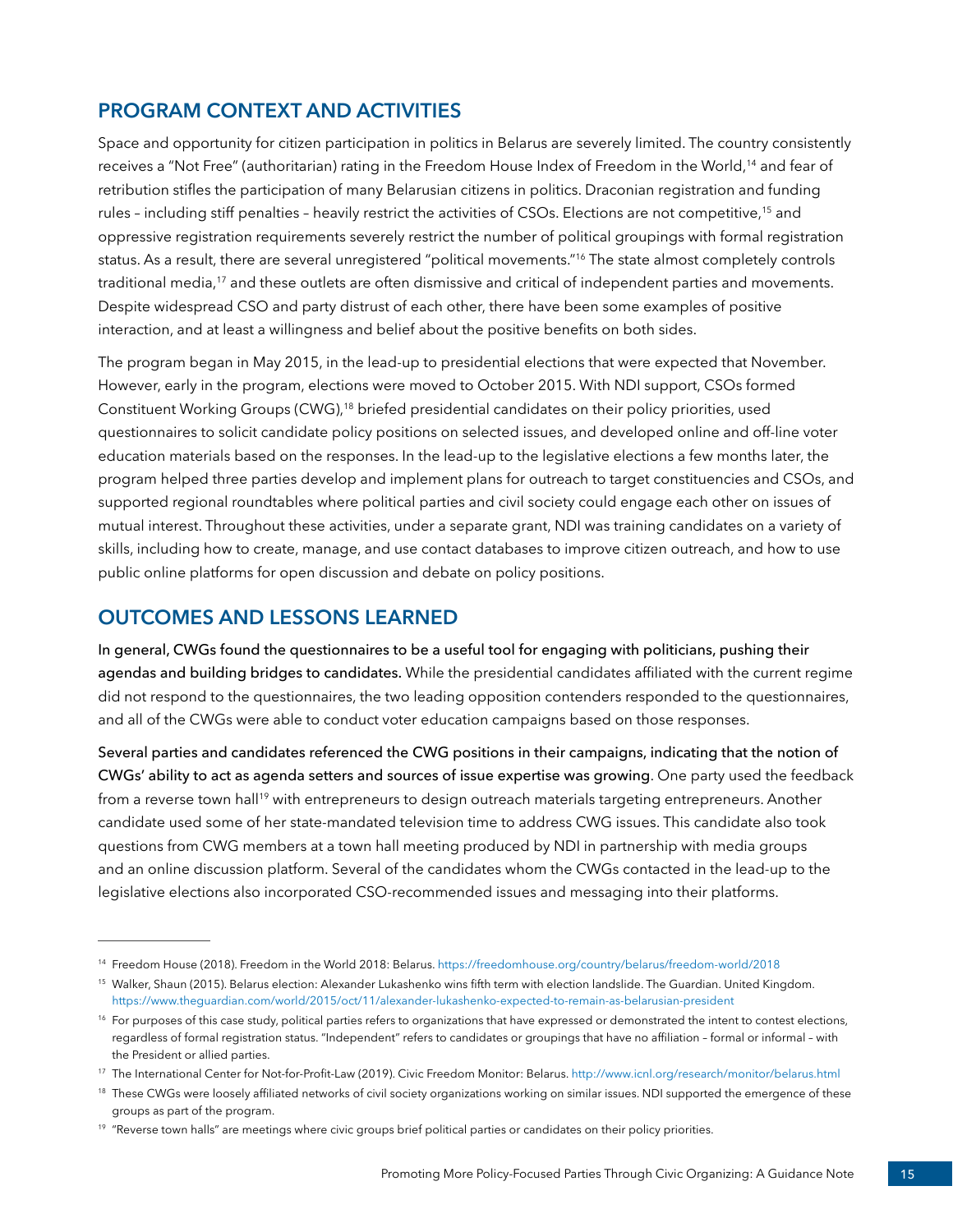Although CWGs used several different media platforms to distribute information about the candidate positions, online materials attracted the most public interest. This included online petitions, votematch websites, and printed materials.<sup>20</sup> Focus group participants who viewed these materials found the different media complementary and not duplicative. For instance, participants viewed the electronic platforms as entertaining and modern, and noted that they allowed for more detailed candidates' responses. In general, respondents noted the project's importance in raising public awareness about political processes and policy issues.

CWGs that partnered with public online platforms to distribute the results of the questionnaires had a higher response rate from parties than the CWGs that distributed their questionnaires on their own. This suggests that the opportunity to receive additional media coverage helped incentivize parties to participate in the initiative. NDI and its CSO partners launched a votematch website, which summarized candidates' positions on CWGdefined issues. The site included a quiz for visitors to determine which presidential candidate's positions most closely matched their own. Further, in collaboration with NDI and the CWGs, online media platforms created a similar questionnaire that citizens could respond to and see how their answers compared to four registered candidates' responses. The questionnaire included eight questions from the CWGs questionnaires. The involvement of media had other impacts as well: publishing the questionnaires online expanded their reach, but also enhanced the profile of the CSOs involved in the program – potentially increasing public understanding of what civil society does and is capable of doing.

Since 2016, cooperation between CSOs and parties has continued to increase, and independent parties are taking up causes/issues that civil society has identified, especially at the local level. For instance, in Brest, political party representatives and civic activists joined forces to advocate against the construction of a battery plant in the city. Brest is a moderately-sized city close to the Polish border. Beginning in 2018, protesters began to organize weekly protests over the proposed construction of a potentially hazardous battery plant. The protests were typically on the smaller side, 100-200 citizens, with the largest being around 2,000 protesters. The protests around the battery plant were exclusively a local issue until several independent bloggers became aware of the protests and began to draw attention to them on their YouTube channels. In the following months, the protests were directly cited by the chair of the upper chamber of parliament, who criticized local authorities for simply creating the "appearance of work" and not actively communicating with citizens. Finally, in June of 2019, the Brest Executive Committee announced the temporary suspension of the plan until all of the construction concerns were addressed.

<sup>&</sup>lt;sup>20</sup> Votematch refers to applications (often online) that solicit voter opinions on a variety of issues and use those responses to identify which candidate's policy positions mostly closely match the voter's.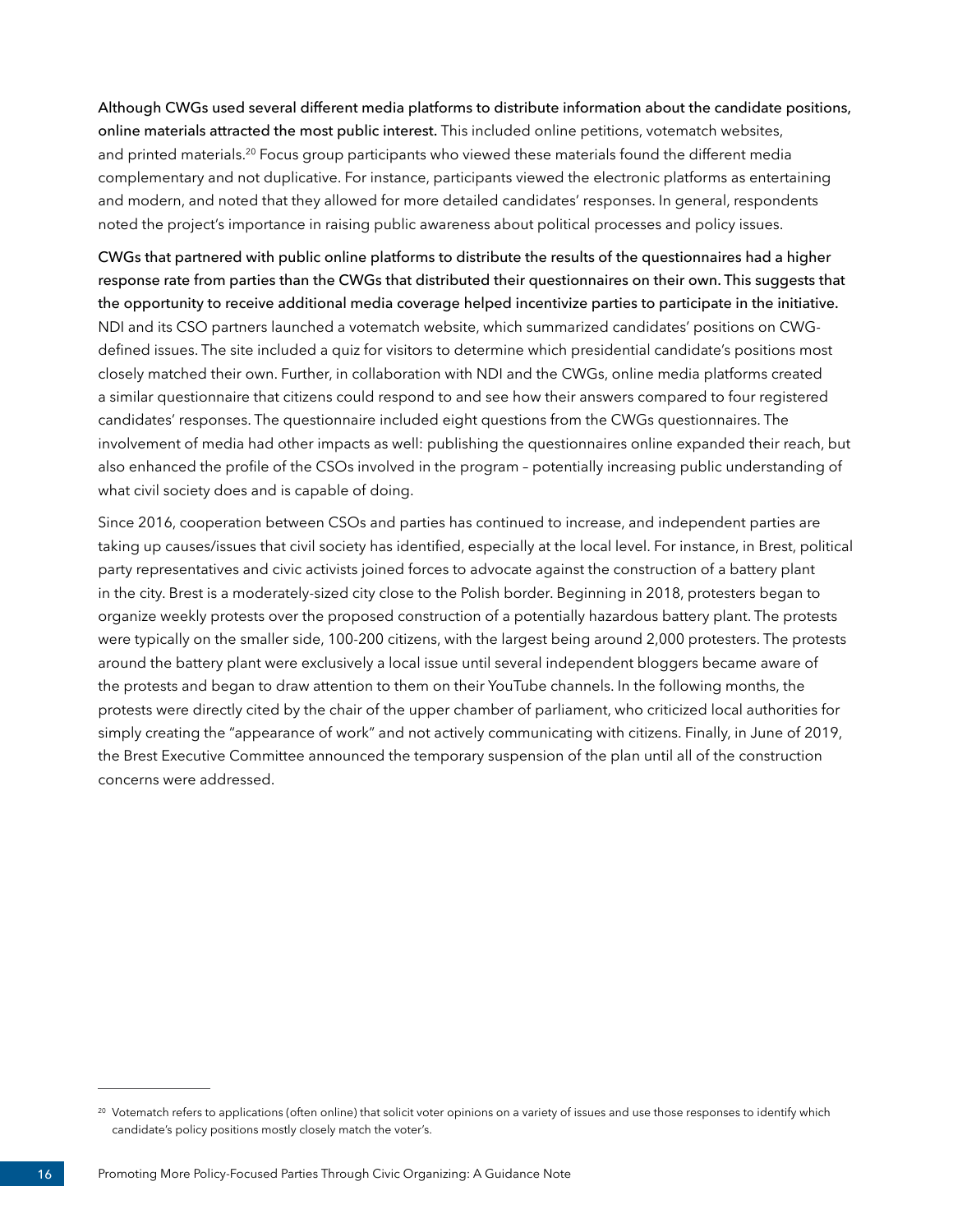## **FACTORS INFLUENCING PROGRAM OUTCOMES**

While maintaining limits on political space in Belarus, the government periodically eases restrictions on citizens and independent political parties, creating opportunities that the program could leverage. Further, given the relative ease of travel, political and civic activists have been exposed to a variety of experiences and environments from which they can draw lessons learned and develop ideas for their own context. High levels of internet penetration have also expanded the options available for civic and political organizing and increased access to independent sources of information.21 Despite these opportunities within the broader restrictions in Belarus, certain civil society groups decided not to participate in the program, given the risk associated with "political" activity.

Both civic activists and political party representatives noted that starting the program earlier would have increased its effectiveness. CWG members noted that starting the initiative earlier (as much as nine months before election day) would have allowed them more time to identify additional partners, refine their strategies and networks, and disseminate their voter education materials. For political party representatives, additional time would have allowed them to engage CWGs more and to refine their responses to the questionnaires.

The program focused on parties that had already expressed an interest in expanding outreach, a significant factor in the program's success. Based on NDI's previous experience, the Institute identified parties that had the required organizational capacity, had experience with grassroots outreach, and demonstrated the highest level of interest in expanding and strengthening their outreach. Further, while NDI was supporting engagement between civil society and political parties, under a separate grant, the Institute was simultaneously working with political parties on capacity building. This included training candidates for public office, teaching party activists how to create and manage a contact database, and how to use online platforms for open discussion and debate. These activities helped enhance the impact of civic efforts by supporting party efforts to improve policy-focused outreach. They also made it possible to identify the political party representatives who would be most interested in engaging with civic groups.

<sup>&</sup>lt;sup>21</sup> As cell phone and internet penetration has increased, state-sponsored misinformation (including anti-European Union propaganda) via the internet has become more common, but not to the level where it impacted program activities or outcomes. Belarusians use social media differently than the West. As a result the country has not experienced an echo chamber of false narratives and disinformation being shared and distributed online.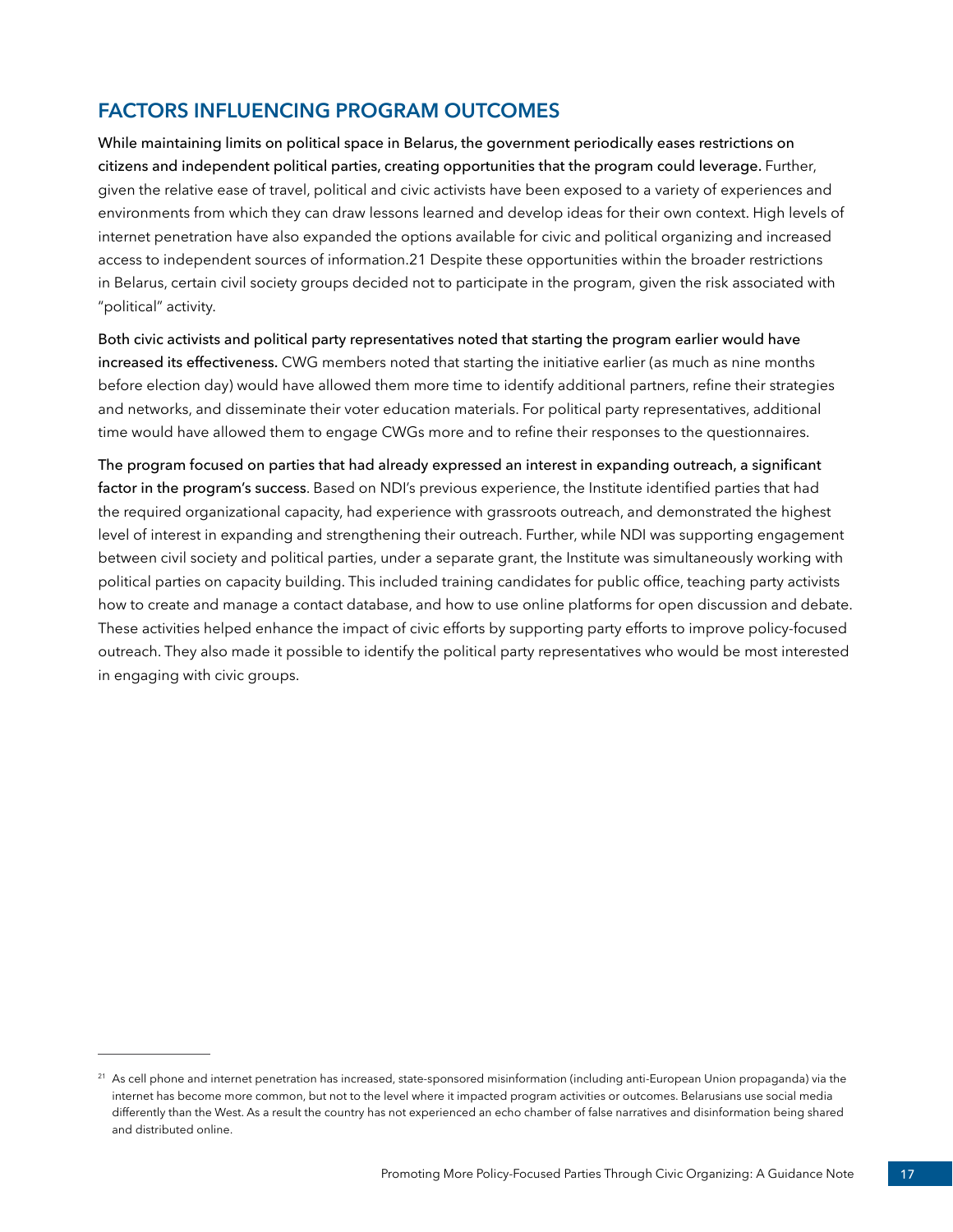<span id="page-21-0"></span>

An activist in Grand Cess, Grand Kru County explains the Liberia Women's Policy Platform to her community members (March 2017).

## **Liberia**

| Regime Type                | Freedom House: 3.3 (Partly Free)<br>V-Dem Liberal Democracy Index: 0.46                                     |
|----------------------------|-------------------------------------------------------------------------------------------------------------|
| Civic and Political Rights | <b>Freedom House: Political Rights: 3, Civil Liberties: 3.6</b><br>V-Dem Freedom of Association Index: 0.88 |
| Party System               | V-Dem Party Institutionalization Index: 0.20                                                                |
| Electoral System           | President: Two-round system<br>Legislature: First-Past-the-Post                                             |

### **PROGRAM CONTEXT AND ACTIVITIES**

Liberia is a post-conflict country whose 13-year civil war (1989-1997, 1999-2003) left its political party system fragmented. Politics continue to mirror sharp pre-existing cleavages between Americo-Liberians and "indigenous"-based parties, fostering ethnic-based identity and personality-driven politics. The country's political parties are organizationally weak and have loose relationships with their candidates and elected representatives. The most successful or most popular candidates are often those who market themselves based on individual merit, charismatic personality, and grandiose promises.22 Political parties develop their manifestos with minimal, if any, consultation with citizens. Despite the Liberian government's general openness to working with civil society to address national issues,<sup>23</sup> parties have not capitalized on this openness to improve their policy development processes. Further, despite the pivotal role that women played in ending Liberia's civil war,

<sup>&</sup>lt;sup>22</sup> According to NDI-organized focus groups about the 2017 presidential election.

<sup>&</sup>lt;sup>23</sup> For instance, civil society played an important role in helping the Liberian government respond to the Ebola crisis in 2014/2015. United States Agency for International Development (2014/2015/2016). CSO Sustainability Index for sub-Saharan Africa. Washington, DC. [https://](https://bit.ly/2DLKLWx,) [bit.ly/2DLKLWx,](https://bit.ly/2DLKLWx,) [https://bit.ly/2DMOV0o,](https://bit.ly/2DMOV0o) <https://bit.ly/2WyBecF>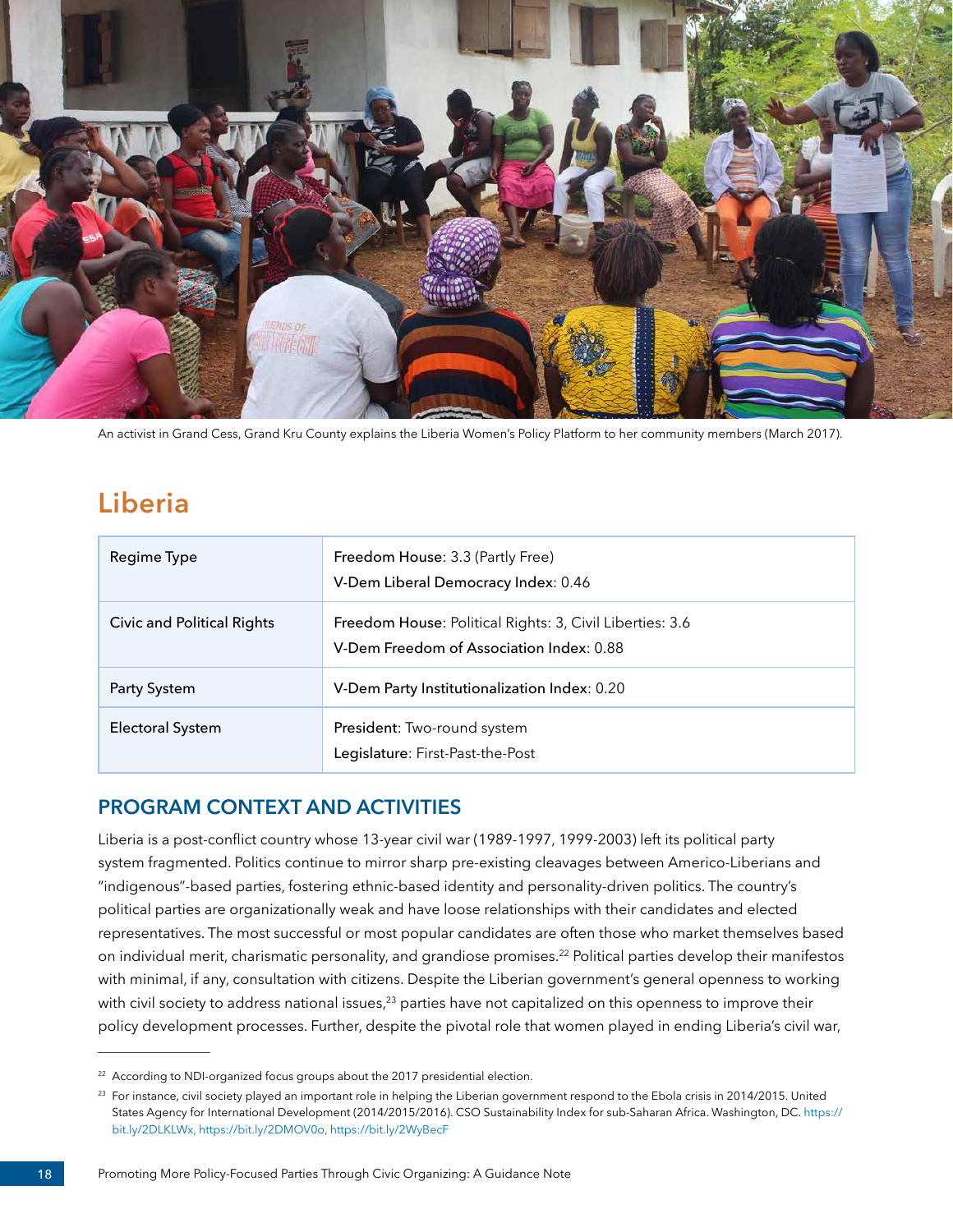and Ellen Johnson Sirleaf's 2006 ascension to the presidency, entrenched traditional patriarchal norms, cultural practices, limited economic mobility, and limited access to education continue to hamper women's political participation and their influence in public policy. Women who do make it onto party decision-making bodies are often the sole voices raising issues of concern to women, and their male colleagues can easily drown them out. The 2017 election would result in Liberia's first peaceful democratic transfer of power since 1944.

In advance of the October 2017 general election NDI supported an informal group of activists,<sup>24</sup> the Liberian Women's Policy Platform (LWPP) steering committee, to:

- research and draft a platform outlining women's policy priorities;
- seek feedback on the platform through a national policy conference;
- develop an illustrated version of the LWPP and incorporate it into drama performances and songs to expand the platform's reach to citizens with low literacy;
- disseminate the platform through a tour of 10 counties; and
- present the LWPP to party leaders and candidates.

Under a separate program component, with NDI support, civil society and community-based organizations in 16 electoral districts helped citizens develop community platforms and present them to their legislative candidates ahead of October 2017 election. Further, under a separate award, NDI began implementing a political party strengthening program in the months leading up to the election. However, given that the political party grant launched only three months prior to the October 2017 election, there was insufficient time to work with parties on platform development.

The case study also references the experiences of the Federation of Liberian Youth (FLY) and NAYMOTE-Partners for Democratic Development in developing a National Youth Manifesto (NYM) during the 2017 election cycle. While not supported by NDI, they provide helpful comparative perspectives.

### **OUTCOMES AND LESSONS LEARNED**

Members of the LWPP steering committee cited the inclusion of a wide range of women's views as one of their greatest accomplishments. They noted that compared to a previous effort to develop a women's manifesto in the wake of the 2003 peace agreement, the 2017 experience was more successful at incorporating the views of women outside Monrovia into the women's platform. However, initially, disagreement over the "ownership" of the policy platform among the Monrovia-based CSO leaders who were involved in drafting the 2005 manifesto created challenges for coordination and agreement on how to develop and publicize the women's platform. Ultimately, those in favor of a more inclusive process came to form the steering committee that moved the LWPP forward.

The LWPP was more successful as a voter education/mobilization tool and for campaign-training than as a means of directly influencing party platforms. By the time the LWPP was fully drafted, political parties had already selected presidential and legislative candidates, and developed their policy platforms. Further, by February 2017, given concerns about the low rates of voter registration among women, the LWPP steering committee decided to focus its efforts on ensuring that women understood the importance of participating in

<sup>&</sup>lt;sup>24</sup> These activities included representatives from the Coalition of Political Party Women of Liberia, the Women NGO Secretariat of Liberia, and the Liberia Rural Women Association. The October 2017 election resulted in a run-off for the presidential election that was held in December. However, NDI and LWPP program activities took place in the lead up the first round.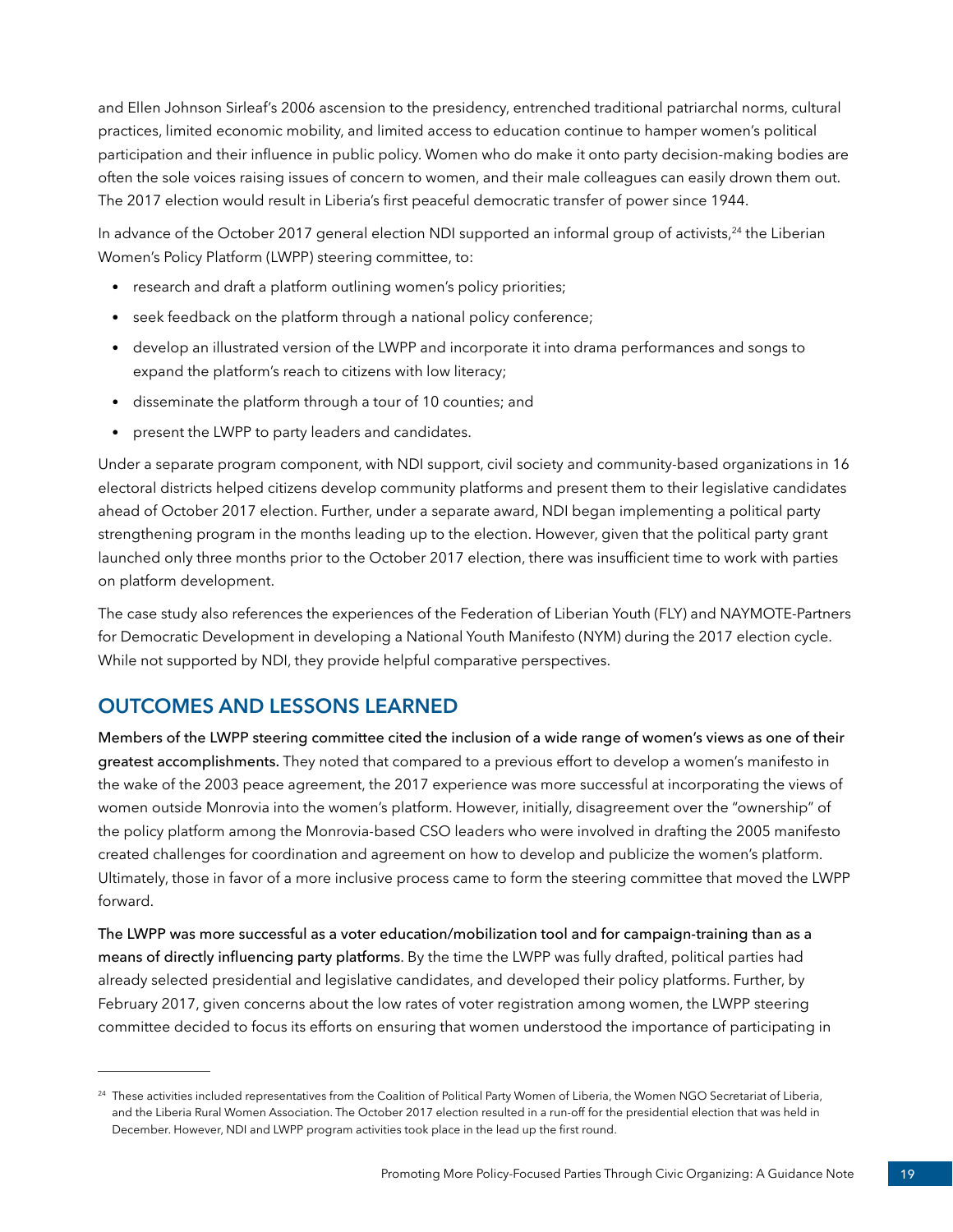the registration process.25 As a result, the steering committee was not able to implement the robust advocacy effort originally envisaged to encourage party leaders to incorporate the LWPP into their policy platforms.

In contrast, FLY's political party engagement strategy for the NYM began in 2016, allowing the federation time to inform party leaders of the initiative and to involve civil society groups and party youth wing chairs in program activities. FLY initially convened separate meetings with CSO and party youth to discuss the initiative and identify priorities. These separate sessions, which allowed each group to speak freely but also to begin to recognize some of the policy concerns they had in common, helped to pave the way for subsequent, constructive joint sessions incorporating civil society and party youth. FLY also convened two roundtable discussions with national youth wing chairs to solicit feedback on and buy-in for the document.

Integration of the LWPP into a separate program component targeting potential women candidates helped female aspirants develop messages for their campaigns and prepare for candidate debates, increasing their confidence to participate in discussions about why they were running for office. Women activists and legislators believe that the LWPP remains relevant in the period following the elections but have different views on how to proceed.

The involvement of party youth wing chairs in the development of the NYM played an important role in securing party leaders' support for and broadening ownership of the youth policy document. Part of this success may also have been the relationships forged via NAYMOTE's Young Political Leaders' School, which brought together youth leaders from civil society and political parties in 2016. Relationships developed through the Leaders' School may have facilitated access to party leaders and helped to forge consensus on priorities among the CSOs and party youth. The Alternative National Congress, the All Liberian Party, and the Liberty Party endorsed the NYM ahead of the October 2017 elections. However, the country's two largest parties did not endorse the initiative until later: the Unity Party signed on in December 2017 (in the lead up to the runoff election) and the Congress for Democratic Change (CDC) endorsed it following the presidential inauguration in 2018.<sup>26</sup>

Civic activists working to develop community platforms initially faced challenges in recruiting community members to participate in efforts to identify and prioritize community needs. These individuals noted that despite previous efforts to engage their candidates, campaign promises remained unfulfilled and they still had limited contact with elected officials outside campaign periods. The prospect of securing candidates' signatures to address a series of priorities that community members had identified helped overcome these individuals' reluctance and signaled greater opportunities for holding elected officials accountable to their policy concerns. After the elections, the follow-up meetings allowed community representatives and their legislators to review the pledges and begin discussing ways to address the contents.<sup>27</sup> Unfortunately, without additional funding to support these activities, follow-up sessions have not been sustained. Civic activists expressed concern that future initiatives to involve citizens in similar efforts would face even greater challenges in convincing citizens that such engagement is worthwhile.

<sup>25</sup> Parley, Winston (2017). Liberia: NEC Claim Low Women Turnout. The New Dawn. Liberia.<https://allafrica.com/stories/201702240601.html>

<sup>&</sup>lt;sup>26</sup> In general, political parties endorsed the platform by signing documents stating their support for the platform. Although different parties signed these commitments at different points during the electoral calendar, in general, they appended their signatures relatively late in the electoral process and when party platforms had already been finalized. As a result, these commitments did not influence written party platforms.

<sup>&</sup>lt;sup>27</sup> There is anecdotal evidence that some elected officials are working to address the priorities in the platforms. For example, one elected official is working to improve a government-run hospital located in his district, reflecting one priority from the community dialogues. Another elected official purchased ambulances and sent them to his district to respond to health-related priorities from the community platform.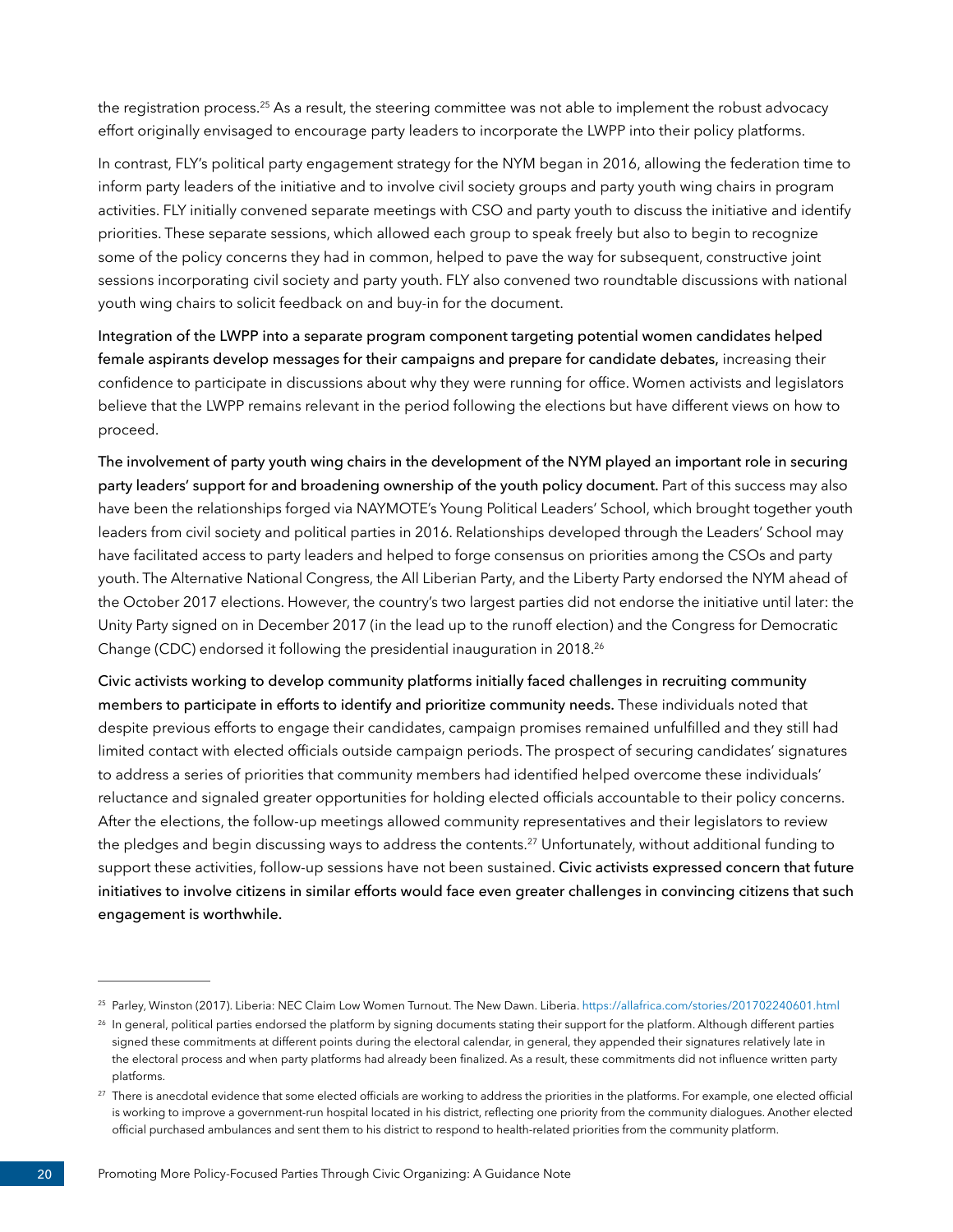## **FACTORS INFLUENCING PROGRAM OUTCOMES**

During the interviews in Liberia, it was clear that party leaders viewed young people as a more strategic voting bloc than women. Possible explanations for this perception include longstanding negative stereotypes about women's role in politics and the absence of a unified and influential women's movement.28 While women ultimately registered and voted at similar rates to men in 2017, historically low voter registration rates among women may have also reinforced the perceptions that they were not a strategic voting bloc or constituency for party leaders to appeal to.

Civic activists noted that political parties tend to be wary of civil society initiatives that are conducted in the immediate lead-up to elections and often suspect that these initiatives and the organizations conducting them have a hidden partisan agenda. The two largest parties may have also made a calculation that their position on the NYM manifesto would make no material difference in their electoral support, a calculation that is borne out by the fact that CDC, which ultimately won the election, did not endorse the NYM until after it had secured the presidency.

<sup>&</sup>lt;sup>28</sup> In contrast, FLY, established by law in the 1970s, but functioning at arms' length from the government, represents a united, influential voice on youth priorities. FLY serves as an umbrella for all Liberian youth and student organizations and has networks across the country. There is no comparable organization for women's priorities.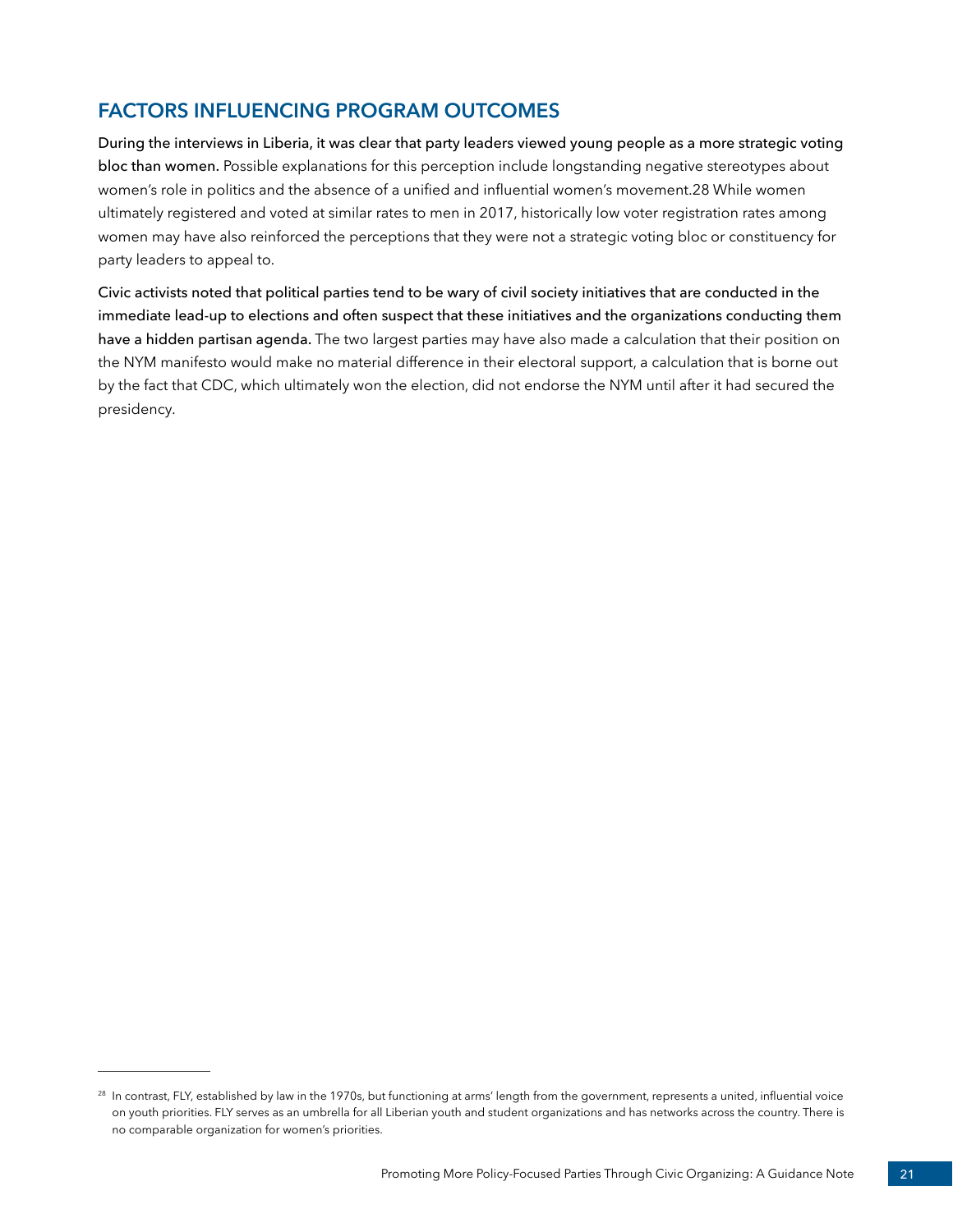<span id="page-25-0"></span>

Participants of a workshop on Roma youth activism speaking with residents of the Lenartov Roma settlement (2010).

# **Slovakia**

| Regime Type <sup>29</sup>  | Freedom House: 1 (Free)<br>V-Dem Liberal Democracy Index: 0.76                                            |
|----------------------------|-----------------------------------------------------------------------------------------------------------|
| Civic and Political Rights | <b>Freedom House: Political Rights: 1, Civil Liberties: 1</b><br>V-Dem Freedom of Association Index: 0.90 |
| Party System               | V-Dem Party Institutionalization Index: 0.87                                                              |
| Electoral System           | President: Two-Round System<br>Legislature: List Proportional Representation                              |

#### **PROGRAM CONTEXT AND ACTIVITIES**

Comprising roughly eight percent<sup>30</sup> of Slovakia's population, the Roma minority has been subject to centuries of discrimination and exclusion, leaving them ill-equipped to address the severe poverty and limited access to services that hinder their advancement. Further, geographic isolation, generational divisions, entrenched cultural differences, patriarchal structures that excluded women, and differences in language, clan, and social class have made political unity difficult.31 Unlike some countries in Europe, Slovakia has no seats reserved for ethnic Roma

<sup>&</sup>lt;sup>29</sup> All scores in the table below represent the average ratings across the program's duration.

<sup>&</sup>lt;sup>30</sup> Denton, James "Roma Political Participation in Slovakia." National Democratic Institute for International Affairs Assessment Mission (2003). pg. 3.

<sup>&</sup>lt;sup>31</sup> For additional reading on Roma political participation in Slovakia, see Vermeesch, Peter (2000). Romani Political Participation and Racism: Reflections on Recent Developments in Hungary and Slovakia. European Roma Rights Journal; Hrustic, Tomas (2012). The Trends in Participation of Romani Candidates in Elections in Slovakia. European Roma Rights Journal; and Flasikova-Benova, Moka, Swoboda, Hannes, Marinus Wiersma, Jan (2011) Roma: A European Minority. Progressive Alliance of Socialists and Democrats. [https://www.](https://www.socialistsanddemocrats.eu/sites/default/files/3693_EN_SD_Roma_book_0.pdf) [socialistsanddemocrats.eu/sites/default/files/3693\\_EN\\_SD\\_Roma\\_book\\_0.pdf](https://www.socialistsanddemocrats.eu/sites/default/files/3693_EN_SD_Roma_book_0.pdf)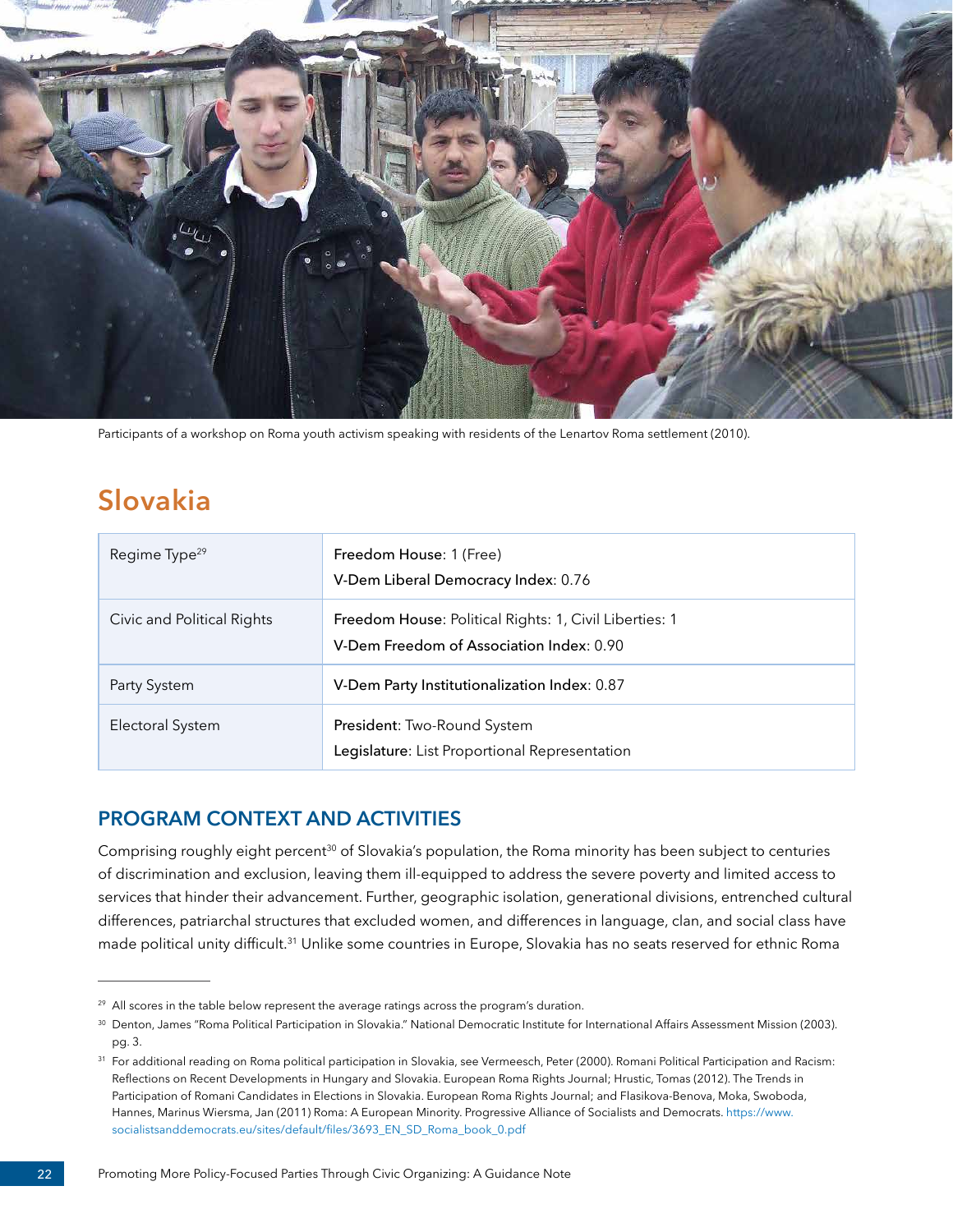in any elected body at any level of government, but several Roma political parties did emerge during the rebirth of Slovakia's democracy.<sup>32</sup> However, despite the agreements they had brokered with mainstream parties, Roma parties seemed unable to advance pro-Roma policies in the parliament or government.<sup>33</sup> Mainstream party attitudes toward Roma ranged from tokenism to bigotry. For their part, Roma had little reason to trust Slovakia's emerging democratic institutions. Their only engagement with parties was around elections when candidates made campaign promises that they rarely kept, or attempted to bribe or intimidate Roma into voting.

In its initial assessment in 2003, NDI concluded that entering and influencing mainstream political structures (as opposed to focusing on Roma parties) offered better prospects for empowering Roma given the weakness of Roma parties. Based on this assessment, NDI developed its program, which the goal of increasing mainstream party efforts to: engage Roma as members; address Roma policy priorities; field Roma candidates; and address Roma policy priorities in the messaging and work of non-Roma candidates and elected officials.

Although NDI continues to support increased Roma political participation in Slovakia, this case study focuses on lessons learned from programming that occurred between 2005 and 2015.

Over those 10 years, NDI implemented a range of interventions to support Roma participation in policy development and performance monitoring of parties and government including:

- public opinion research in Roma communities;
- training in advocacy and electoral campaigns for Roma activists; and
- policy dialogues on issues affecting Roma.

NDI also provided hands-on support as Roma activists began organizing their own campaigns to reduce vote buying, monitor elections, and advocate for parties to address Roma concerns in their policy proposals. The Institute's support to Roma activists in Slovakia was part of a broader regional program that included efforts to support greater Roma inclusion in Bulgaria, Hungary, Kosovo, Macedonia, Romania, Serbia, and Slovakia. In addition to supporting Roma inclusion efforts specific to Slovakia, NDI supported events where Roma from Slovakia could meet with Roma from other countries included in the initiative during regional training events and also share challenges and lessons learned

#### **OUTCOMES AND LESSONS LEARNED**

A new generation of Roma leaders and agents of change emerged, taking on roles in politics, media, civil society, and academia. Some of these politically-engaged, young Roma formed CSOs that could engage parties more effectively, and helped train other Roma. For instance, New Roma Generation (NRG) and Roma Public Policy Institute (RPPI) used a combination of advocacy campaigns, watchdog activities, and policy research to assert themselves in the public debate around the 2006 parliamentary election and subsequent government formation. They had the greatest influence over party platforms, serving as an example to other fledgling groups. Advanced training of the most promising program graduates, as well as the grooming of a cadre of trainers – through the Train-the-Trainers (ToT) program – to teach these skills to other activists, increased prospects for sustainability in building political skills among Roma.

<sup>&</sup>lt;sup>32</sup> "Roma political parties" (or "Roma parties") refers to a political party founded and led by ethnic Roma with the intention of representing Roma communities. These parties are often based on clan or family ties. Some have formed coalitions with each other or with non-Roma political parties.

<sup>33</sup> Denton, James. "Roma Political Participation in Slovakia." National Democratic Institute for International Affairs Assessment Mission (2003). pg. 7.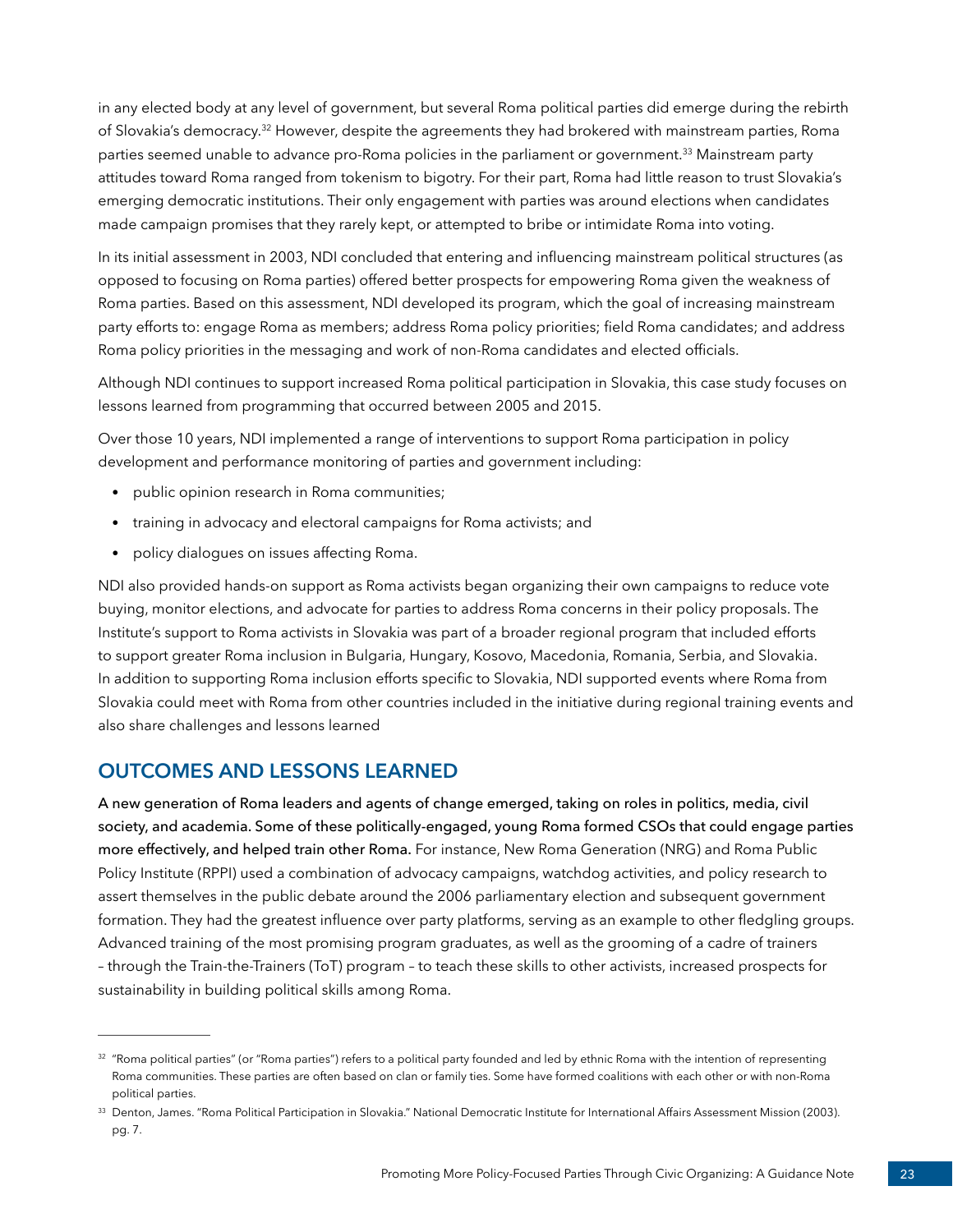Building off the momentum of Slovakia's EU accession and the launch of the Decade of Roma Inclusion,<sup>34</sup> civil society used broad coalitions and media pressure to force nearly all major political parties to include pro-Roma policies in their platforms. For instance, during the 2006 electoral campaign, NRG issued an open letter challenging all political parties to address Roma issues in their platforms. Support from mainstream civil society groups and a press conference that attracted broad media coverage helped increase the letter's impact. In addition, RPPI's policy research outlined specific proposals and issues relevant to Roma communities, such as education and employment, that parties, government ministries and local councils could use.

Civic organizing had the greatest impact on parties in the lead-up to the 2006 parliamentary election. This was a clear departure from 2002, when only two platforms had mentioned Roma, and none had articulated specific policies. The Slovak Democratic and Christian Union (SDKU), an established reform-oriented party, was the first to respond to NRG's open challenge to parties to put Roma issues on their platform. SDKU had a genuine interest in Roma issues but had previously lacked both the capacity and connections to adequately address them. NDI leveraged its established relationship with SDKU, based on years of previous assistance, to encourage the party to work with its Roma partners. SDKU's response helped spur a new form of competition for Roma support, and soon other parties began to articulate Roma policies in their platforms and establish regional advisory councils. Outreach to Roma soon reached unprecedented levels, with several prominent parties seeking Roma policy recommendations, appointing Roma as campaign advisors, and establishing regional advisory councils. Mainstream political parties included Romani issues, such as more and better quality social housing and mandatory pre-school, in their 2006 platforms. These parties included: Direction- Social Democracy (Smer), the Christian Democratic Union, Party of the Hungarian Coalition, the Movement for a Democratic Slovakia, and the Movement for Democracy. Smer eventually gained an endorsement from one of the larger, traditional Roma parties, and partnered with two nationalist parties in its post-election governing coalition. Thanks to ongoing pressure from Roma activists for the Smer party to fulfill its campaign promises, the party did give significant attention to Roma issues in its official government program. Smer's cooperation continued through the local elections later that year but eventually waned, as extreme nationalist forces pushed the political spectrum further to the right.

A combination of CSO approaches, including not only advocacy but also policy research, awareness raising, and monitoring efforts, were critical to success. The most successful Roma advocacy efforts also incorporated mainstream CSO allies who had expertise, resources, connections, and credibility with the public. This helped Roma CSOs amplify their voice, raise broad awareness of Roma concerns, and advocate more effectively to mainstream parties and government offices. Roma who joined mainstream parties and other allies within parties also played a role in advocating for Roma issues from within parties.

Roma advocacy was also effective at the local level, where regional party offices proved more amenable to cooperation than did national headquarters. Roma also found that they could resolve issues in their communities by cooperating with or pressuring mayors and city councils; some towns even established Roma advisory councils that provide input on municipal budgets.

<sup>&</sup>lt;sup>34</sup> The Decade of Roma Inclusion was a 12-country initiative launched in 2005 by the Open Society Institute with support from a host of multilateral organizations.<https://www.rcc.int/romaintegration2020/pages/4/roma-decade-and-the-eu>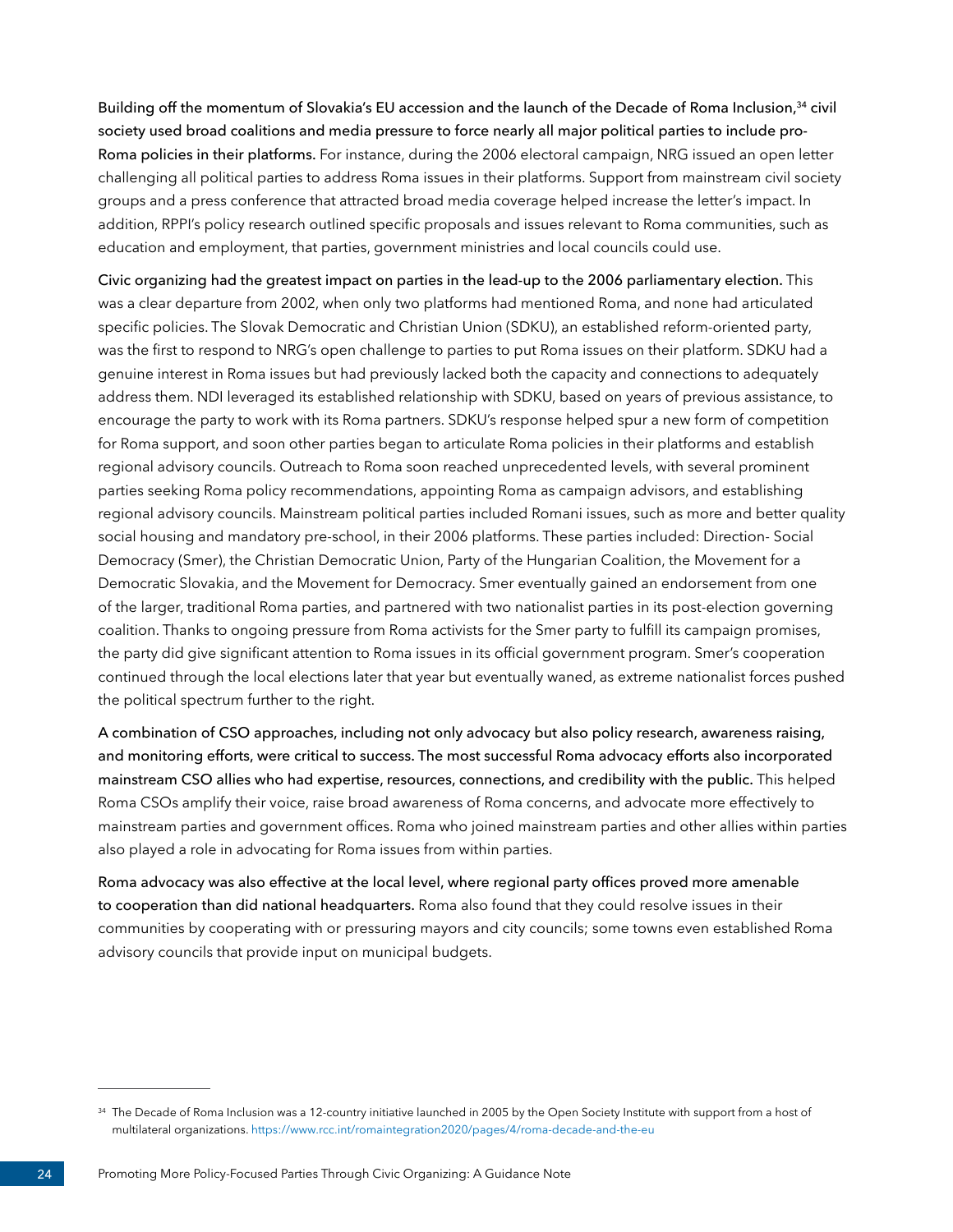### **FACTORS INFLUENCING PROGRAM OUTCOMES**

Initially, NDI's Roma partners were able to leverage external incentives – from Slovakia's EU Accession and the Decade of Roma Inclusion - to their advantage, increasing publicity and pressure on political leaders. However, in the later years of programming, different international incentives changed the calculations of Slovak parties and political leaders. Following Slovakia's accession to the EU, the question of who would take responsibility for Roma inclusion – the EU or the Slovak Government – was unclear, so most parties chose to point fingers at Brussels.

Further, rising anti-Roma sentiment increased the political costs for parties who might have otherwise considered promoting Roma policy priorities. As the June 2010 parliamentary elections approached, right wing parties saw increasing popularity. In addition, Slovak Brotherhood -- a banned nationalist party that subsequently reorganized as a civic group -- organized intimidation marches in Roma communities across the country. In addition, Marion Kotleba, a neo-Nazi politician with openly anti-Roma, anti-Semitic, and other extreme-right views, began to attract support after forming a new party, People's Party – Our Slovakia, in 2010. Kotleba garnered 20 percent of the votes in the Banska Bystrica region during the 2013 regional elections, and secured his seat as governor during the run-off. Since then, the party has continued to gain support, enough to gain seats in the parliament in the 2016 parliamentary elections. With the increasingly intolerant political climate, addressing Roma issues became too much of a liability for most parties. As political space narrowed, Roma activists gained the most traction with smaller parties that had smaller voter bases and, as such, had less to lose by espousing Roma causes. By 2011, Slovakia was experiencing an economic downturn and the EU's new Framework for National Roma Integration Strategies left individual countries responsible for resolving the complex social, political and economic issues involved in Roma integration. In an environment characterized by increased scapegoating of Roma and negative media coverage of the ethnicity, some municipalities began to construct walls around Roma settlements to physically segregate Slovakia's Roma citizens from their non-Roma neighbors.35 These developments created significant barriers to greater inclusion of Roma.

Slovakia's electoral system disperses Roma votes across a single national electoral district, making it difficult for activists to mobilize Roma in support of parties that promote their cause or to get them to hold parties accountable for broken campaign promises. Closed party lists limit CSOs' power to affect outcomes by endorsing candidates who advocate for pro-Roma policies. In certain local government districts, Roma voters, as a larger percentage of the electorate, had greater opportunities to influence vote outcomes or work directly with officials to solve problems. Roma found that they could resolve issues in their communities by cooperating with or pressuring mayors and city councils; some towns even established Roma advisory councils to provide input on municipal budgets.

Due to endemic racism, Roma are still so highly stigmatized and easily scapegoated by the larger population that few parties are willing to risk their reputation by championing Roma causes. While Roma CSOs have made gains in changing the political debate on matters of concern to their community, parties remain resistant, not because they are unwilling to listen to civil society, but because they are unwilling to listen to Roma. Despite these challenges, the 2012 elections saw the election of Peter Pollak as Slovakia's first Roma MP. Pollak, a graduate of NDI training programs, and other Roma activists continued to highlight Roma policy concerns but faced a backlash from far right parties who were also tapping into broader (non-Roma) citizen concerns about unemployment and other pressing issues. Kotleba, and similar political figures, are only part of the problems that Roma continue to face in Slovakia. Europe's refugee crisis and prolonged economic recession have continued

<sup>35</sup> Abbass, Merin, Tvrda, Katerina, Walach, Vaclav, Rydlinski, Bartosz, Nociar, Tomas "Right-wing Extremism in Central Europe: An Overview." Friedrich Ebert Stiftung (2011). Pg. 1-7.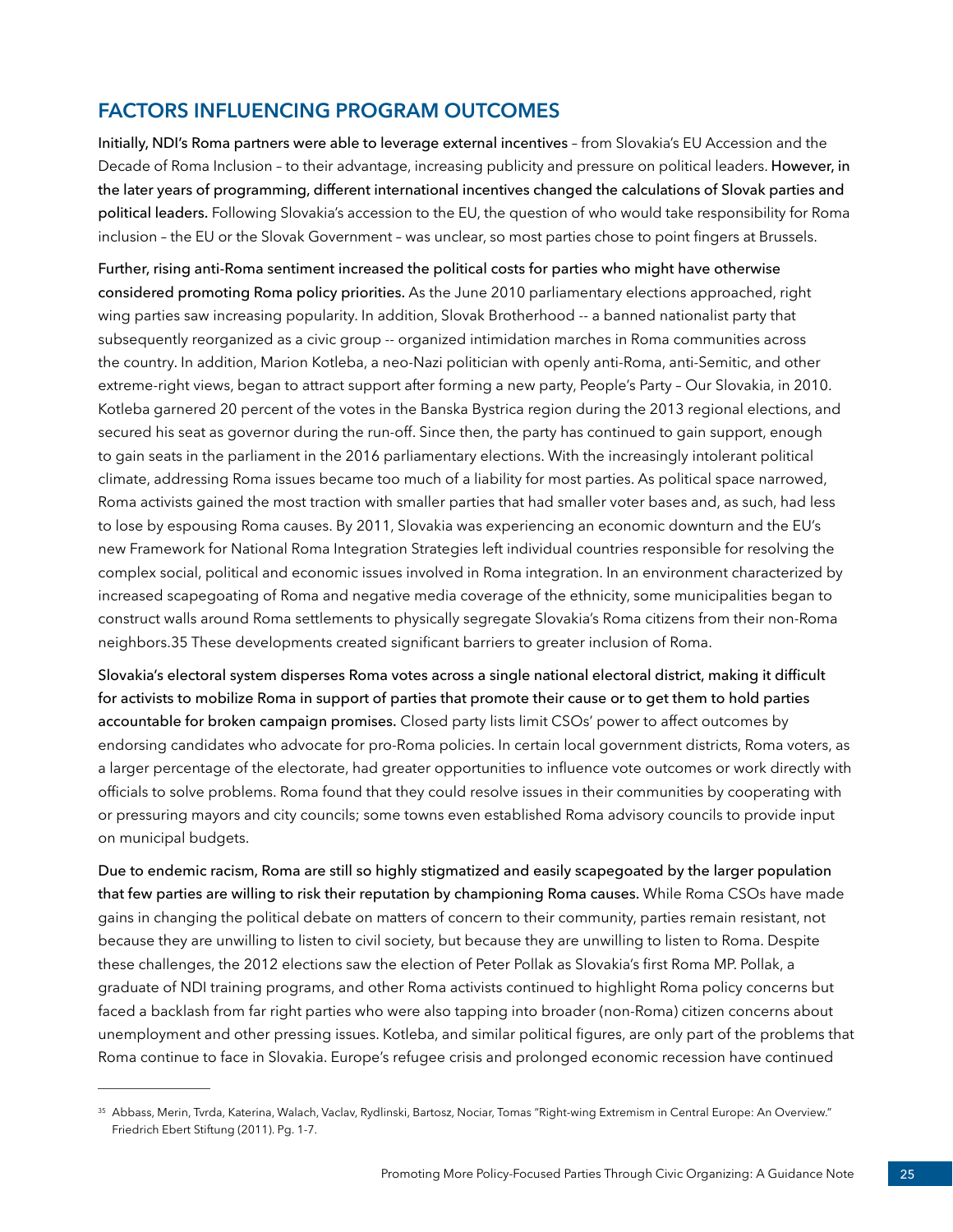to fuel nationalism, xenophobia and racial prejudice. Moreover, with the conclusion of the "Decade of Roma Inclusion" in 2015, attention to Roma issues waned. Although the Decade had its flaws, the initiative provided some structure to ensure that national governments allocated resources for the improvement and growth of Romani communities.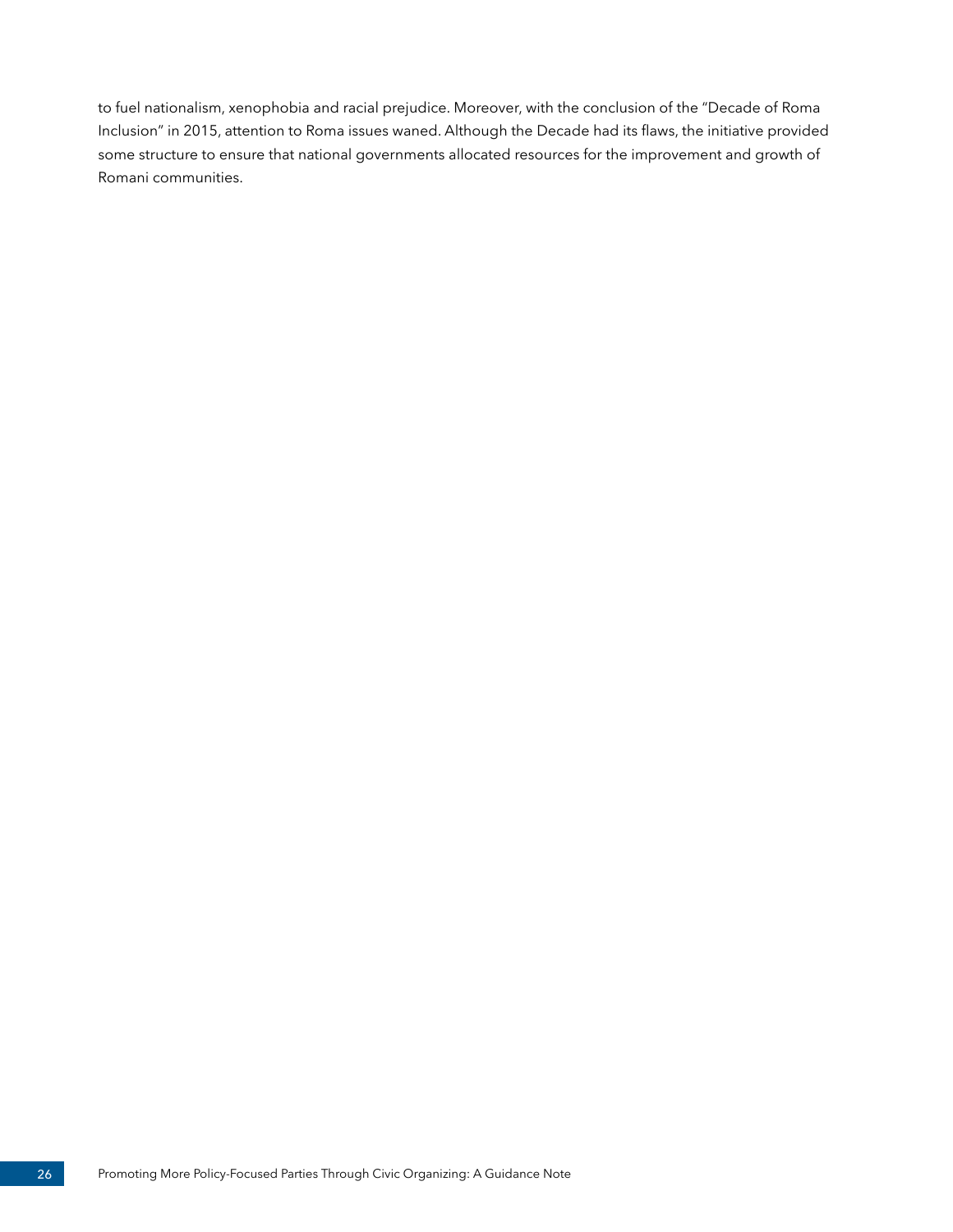<span id="page-30-0"></span>

ACFIM's "civic" leaflet from the anti-vote buying campaign for the Kagoma by-election (2017).

# **Uganda**

| Regime Type <sup>36</sup>  | Freedom House: 5.3 (Partly/Not Free)<br>V-Dem Liberal Democracy Index: 0.28                          |
|----------------------------|------------------------------------------------------------------------------------------------------|
| Civic and Political Rights | Freedom House: Political Rights: 6, Civil Liberties: 4.6<br>V-Dem Freedom of Association Index: 0.58 |
| Party System               | V-Dem Party Institutionalization Index: 0.52                                                         |
| Electoral System           | President: Two-Round System<br>Legislature: First-Past-the-Post                                      |

## **PROGRAM CONTEXT AND ACTIVITIES**

Although elections occur on a regular basis, Uganda is largely a single-party dominant system. Opposition parties and candidates regularly face suppression, and incumbents use patronage and vote buying to maintain support. CSOs attempting to obtain information sometimes risk their staff being arrested or face threats of forced closure, deregistration, or frozen bank accounts. The campaigns run by candidates rarely echo the ideas or promises made in their party's manifesto. Several MPs and candidates have also complained that the electorate is not very interested in policy-focused messages adapted from party manifestos, and that voters prefer to receive "gifts" from candidates. Despite legislation that forbids vote buying and vote selling, various

<sup>&</sup>lt;sup>36</sup> All scores in the table represent the average rating across the program's duration.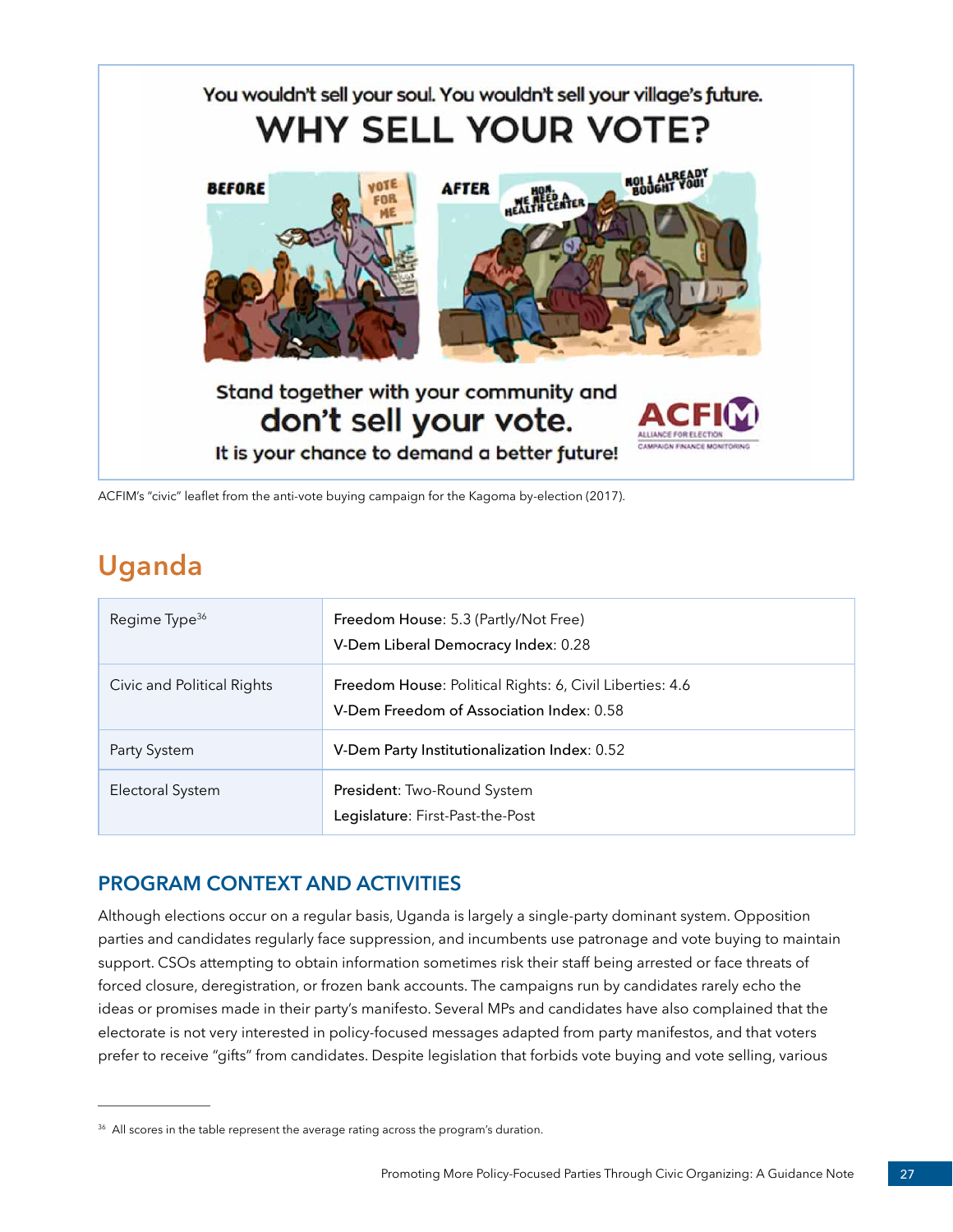reports point to high levels of vote buying in the country.<sup>37</sup> Candidates use vote buying as an indication of their ability to mobilize resources, assist constituents, and provide political leadership. It is also used as an inducement to increase turnout in favor of particular candidates.<sup>38</sup> As one respondent noted, "If the expectation is that I should only vote if I am paid, then I won't bother if no one has paid me."39

NDI supported two separate anti-vote buying (AVB) campaigns by the Alliance for Campaign Finance Monitoring (ACFIM). The campaign in the lead-up to the 2016 national elections reached 1,426 randomlyselected villages in 52 districts and included:

- community discussions on the causes and potential effects of vote buying, and the option of taking resolutions (as a community) to reject selling their votes;
- the delivery of 220,000 leaflets highlighting the dangers of vote buying to 68,488 households; and
- 32,625 robocalls to campaign participants, reminding them of their pledge and the social costs of vote buying.

Of the targeted villages, 65 percent passed resolutions to reject vote buying/vote selling and erected billboards noting: "This is a No Vote Buying Village."

In Kagoma, an election petition about vote buying led to the nullification of the 2016 result and a new election. In the lead up to a 2017 legislative by-election, ACFIM activists conducted a modified AVB campaign in Kagoma, involving:

- door-to-door outreach in selected villages;
- pledges that all candidates signed committing to desist from vote buying;<sup>40</sup>
- the distribution of "civic" leaflets about the dangers of vote buying; and
- the distribution of leaflets highlighting the fact that the candidates had signed pledges to desist from vote buying.

<sup>37</sup> Larreguy, Horacio; Marx, Benjamin; Reid, Otis; Blattman, Christopher (2017). A Market Equilibrium Approach to Reduce the Incidence of Vote-Buying: Evidence from Uganda. Massachusetts Institute of Technology. United States. [https://pdfs.semanticscholar.org/](https://pdfs.semanticscholar.org/e10f/5272b7d8f74c1ed3567695ea453ede028fc1.pdf) [e10f/5272b7d8f74c1ed3567695ea453ede028fc1.pdf](https://pdfs.semanticscholar.org/e10f/5272b7d8f74c1ed3567695ea453ede028fc1.pdf)

<sup>&</sup>lt;sup>38</sup> While vote buying was not the focus of the Liberia case study, a similar dynamic exists there. Traditionally, politicians rarely visit their constituencies outside the electoral period. As a result, campaigns create a sort of "harvest season" mentality, where citizens seek to maximize their gains from interactions with candidates. These practices point to the broader need for greater understanding of the role of political parties and elected officials in a democracy, and to the need to work on changes to attitudes and behaviors of both citizens and parties. Additional information is included in the cross-country findings and recommendations.

<sup>&</sup>lt;sup>39</sup> Interview with a Member of Parliament, conducted by Sef Ashiagbor in Kampala, August 29, 2018.

<sup>&</sup>lt;sup>40</sup> The candidate pledge was not part of the original program design but was incorporated based on a suggestion from the election commission, which ACFIM had contacted to brief them about the program.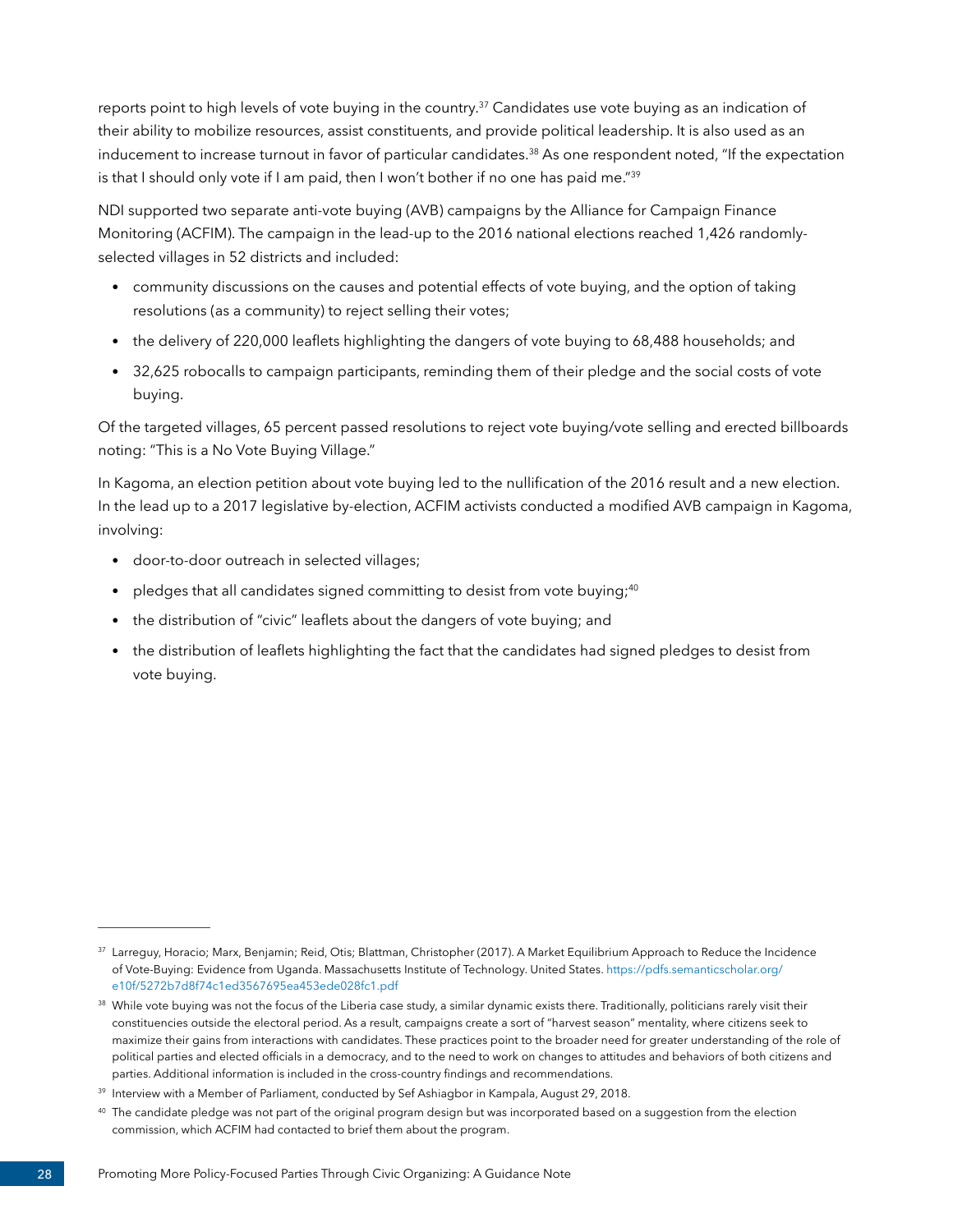## **OUTCOMES AND LESSONS LEARNED**

The AVB campaigns had a mixed impact on candidates, their messaging, and their campaign strategies. In response to the 2016 campaign, some challenger candidates increased their vote buying while increasing policy-focused campaigning – an indication that they did not see the two approaches as mutually exclusive. In one village where the 2016 AVB campaign was particularly successful, previous civic education/engagement activities by ACFIM helped "prime" community members for the AVB initiative. Residents of the village noted that while they do not see some of their elected officials as often as they would like, the decision to reject vote selling had made it easier to hold their leaders accountable. If they had taken the "gifts" offered during the campaign period, the residents argue, it would have been much more difficult to ask questions about public services in the period following the elections.

For the 2017 Kagoma by-election, the campaign was most successful in parishes where both the civic and pledge leaflets were distributed: it lowered instances of vote buying and increased turnout. The distribution of leaflets was also more cost-effective than the village meetings used in 2016 and made it easier to engage women, people with disabilities, older persons, and others who do not typically attend rallies. In addition, the door-to-door approach also allowed for a broader conversation with voters (some of whom did not even know about the by-election or who was running for office). These more intimate conversations drew less attention than public meetings, making it more difficult for candidates, their agents, or others to mobilize groups of citizens against the initiative. It may also have lowered the personal risks for activists.

There is no evidence that information about the campaigns trickled up to party officials at the national level. This seems to be a result of the fact that ACFIM and NDI did not explicitly reach out to party leaders during the 2016 and 2017 campaigns (although the 2017 campaign included the appeal to candidates and signed pledges).41 In both cases, the program did not have an explicit goal or strategy of engaging political parties. Further, both campaigns occurred over extremely short periods – the Kagoma campaign in 2017, for example, was only 26 days long.

In selected communities, ACFIM member organizations built on the AVB campaign with a series of village engagement meetings. These *Hakuna Mchezo<sup>42</sup>* meetings included a citizens' meeting, where villagers: identified their priority needs, mapped which level of government was responsible for each priority issue, and established a committee to reach out to locally-elected officials. As part of these meetings, citizens also signed a pledge that they would not ask leaders for money or discuss their personal, individual concerns, and would instead focus on community needs. During subsequent meetings, villagers presented their priorities to their elected officials and sought updates on progress towards addressing the service delivery needs of the community. Although funding for these activities has been limited, ACFIM members believe that, in areas where these meetings have been sustained, focusing the discussion on public good is slowly and gradually beginning to change the relationship between citizens and their locally-elected officials.

<sup>41</sup> At the time of the AVB project, NDI was not working directly with political parties. The initial iteration of the AVB campaign focused primarily on engaging the demand-side (i.e., voters) of vote buying. A subsequent iteration of the project (during the Kagoma by-elections) included outreach to the legislative candidates. It is possible that outreach to candidates and political parties would have raised greater awareness of the campaign and potentially enhanced its impact. However, it is also possible that greater exposure could have allowed candidates to mobilize and amplify various forms of resistance to the campaign.

 $42$  The name for these meetings was adopted from a comment by President Museveni, when he called for "kisanja hakuna mchezo," a Swahili phrase loosely translating as "no funny business." The president used the phrase in the context of a conversation about corruption. Collard, Michaela (2017) Uganda – President Museveni's term of "no joking around" takes a dramatic turn." Democracy in Africa. [http://](http://democracyinafrica.org/uganda-president-musevenis-term-no-joking-around-takes-dramatic-turn/) [democracyinafrica.org/uganda-president-musevenis-term-no-joking-around-takes-dramatic-turn/](http://democracyinafrica.org/uganda-president-musevenis-term-no-joking-around-takes-dramatic-turn/)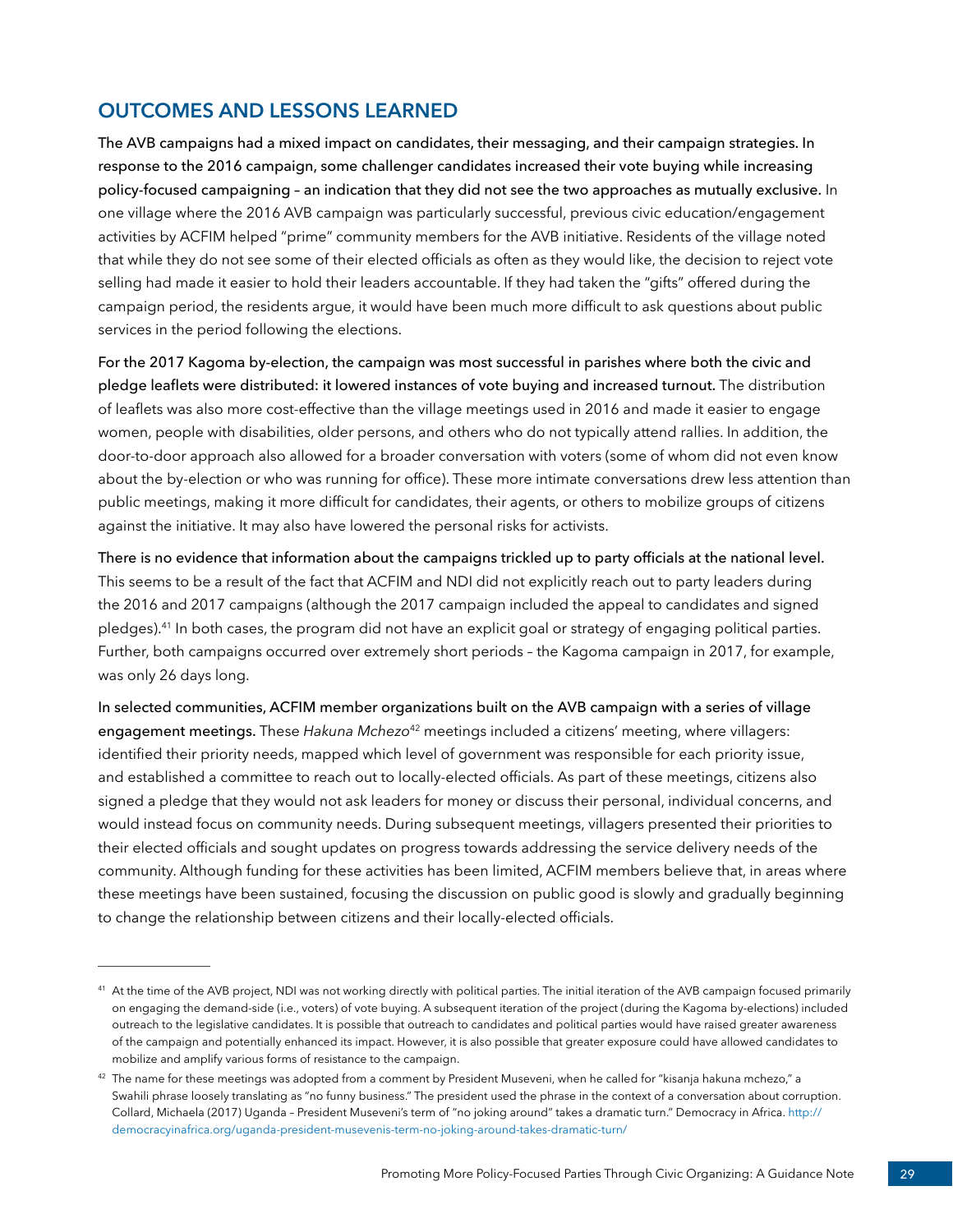## **FACTORS INFLUENCING PROGRAM OUTCOMES**

Weak sanctions for violating AVB laws are a strong impediment to limiting the practice. Vote buying is hard to prove, and because voters are banned from selling their votes, they risk incriminating themselves if they report violations they have been involved in. Evidence of vote buying can result in the nullification of elections and trigger a by-election. However, vote-buying candidates remain eligible to run again for the same office. For example, the Kagoma by-election was the result of a nullification due to vote buying. However, the candidate whose campaign practices led to the nullification was able to run for office again, eventually winning. There is, therefore, little incentive for candidates not to attempt to use the tactic.

Concerns about vote buying are just one element of a broader conversation about the commercialization and the personalization of politics in Uganda. Civil society and political leaders on all sides are concerned about the funds that candidates and parties feel compelled to spend during primaries (especially in the ruling party, where nomination processes are highly competitive) and as part of the campaign. These expenses often result in significant personal debts and raise concerns about how candidates might settle their debts or finance additional patronage once they assume elected office. These costs also likely serve as a significant barrier to women, youth, and political aspirants from other traditionally marginalized groups, who are less likely to have access to these resources. Respondents noted that voters often assume (rightly or wrongly) that the services are funded through the personal largesse of the political leaders. This is a perception that political leaders themselves sometimes fuel, by blurring the distinction between publicly-funded services or projects and those funded by personal resources or other means.<sup>43</sup>

The likelihood that AVB efforts will be successful is somewhat dependent on the socioeconomic conditions of the communities targeted. Respondents noted that vote buying occurs less often in urban areas, where citizens' economic status tends to be higher. It is more likely to take place on a wide scale in rural and peri-urban areas, where communities are poorer and, therefore, more susceptible to vote buying practices. Economic insecurity and lack of access to public goods can be a decisive factor for some citizens as to whether to sell their vote for a small gift or amount of money.

Finally, although ACFIM activists did face attempts to prevent and disrupt the campaign, these efforts were not on a scale or an intensity to prevent the campaign.

<sup>43</sup> Similar conditions exist in Liberia.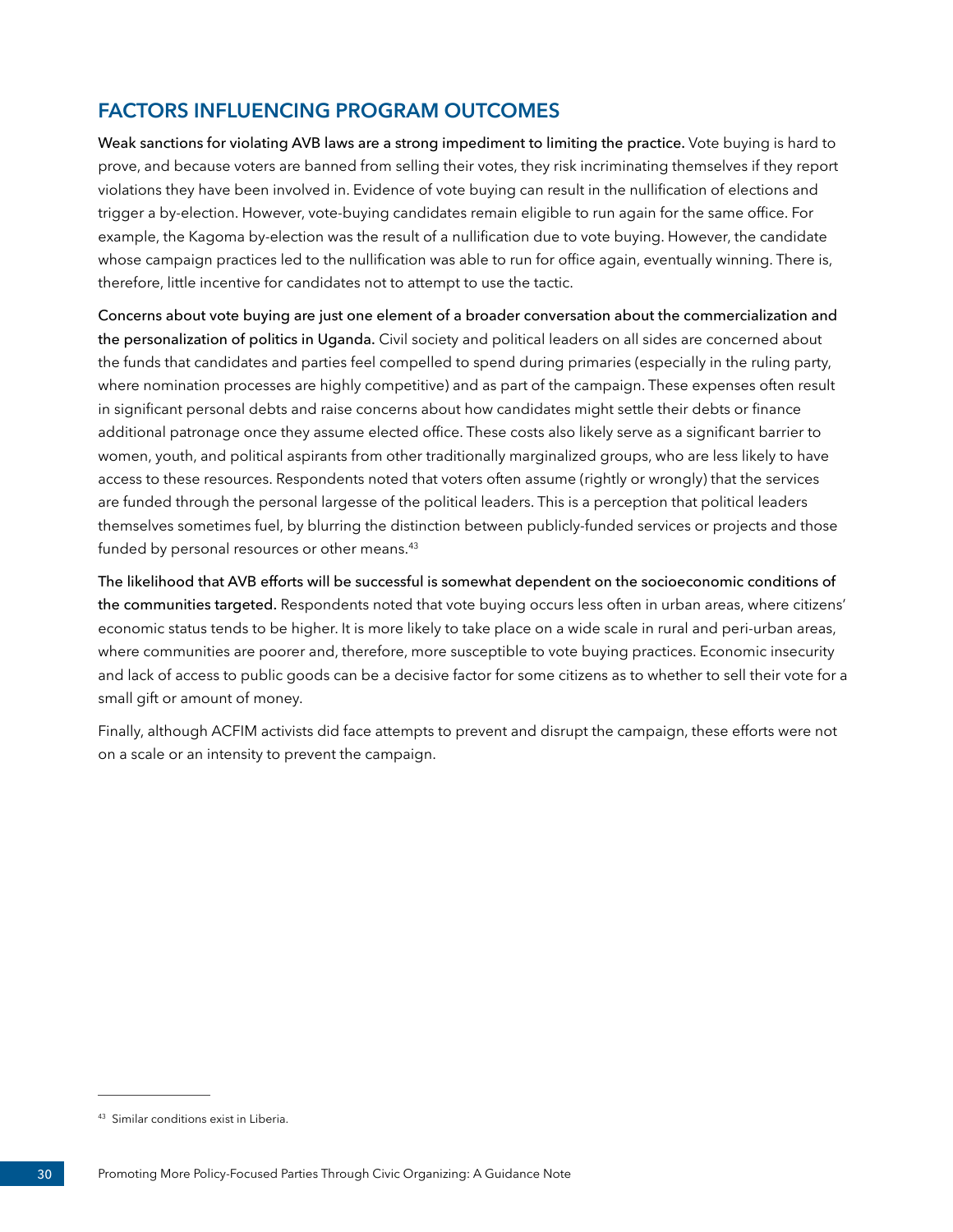# <span id="page-34-0"></span>**Cross-Country Conclusions**

Drawing upon the four program case studies, this chapter highlights findings across the different experiences, focusing on conclusions that could inform civic organizing and promote the emergence of more policy-focused parties across different contexts.

#### A variety of factors influenced party responsiveness to citizen demands, including: international incentives, electoral systems, and opportunities for positive media coverage.

For instance, in Slovakia, international attention to issues of inclusion (through the Decade of Roma Inclusion and requirements for EU accession) created opportunities to advance Roma policy priorities. However, the nature of the electoral system presented challenges for activists trying to advance Roma priorities at the national level. Furthermore, over time, rising extremist and nationalist sentiment in Slovakia and elsewhere in Europe made advocacy for Roma inclusion more difficult. In Belarus, CSOs that collaborated with an online platform to distribute information about candidate positions had a higher response rate from parties than the CSOs who distributed their questionnaires on their own. Media coverage also played an important role in Roma advocacy efforts that succeeded in pressuring parties to address Roma issues in the lead-up to Slovakia's 2006 elections.

Parties operating within the same country context made different calculations about how to respond to civic pressure based on their own circumstances and considerations. As a result, responsiveness varied by party. It also required the existence of well-placed, intra-party champions.

Smaller parties in Belarus, Liberia, and Slovakia were more responsive to civic pressure than larger parties, who had more of a prospect of controlling the reins of government and, therefore, may have been more confident in their ability to mobilize sufficient support to win elections. In Liberia, the involvement of party youth wing chairs in the development of the National Youth Manifesto played an important role in helping secure party leaders' support for the youth policy document. In Belarus, the program focused on parties that already had some experience with grassroots outreach and demonstrated the highest level of interest in expanding these efforts, an important factor in program success.

#### Elections can serve as a strategic entry point for more policy-focused engagement between civic groups/ citizens and parties, even where political space is constricted.

In open and competitive multiparty systems, as parties seek to expand their electoral support in the lead-up to elections, they may be more open to engaging civil society in efforts to improve their public image. Despite limited political space and uncompetitive elections, Belarus programming did provide opportunities for more policy-focused engagement between civil society and political parties. This was primarily because both CSOs and the targeted political parties saw advantages to engaging each other on policy issues, even as they recognized the challenges in Belarus. However, obviously, the risks and opportunities associated with civic organizing vary from one context to the other and need to be carefully weighed in consultation with program partners, who may have different thresholds for risk.

However, beginning programs right before elections may not provide enough time for deeper civic education about the roles and responsibilities of parties/candidates or to foster meaningful engagement between civil society and political parties.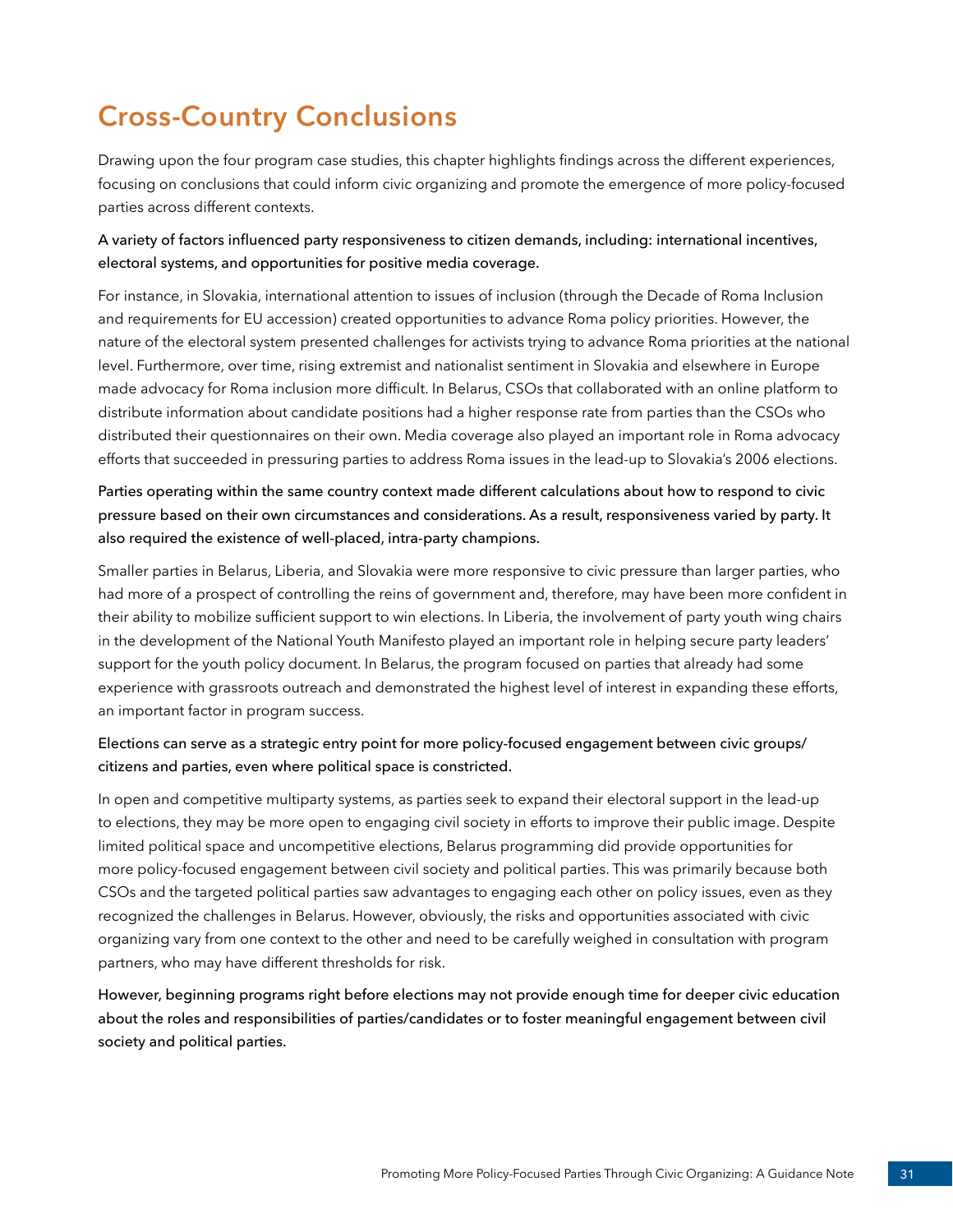<span id="page-35-0"></span>Three of the four programs used elections as an entry point for promoting policy-focused engagement between political parties and CSOs and/or citizens. However, the interventions varied and included anti-vote buying activities, community platforms, and issue-based voter education. All had some success in moving voters and/or parties towards more policy-focused political engagement. However, in Uganda, by the time the AVB campaign occurred, some candidates had already bought citizen votes. In Belarus, both politicians and CSOs noted that starting the initiative (as much as nine months before election day) would have significantly increased the program's effectiveness. In Liberia, by the time the LWPP had been finalized, political parties had already adopted their platforms, and it was relatively close to election day, leaving little time for a sustained, broadbased campaign around the contents of the platform.

#### **FIGURE 3: LADDER OF POLITICAL PARTICIPATION**



Realigning current relationships between political parties and citizens in favor of those based on different proposals for the provision of public goods requires deep behavioral changes on the part of both citizens and political parties. Political norms are often deeply rooted and require time to change. As indicated in Figure 3, citizen organizing for purposes of accountability involves relatively sophisticated or advanced forms of political participation. It involves forms of organizing that are coordinated, sustained, collective, and iterative. Such organizing efforts must also adapt in response to pushback from parties or other resistance to change. Thus, while elections provide a natural impetus for issue-based voter engagement, providing citizens with information/civic education alone is not sufficient to spur the emergence of "policy-focused" voters. Citizens require long-term support as they acquire and interpret new information, coordinate with others to take action, mobilize sufficient power to exert pressure on political leaders, and hold them accountable for progress towards delivering public goods. As a result, the emergence of more policy-focused parties in response to citizen organizing requires long-term efforts; these efforts should combine support to civic organizing as well as support to political parties. Further, progress may occur in fits and starts: across the case studies, where parties did respond, change was incremental and not necessarily linear.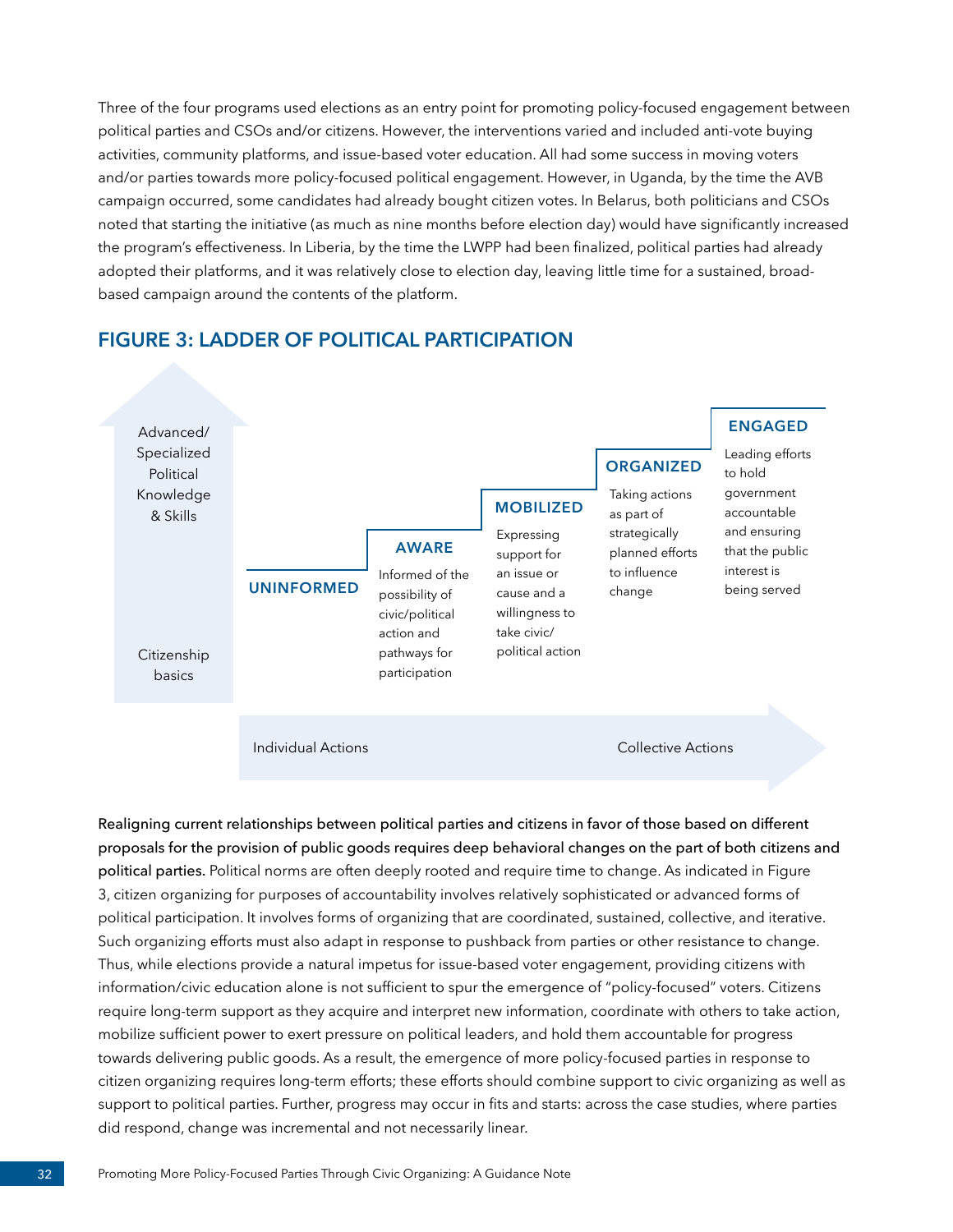A heavy focus on election-related programming without complementary follow-on activities throughout the political cycle may limit the effectiveness of – and even inadvertently undermine – the credibility of CSOs, thereby contributing to citizen disenchantment with political processes.

In Liberia and Uganda, respondents from civil society and political parties noted that political parties and candidates are highly skeptical of civic groups who significantly increase their activities around elections. Political leaders are more likely to assume that these groups have thinly-veiled political motives and hope to influence election outcomes. Particularly in closed or closing spaces, a heavy focus on election-related activities may expose civic activists to greater risk of backlash. In Liberia, an additional concern emerged: how a focus on election programming without sufficient follow-up in the post-election period could inadvertently deepen citizen disenchantment with political processes and democracy. Legislators conduct limited outreach outside election periods, in part, because they worry about the grand promises they made and unreasonable demands from citizens. One of the reasons why citizens place such demands on their political leaders is because they see them so rarely outside election periods. As a result, they perceive campaigns as a harvest season of sorts. Those citizens who do not recognize that not all promises can be met become increasingly resentful over the lack of information from their elected representatives. In the meantime, contact between political leaders and citizens remains heavily focused on elections and on personal rather than community concerns, feeding further cynicism among citizens and reinforcing legislators' and voters' misperceptions of each other. It is also possible that citizens do not fully understand the role that legislators are supposed to play, which points to the need for broader civic education.

Marginalized identities can serve as a unifying factor for civic interventions, increasing groups' ability to share skills and information with other members of their community and to potentially speak with a stronger, collective voice. However, people experience the world differently based on overlapping identity markers, and efforts to help groups that share a common identity marker need to be sensitive to these differences.<sup>44</sup>

In Liberia, the LWPP steering committee noted the inclusion of women outside Monrovia in the development of the platform and in the effort to mobilize women to register to vote and increase their political participation as one of their most significant accomplishments.<sup>45</sup> Integration of the LWPP into a separate program component targeting potential women nominees helped aspiring women candidates develop policy-focused messages for their campaigns and prepare for debates, increasing their confidence to participate in discussions about why they were running for office. In Slovakia, the grooming of a cadre of Roma trainers to teach these skills to other activists resulted in an increased number of politically-active, young Roma, some of whom formed their own CSOs, conducted advocacy campaigns, ran for office, or helped others to do so successfully. However, the Slovakia case study also showed that Roma are a heterogeneous group - divided by geography, language,<sup>46</sup> class, and clan – with diverse opinions on policy issues. They do not share a common political or national identity and do not comprise a unified voting bloc. As a result, it is difficult to identify one, unified voice on Roma policy priorities. Further, different members of the community make different decisions about whether or not to identify as Roma.

<sup>44</sup> For instance, in Liberia, there have been inter-generational conflicts between women in civil society and women in political parties. Liberian young women may feel the need to choose between prioritizing their identities as "youth" or as "women" and decide whether to join their party's youth wing or the women's wing. Some young women have indicated that those leading women's wings and women's organizations do not want to make space for young women's voices.

<sup>45</sup> Through outreach to rural and peri-urban communities, the committee was able to foster a broader sense of ownership of the platform among Liberian women. They noted that compared to a previous effort to develop a women's manifesto in the immediate wake of the 2003 peace agreement, the 2017 experience was more successful at incorporating the views of women outside Monrovia.

<sup>46</sup> Roma speak different languages. While some speak Romani, others speak languages based on where they settled and who governed the land in a place where borders have frequently shifted (e.g., Slovak vs. Hungarian vs. Czech vs. Ukrainian, etc.).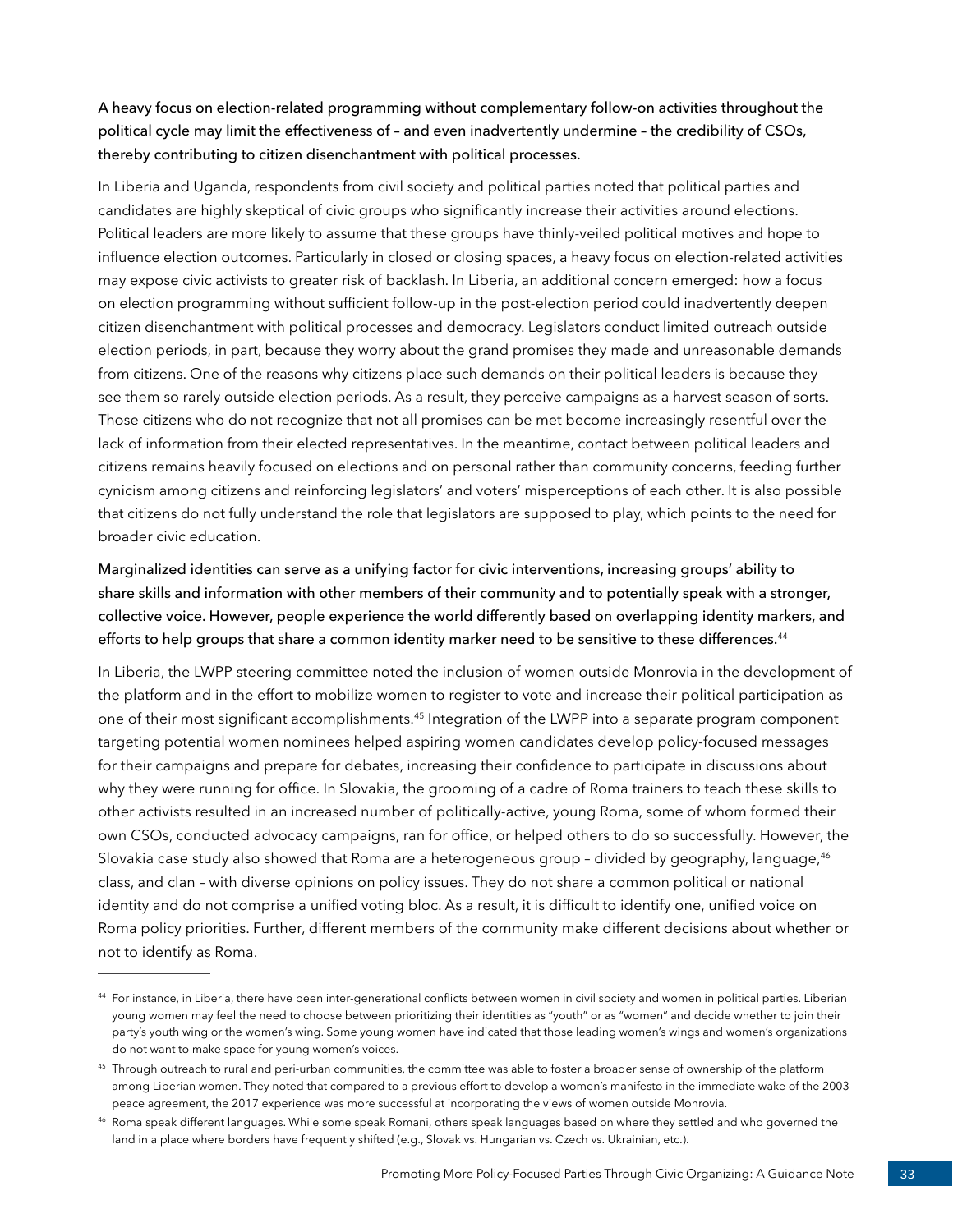Entrenched socio-cultural norms influenced party leaders' receptiveness to demands from marginalized groups. However, marginalized groups can benefit from joining with organizations that are not primarily by or for marginalized groups in order to build their numbers, broaden support for their priorities, and increase their political power.

During field research in Liberia, it was clear that party leaders viewed young people as a more strategic and significant electoral constituency than women. Historically, low voter registration rates among women and the absence of a strong and unified voice for women's priorities may have helped to reinforce this perception. That male political leaders are still rather dismissive of women in Liberia – which elected the first female head of state in Africa and saw women activists play lynchpin roles in efforts to end the country's civil war – points to the longterm efforts required to overcome negative stereotypes about women and other marginalized groups and to help them build greater political power. In Slovakia, the incorporation of allies from outside the Roma community was critical to influencing political party behavior. Roma CSOs found natural partners among human rights and democracy groups, forming coalitions that helped Roma CSOs amplify their voice, raise broad awareness of Roma concerns, and advocate more effectively to mainstream parties and government offices. Nevertheless, rising nationalist sentiment changed incentives for many parties' willingness to publicly address Roma concerns in their policy platforms.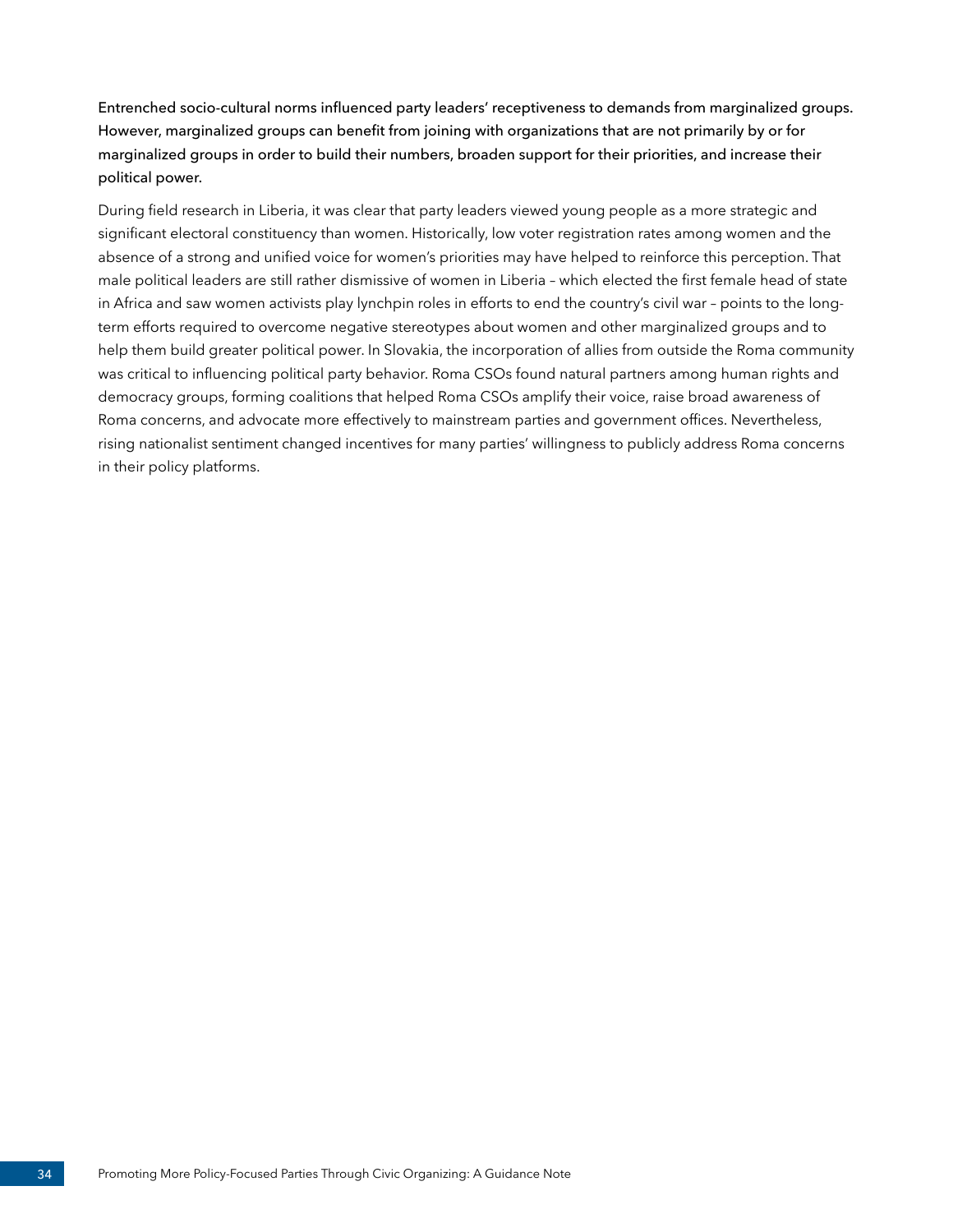## <span id="page-38-0"></span>**RECOMMENDATIONS**

A wide range of factors affect civil society's ability to influence changes in party behavior. This includes: opportunities for citizens to access information and organize without fear of retribution, institutional arrangements that shape strategic entry points for influencing policy processes, and the capacities or interests of different civil society groups and political parties. In some countries, CSOs – individually or as a group – may be well positioned to push for changes in party behavior. In others, they may be too weak or too constrained to take on that role. As noted elsewhere in this document, the types of interventions required to influence political leaders and redefine social contracts involve citizen organizing that is coordinated, sustained, collective, and iterative, that is – relatively advanced political organizing skills. In addition, parties operating in the same context make different calculations about the costs and benefits of responding to civic pressure.

Further, while the overall focus of a democracy support program might be to promote more policy-focused parties, local partner CSOs are more likely to mobilize around a specific issue or set of policy issues that they care about. Good governance CSOs may take up changes in party behavior as their explicit mission, but, increasingly, the civic groups with which NDI works are engaged in these types of activities because they believe political party engagement will yield improvements for priorities like healthcare, education, or unemployment. As a result, there may be times when CSOs do not want to take an explicitly political stance on an issue or may want to target their campaigning at a particular party.

Across the four case studies, there were significant differences in the operating context, the capacities of the civic groups, the types of civic organizing campaigns, and the duration of the campaign. Nevertheless, the four unique experiences highlight a number of issues that can help improve future programming across a range of operating contexts.

1. Consider how a range of factors might create opportunities or risks for the successful use of civic organizing to promote more policy-focused parties.

Figure 4 outlines a number of issues that programs should consider in identifying potential opportunities, risks and entry points for using this approach in their country context. The figure groups issues to consider in the following categories:

- Political space (including the security environment, inclusion issues, opportunities for civic and political organizing);
- Institutional and structural factors (for instance, electoral systems and other features of the political system, the reach/authority/legitimacy of the state, and the structure of the economy); and
- Party and civil society capacities and interests (such as political parties' and civil society's perceptions of each other and their respective capacities to formulate and advance their policy priorities).

For each category, the figure outlines questions to consider as well as the potential implications for the effectiveness of civic organizing as a means of promoting more policy-focused parties.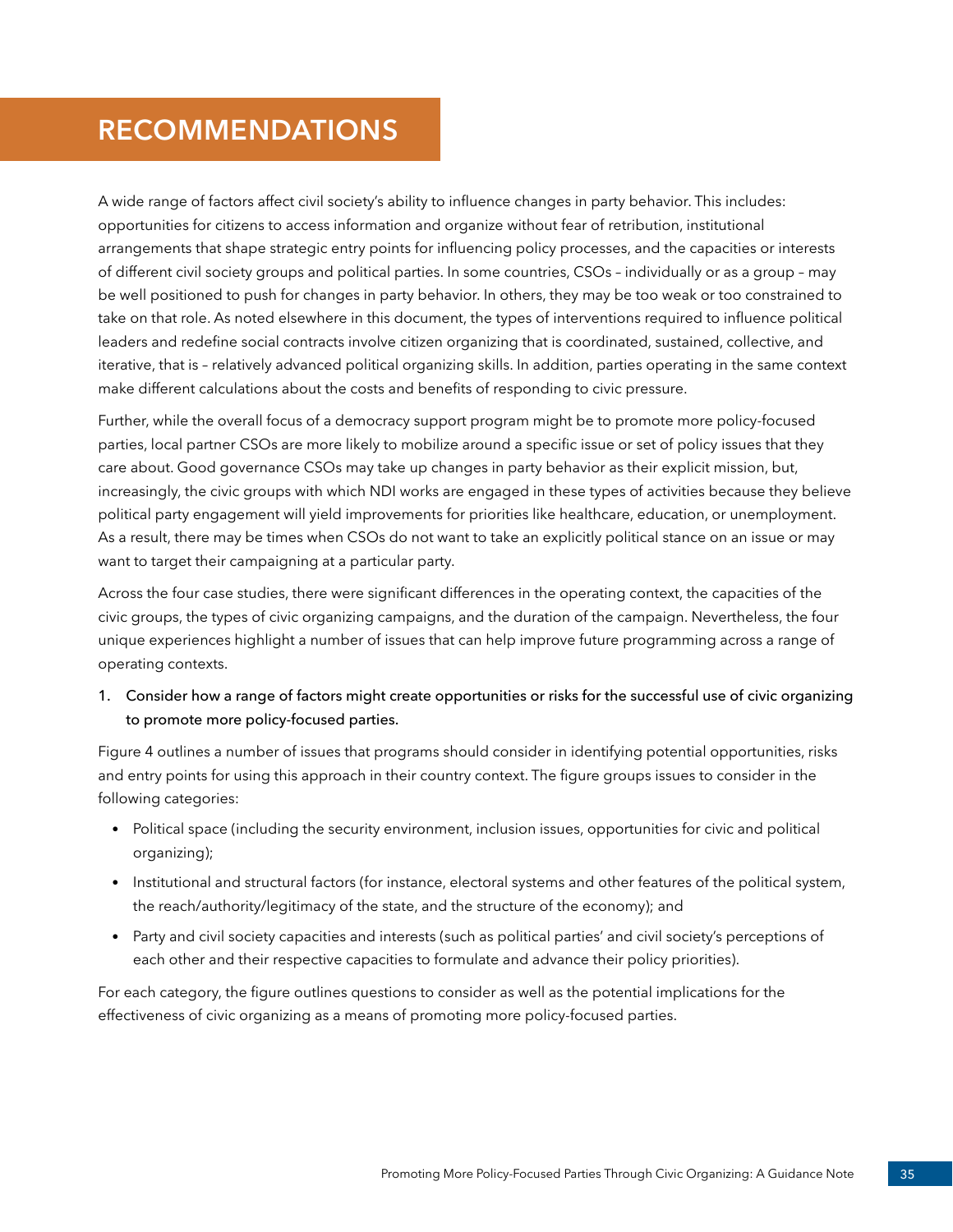## <span id="page-39-0"></span>**FIGURE 4: ISSUES TO CONSIDER47**

#### **FIGURE 4.1: POLITICAL SPACE**

| <b>ISSUES TO CONSIDER</b>                                                                                                                                                                                  | <b>IMPLICATIONS FOR PROGRAMMING</b>                                                                                                                                    |
|------------------------------------------------------------------------------------------------------------------------------------------------------------------------------------------------------------|------------------------------------------------------------------------------------------------------------------------------------------------------------------------|
| To what extent does the security environment<br>facilitate or restrict public political activity and<br>access to the media?<br>To what extent does the political environment<br>$\bullet$                 | The potential (real or perceived) security,<br>reputational, or financial risks to CSOs/citizens<br>of appearing to criticize the government or<br>particular parties. |
| facilitate or restrict citizens' ability to freely                                                                                                                                                         | Civil society's tolerance for, and ability to                                                                                                                          |
| assemble, associate, collectively organize, and                                                                                                                                                            | withstand, any potential backlash for activities/                                                                                                                      |
| voice their priorities?                                                                                                                                                                                    | statements that could be perceived as critical of                                                                                                                      |
| How competitive are elections and to what                                                                                                                                                                  | the government.                                                                                                                                                        |
| extent are they perceived as being a meaningful                                                                                                                                                            | Citizens'/CSOs' ability to access, analyze, and                                                                                                                        |
| expression of the voters' will?                                                                                                                                                                            | disseminate information about public policies                                                                                                                          |
| To what extent are citizens knowledgeable<br>about the roles and responsibilities of different<br>governance institutions, elected officials, and<br>their roles in holding these institutions/individuals | and services.<br>Citizens' readiness/ability to act on information<br>٠<br>and to do so in a coordinated manner that exerts<br>pressure on parties.                    |
| to account? Are citizens able to access credible                                                                                                                                                           | Capacity of groups that represent the interests                                                                                                                        |
| information about politics and policy?                                                                                                                                                                     | of marginalized groups. Extent to which these                                                                                                                          |
| What broad themes characterize the context                                                                                                                                                                 | groups are networked with/have allies in other                                                                                                                         |
| (e.g., conflict/violent extremism, ethnic/religious                                                                                                                                                        | communities.                                                                                                                                                           |
| diversity, economic prosperity/crisis/inequality)?<br>How have these conditions come to exist, and by<br>whom where they created/influenced? How do<br>these conditions affect parties and CSOs?           | Parties' perceptions of the extent to which<br>elections are decided fairly and based on<br>competing policy proposals.                                                |
| To what extent are some social groups                                                                                                                                                                      | Parties' ability to disseminate policy messages                                                                                                                        |
| $\bullet$                                                                                                                                                                                                  | through various media platforms and engage in                                                                                                                          |
| marginalized (formally or informally) on the                                                                                                                                                               | constructive dialogue over policy options.                                                                                                                             |
| grounds of gender, ethnicity, religion, language,                                                                                                                                                          | Parties' interest in developing policies in ways                                                                                                                       |
| region, age, disability, sexual orientation, etc.?                                                                                                                                                         | ٠                                                                                                                                                                      |

that are inclusive of, or responsive to, the priorities of women and other marginalized groups.

• How the relative competitiveness of elections incentivizes/disincentivizes parties to be responsive to citizens/CSOs in order to win elections.

<sup>47</sup> Adapted from NDI's Context Analysis Tool: NDI (2017). Context Analysis Tool. Washington, DC. [https://www.ndi.org/sites/default/files/](https://www.ndi.org/sites/default/files/NDI_ContextAnalysisTool_proof_f.pdf) [NDI\\_ContextAnalysisTool\\_proof\\_f.pdf](https://www.ndi.org/sites/default/files/NDI_ContextAnalysisTool_proof_f.pdf)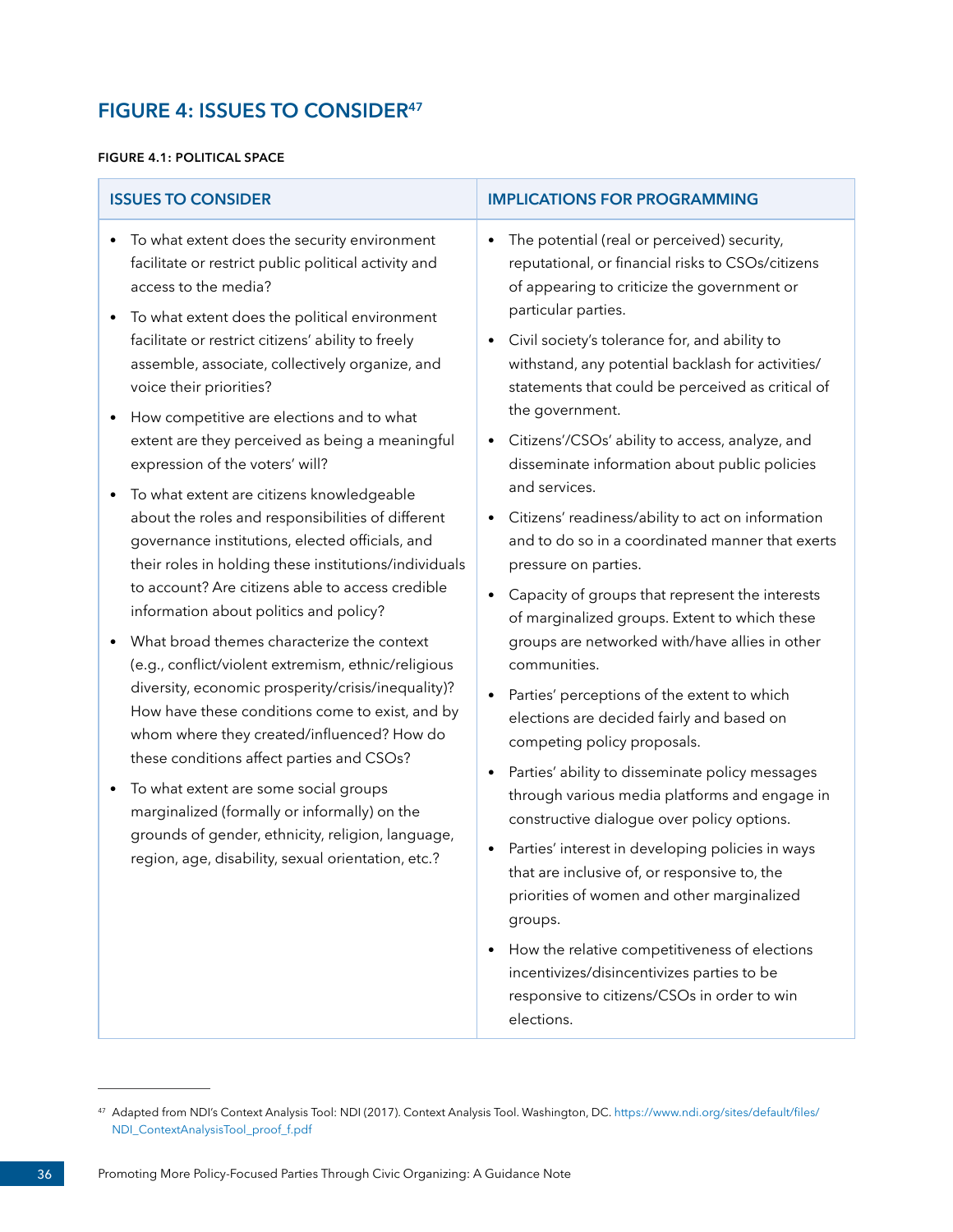#### **FIGURE 4.2: INSTITUTIONAL AND STRUCTURAL FACTORS**

| <b>ISSUES TO CONSIDER</b>                                                                                                                                                                                                                                                                                                                                                                                                                                                                     | <b>IMPLICATIONS FOR PROGRAMMING</b>                                                                                                                                                                                                                                                                                                                                                                                                                                                                                                                                                                                                                                                                                                                  |
|-----------------------------------------------------------------------------------------------------------------------------------------------------------------------------------------------------------------------------------------------------------------------------------------------------------------------------------------------------------------------------------------------------------------------------------------------------------------------------------------------|------------------------------------------------------------------------------------------------------------------------------------------------------------------------------------------------------------------------------------------------------------------------------------------------------------------------------------------------------------------------------------------------------------------------------------------------------------------------------------------------------------------------------------------------------------------------------------------------------------------------------------------------------------------------------------------------------------------------------------------------------|
| Reach, authority, and legitimacy of the state.<br>Structure of the economy and sources of state<br>revenue.<br>What formal institutional and structural conditions<br>define the political system?<br>Where, when, how, by whom, and why are<br>decisions made about legislation, policy, and<br>other governance issues?<br>In what ways does the state currently interact with<br>citizens and vice versa?<br>To what extent do parties in government use state<br>resources for patronage? | CSO and citizen perceptions of political<br>party engagement (versus engagement of<br>other stakeholders or sources of power) as a<br>reasonable/effective strategy for getting their<br>concerns/priorities addressed.<br>The most strategic entry points for different<br>groups to place meaningful pressure on political<br>parties/government.<br>Parties' perceptions of the extent to which they<br>have a role in shaping public policies.<br>Parties' perceptions of party platform/policy<br>proposals as significant in shaping voters' choices<br>and determining their success as parties.<br>Parties' willingness to formulate policies on a<br>range of issues.<br>Parties' ability to deliver on these policies if in<br>government. |
|                                                                                                                                                                                                                                                                                                                                                                                                                                                                                               |                                                                                                                                                                                                                                                                                                                                                                                                                                                                                                                                                                                                                                                                                                                                                      |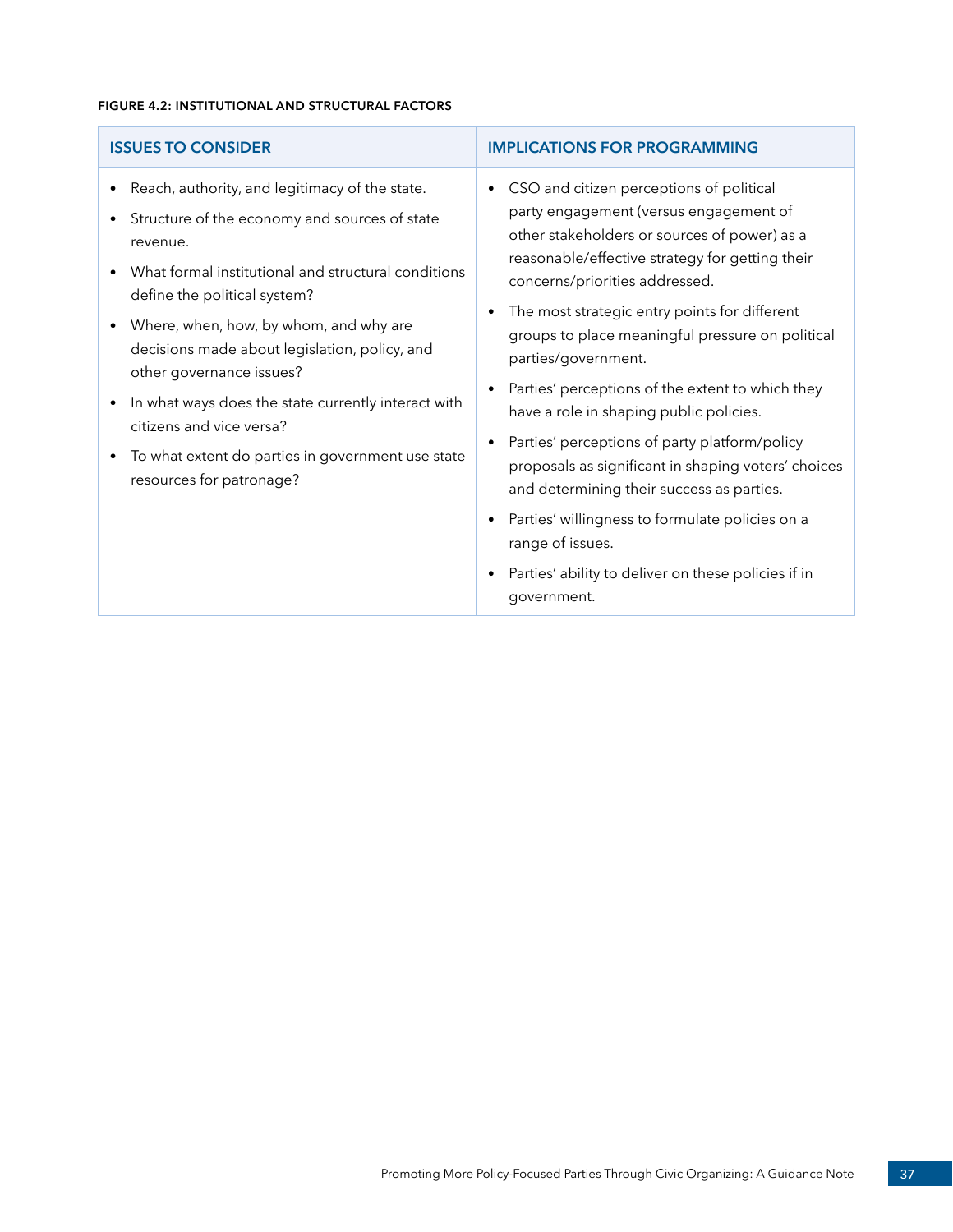#### **FIGURE 4.3: POLITICAL PARTY CAPACITIES AND INTERESTS**

| <b>ISSUES TO CONSIDER</b>                                                                                                                                                                                                                                                                    | <b>IMPLICATIONS FOR PROGRAMMING</b>                                                                                                                                                                                                                                     |
|----------------------------------------------------------------------------------------------------------------------------------------------------------------------------------------------------------------------------------------------------------------------------------------------|-------------------------------------------------------------------------------------------------------------------------------------------------------------------------------------------------------------------------------------------------------------------------|
| Where and how have parties made a difference<br>politically, either locally or nationally?<br>How are various parties placed in terms of<br>$\bullet$<br>access to influence people and relationships<br>with significant CSOs, trade unions, the business<br>community, the military, etc.? | CSO and public perceptions of whether political<br>$\bullet$<br>party engagement is a reasonable/effective<br>strategy for getting their concerns/priorities<br>addressed.<br>CSOs' willingness to engage particular parties or<br>parties as a whole on policy issues. |
| To what extent do parties see it as their role to<br>engage citizens or civil society as part of the<br>policy process? To what extent do they find it<br>helpful/beneficial to do so?                                                                                                       | Parties' ability/willingness to respond to policy<br>$\bullet$<br>demands from CSOs and the broader public.                                                                                                                                                             |
| Are there prior instances of CSOs successfully<br>$\bullet$<br>influencing party platforms and holding them to<br>account?                                                                                                                                                                   |                                                                                                                                                                                                                                                                         |
| What is the extent of party capacity (i.e.,<br>$\bullet$<br>individuals with the relevant skills and technical<br>expertise, or the internal systems to aggregate<br>interests and develop policies) for such tasks as<br>development of platforms, legislation, strategy,<br>and policy?    |                                                                                                                                                                                                                                                                         |
| How do policy/platform-making processes<br>$\bullet$<br>incorporate public or constituent input/feedback,<br>if at all?                                                                                                                                                                      |                                                                                                                                                                                                                                                                         |
|                                                                                                                                                                                                                                                                                              |                                                                                                                                                                                                                                                                         |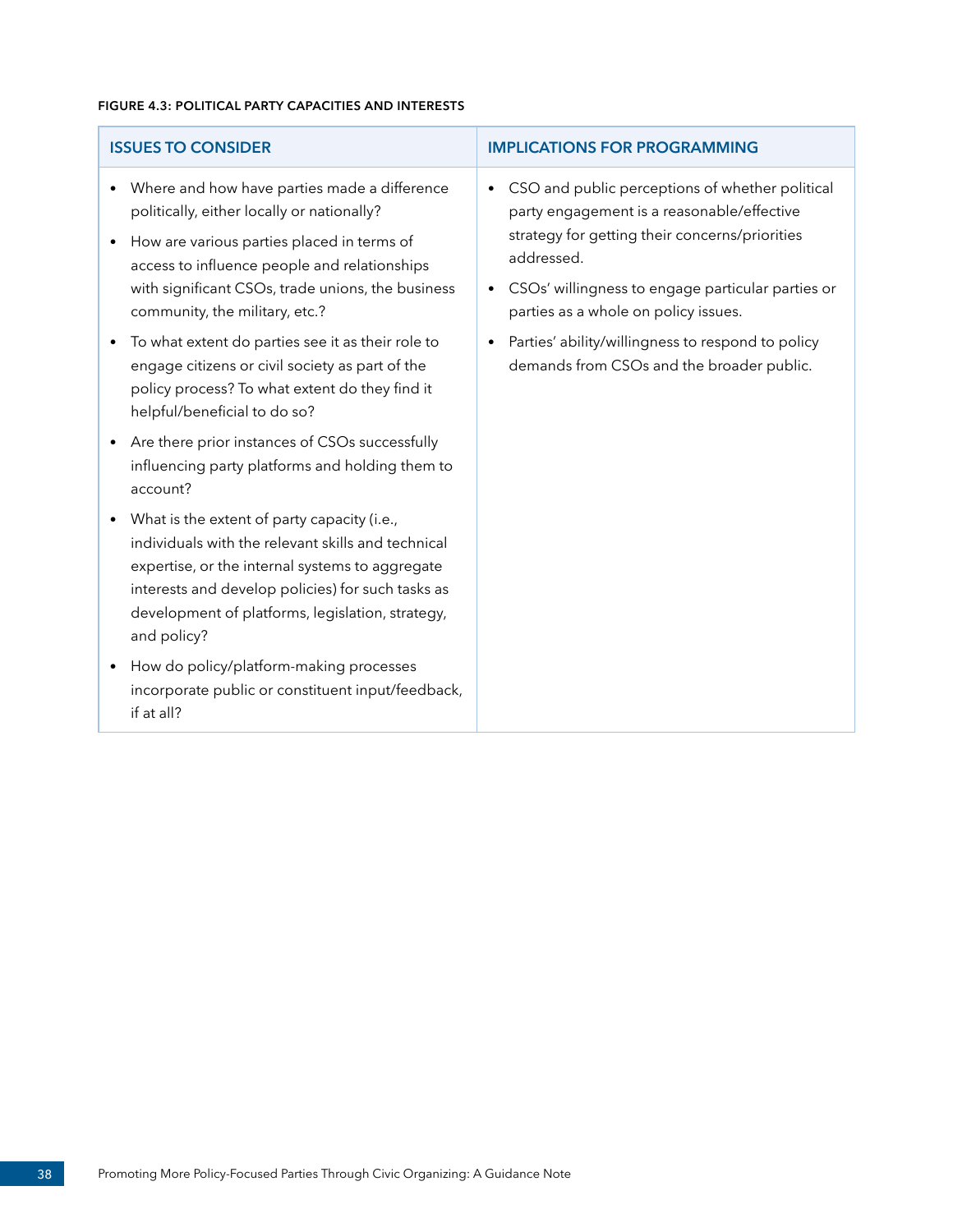#### **FIGURE 4.4: CSO CAPACITIES AND INTERESTS**

| <b>ISSUES TO CONSIDER</b>                                                                                                                                                                                                                  | <b>IMPLICATIONS FOR PROGRAMMING</b>                                                                                                                                      |
|--------------------------------------------------------------------------------------------------------------------------------------------------------------------------------------------------------------------------------------------|--------------------------------------------------------------------------------------------------------------------------------------------------------------------------|
| To what extent do CSOs have the capacity to<br>$\bullet$<br>educate/mobilize citizens and organize around<br>priority issues?                                                                                                              | Parties' perceptions of different CSOs as<br>legitimate representatives of citizens' interests or<br>educators.                                                          |
| Are CSOs considered credible representatives of<br>$\bullet$<br>citizen concerns?                                                                                                                                                          | Parties' perceptions of CSOs as credible experts<br>on policy issues.                                                                                                    |
| What types of civic associations, coalitions, or<br>networks exist, either formally or informally? What<br>is the history of their collaboration?                                                                                          | Parties' perceptions of CSOs and their<br>interventions as influential in shaping public<br>perceptions, including citizens' voting choices.                             |
| What are the current and historical relationships<br>between CSOs and parties? What type of<br>roles have CSOs played in party platform<br>development, citizen mobilization, debates, etc.?                                               | Parties' perceptions of CSOs that represent<br>historically marginalized groups as credible,<br>influential political actors<br>The existence of CSOs with the capacity, |
| Are there diverse CSOs with the capacity<br>to play different roles (e.g., policy research,<br>infomediaries, advocacy, etc.)?                                                                                                             | interest and influence to create coordinated and<br>sustained pressure for changes in political party<br>behavior.                                                       |
| To what extent is there a breadth of /the potential<br>for strategic alliances that allow CSOs to: access<br>information, collaborate with complementary<br>groups, and withstand/forfend possible backlash?                               |                                                                                                                                                                          |
| Where and how have CSOs had success in<br>influencing service delivery or policy change,<br>either locally or nationally?                                                                                                                  |                                                                                                                                                                          |
| What are the barriers impacting the organizing of<br>$\bullet$<br>CSOs led by women, young people, ethnic and<br>religious minority groups, people with disabilities,<br>LGBTI communities, and other historically<br>marginalized groups? |                                                                                                                                                                          |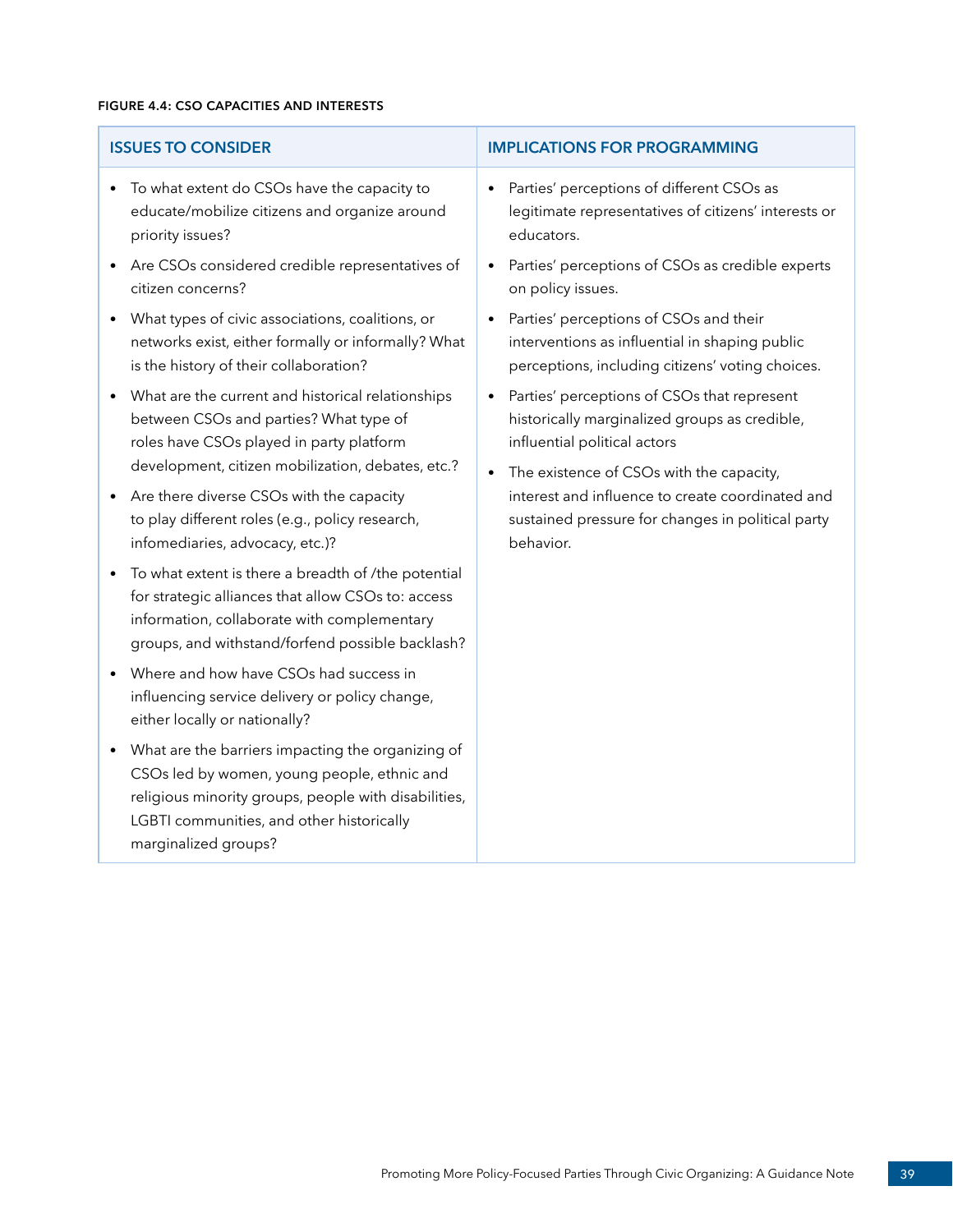2. Based on analysis of the different factors that could create risks or opportunities for the use of this approach, donors and implementers should set realistic expectations for progress towards more policyfocused politics.

This includes developing or supporting risk management strategies that recognize the potential for unintended consequences and resistance to change.48 In addition, donors and implementers should regularly monitor social, political, and economic developments and adjust program strategies and expectations where necessary.

For instance, events that foreshadow a narrowing of political space will likely require CSOs to adjust their activities. Risk management and "Do No Harm" considerations are particularly critical for marginalized populations, especially women, ethnic and religious minorities, and LGBTI communities, who can face disproportionate backlash for exercising their political voice. Implementers should work with local partners to carefully examine potential threats to their safety and that of other participants, and design interventions accordingly. Alternatively, a change in the leadership of a particular political party or changes in its support may make it more open to engaging civil society and to improving policy-focused outreach than in the past. Socioeconomic crises can also create openings for more policy-focused engagement between political parties and the people they are supposed to represent.<sup>49</sup>

Programs should more clearly articulate their anticipated pathways to change along with incremental measures of progress. In general, it is not realistic to expect that political parties and/or voters will transition from personalistic, clientelistic, or other forms of mobilizing support to policy-focused politicking over one election cycle. For instance, in communities that have little interaction with government officials and institutions, basic civic and voter education are essential and could be important precursors to demanding change or altering voter behavior. It may be helpful to distinguish between initial changes (or innovations) in party policy practices and progress towards making those innovations more widespread and then normalized. Over time, additional innovations may occur in response to changing conditions. Expectations should also be reviewed regularly based on changes in the operating context that negatively or positively affect prospects for change. While outcomes will vary based on the operating context and the program strategy, Figure 5 outlines some illustrative results for the emergence of more policy-focused political parties in response to civic organizing.

<sup>48</sup> In response to anti-vote buying campaigns and/or non-partisan election monitoring in particular areas, parties/candidates might reduce the use of such strategies in project intervention areas. For instance, research shows that efforts to raise awareness about corruption contributed to lower turnout in Mexico and in India, where voters seemed to favor/value politicians with criminal backgrounds focusing them on areas that are not included in program plans.

<sup>&</sup>lt;sup>49</sup> For instance, the Justice and Development Party, which emerged during Turkey's financial crisis in 2001, embraced economic liberalization, Brazil's Workers' Party emerged from unions when reforms threatened social security and other benefits, and South Korean parties' response to a financial crisis also spurred a greater focus on public policies. International Institute for Democracy and Electoral Assistance (IDEA). (2014). Politics Meets Policies: The Emergence of Programmatic Parties. Sweden, pp 51, [https://www.idea.int/publications/catalogue/](https://www.idea.int/publications/catalogue/politics-meets-policies-emergence-programmatic-political-parties) [politics-meets-policies-emergence-programmatic-political-parties](https://www.idea.int/publications/catalogue/politics-meets-policies-emergence-programmatic-political-parties) In the United States, the assassination of a president helped trigger the adoption of the Pendleton Act of 1882. This legislation began the country's move from a civil service based on merit rather than one based on political patronage. Fukuyama, Francis (2013). Democracy and the Quality of the State. Journal of Democracy 24, no. 4 pp. 5-16, [https://](https://www.journalofdemocracy.org/articles/democracy-and-the-quality-of-the-state/) [www.journalofdemocracy.org/articles/democracy-and-the-quality-of-the-state/](https://www.journalofdemocracy.org/articles/democracy-and-the-quality-of-the-state/)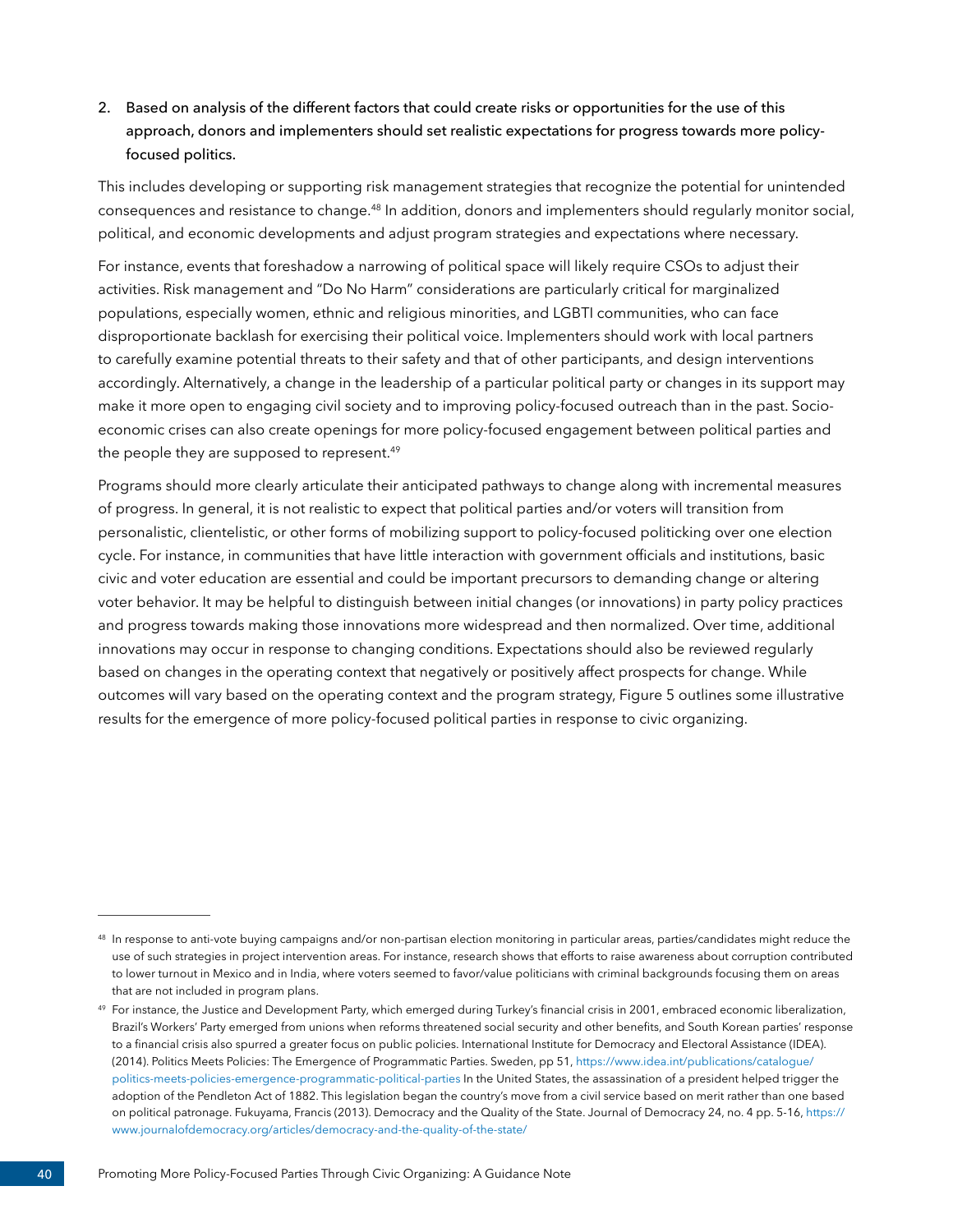## <span id="page-44-0"></span>**FIGURE 5: ILLUSTRATIVE SHORT, MEDIUM, AND LONG-TERM RESULTS**



Progress toward more policy-focused parties may not be linear. Even when implementers use adaptive management techniques, initial progress may accelerate, stall, or reverse in response to various developments outside the control of democracy support programs.

- Civic organizing mobilizes sufficient pressure to place new/enhanced demands on political parties.
- Civic organizing sparks a positive response/reaction from political parties.



- Parties adopt new policy practice(s) in response to civic pressure.
	- Political parties participate in candidate debates.
	- Political parties/candidates change behavior in response to anti-vote buying campaigns.
	- Political parties endorse/ embrace CSO policy proposals.
	- Political parties include new groups in their policy processes.
- Increased policy-based engagement between CSO/ citizens and political parties beyond the immediate electoral context.
- Civic organizing is sustained and/or adapted to maintain pressure on parties.
- Continued civic organizing helps to sustain/expand changes in party practices.



- New party policy practices are repeated or expanded to new areas/actors.
	- All major parties participate in candidate debates.
	- Further reductions in vote buying practices.
	- Political parties continue to include/expand CSOs and/ or marginalized groups in their policy processes.
- Citizens/CSOs and parties expectations of each other are redefined.
	- Citizens/CSOs expect parties to offer public policy proposals.
	- Voters choose between parties based on their policy proposals and/or policy performance.



- New party policy practices become normalized.
	- Political parties regularly participate in informative candidate debates.
	- Political parties believe that their public policy proposals are a significant factor in attracting votes.
	- Political parties regularly include marginalized groups and other citizens in their policy processes.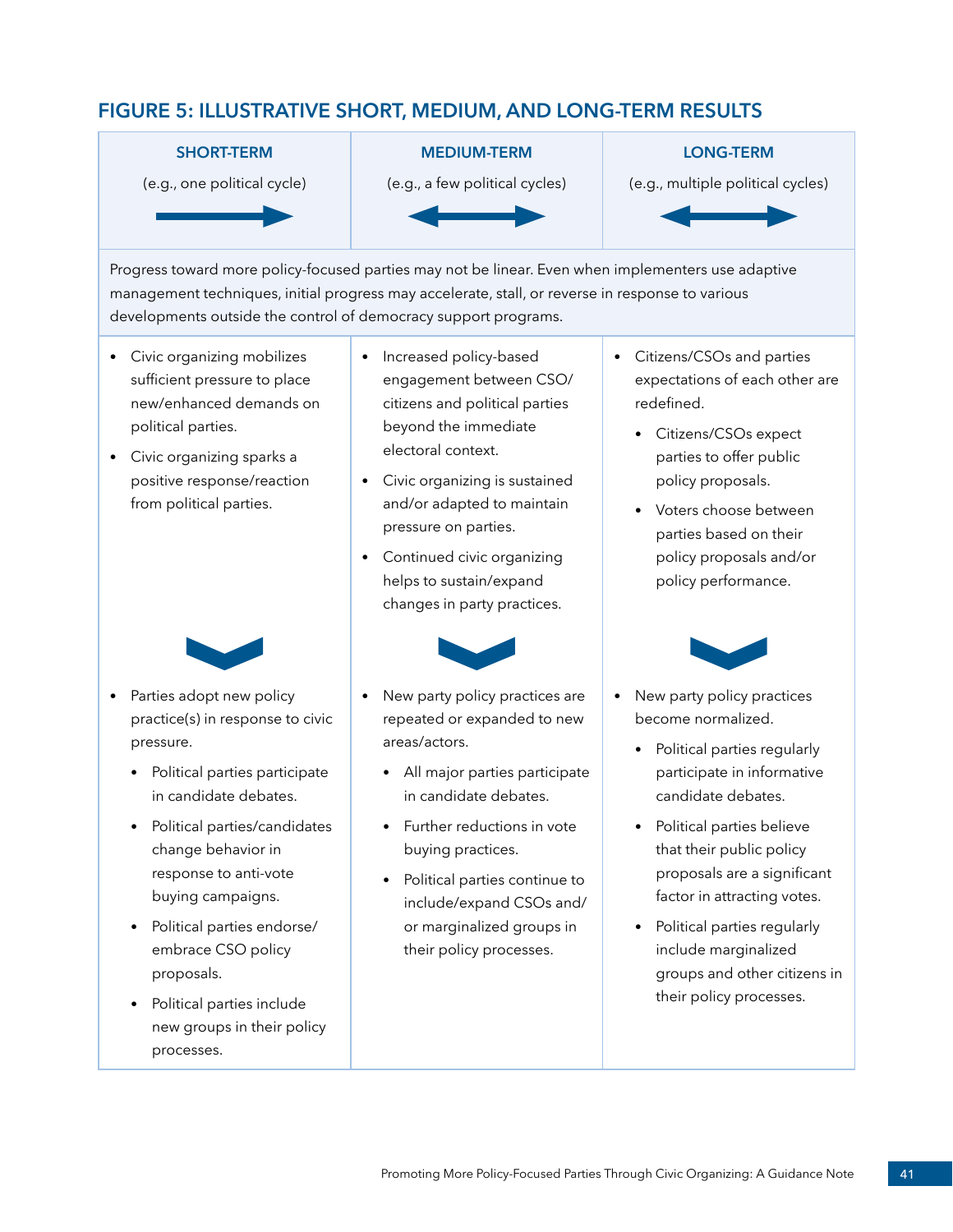#### 3. Plan for medium to long-term campaigns that incorporate a variety of interventions, and use multiple entry points, and can be sustained over time.

This includes identifying strategies for sustaining support to civil society and political parties throughout the political cycle, not solely during elections. As part of these efforts, donors should consider:

- How to ensure adequate time in the run-up to the polls and for sustained follow-up in the post-election period when using elections as an entry point;
- Ways to build in a sustainability focus from the conception phase. This may include combining organizational capacity building for CSOs – fundraising and financial management, for instance – with technical assistance; and
- Interventions and partnerships with universities, the media, and appropriate government agencies that can be replicated and sustained in a given country context.

Figure 6 outlines a series of questions that can be used to identify different entry points in a given program context.

While the case studies confirmed that different interventions can help move voters and parties towards more policy-focused politics, they also point to the need for multifaceted interventions. These conclusions are consistent with separate studies highlighting examples of how CSOs have: framed policy issues, proposed solutions, found evidence to support their position, built alliances with multiple stakeholders, established relationships with decision-makers, and compelled a response from their political leaders.50 Similarly, the social accountability community is increasingly focusing on the need for multi-stakeholder coalitions that are capable of engaging in sustained collective action well beyond a particular electoral cycle.<sup>51</sup>

For instance, even in countries where political parties do not routinely engage in extensive, consultative policy development processes, developing community platforms early in the process would allow civic groups more time to organize sustained campaigns around their policy priorities and to identify potential allies and entry points within different parties. In the post-election environment, groups can and should maintain pressure on political parties and elected officials to deliver on promises they made during the campaign or to make new commitments to address the contents of community platforms.

<sup>50</sup> NDI. (2017) Putting Elections to Work for Accountability. <https://puttingelectionstowork.ndi.org/>

 $51$  Ibid.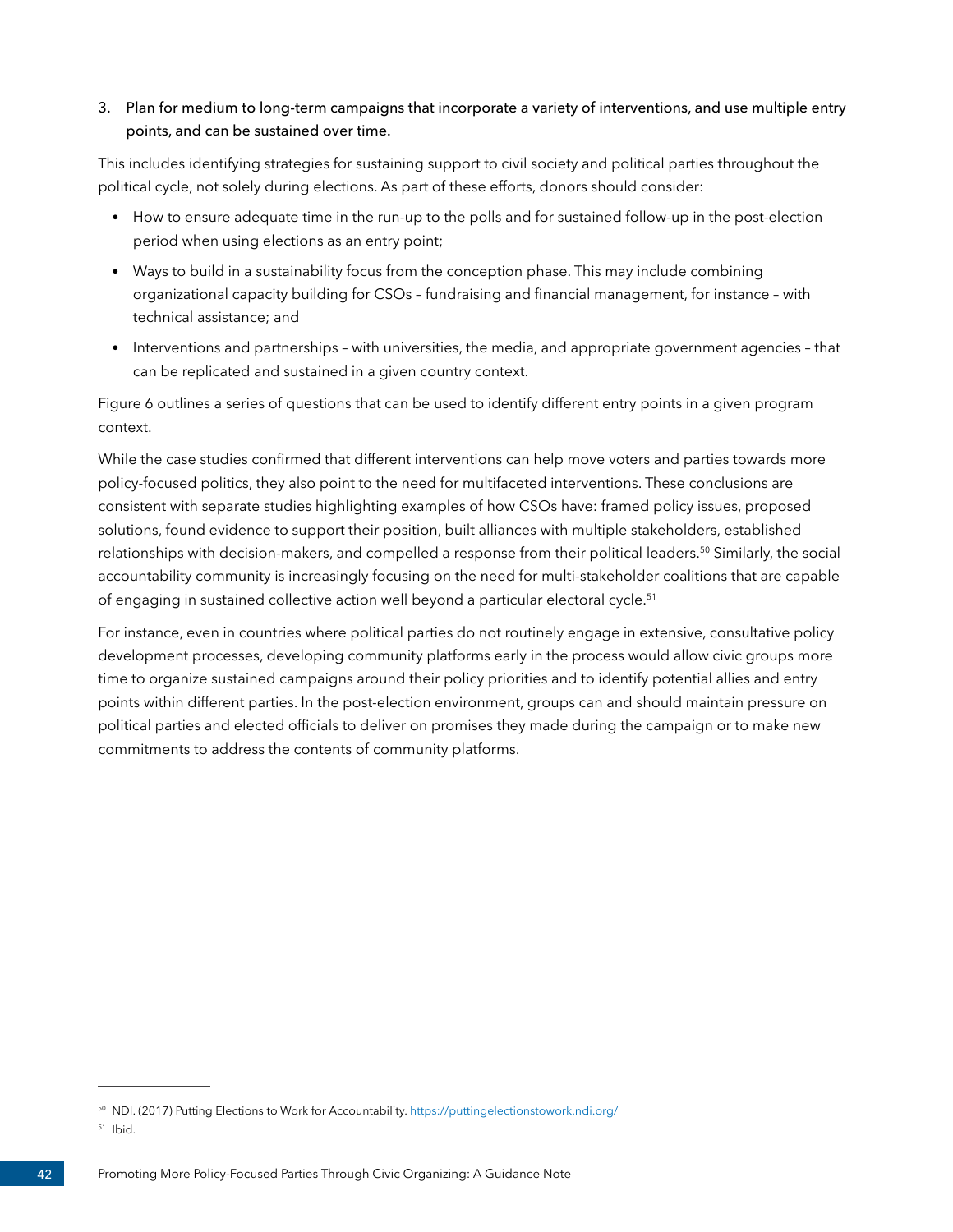## <span id="page-46-0"></span>**FIGURE 6: DETERMINING PROGRAM ENTRY POINTS**

- To what extent are political parties interested in, and have opportunities to, debate and influence public policy? Consider:
	- What incentive structures positively and negatively influence parties' interest in policy development (e.g., perceptions of ethnicity, patronage, or religion as more effective ways of mobilizing support or leader-centric, patriarchal party structures that do not promote participation)?
	- To what extent does the political environment support vibrant multi-party policy debate?
- What political processes or events are taking place or planned during the program duration (e.g., national or local elections, regulatory reforms, development planning)?
- What issues are dominating the political agenda (e.g., EU accession, extractive industry oversight, crises in particular sectors), and to what extent do these provide opportunities for engaging CSOs and parties in policy-focused efforts?
- Who are the potential champions for improved policy development within the parties, and where are they located (e.g., in selected parties, in elected office, at the grassroots level, at the national level, among traditionally marginalized groups)?
- What types of resistance might new behaviors face, and from whom within different parties and among program stakeholders? What strategies could be used to manage these risks?
- To what extent are citizens, civic groups, and the media explicitly trying to influence political party policy processes (in terms of process or content), and which of these groups could be strategic partners on the "demand side"? Consider:
	- Which organizations or groups of citizens have a specific set of issues they have been working on? Or, is there a well-defined constituency (e.g., women, youth, a specific community)?
	- What issues do citizens care most about (e.g., public health, water and sanitation, education)?
	- Are there existing mechanisms for citizen engagement with candidates and/or political parties (e.g., debates, town hall meetings, rallies)?
- How are different marginalized groups engaging in political processes, and what types of strategies might be needed to ensure their inclusion in programming and in political processes more broadly? Consider:
	- Differences within potential target marginalized groups (e.g., intersecting identities);
	- The extent to which messaging content and delivery may need to be adapted for different potential marginalized groups due to historic exclusion (e.g., language, lack of access to education);
	- The potential for alliances between marginalized groups and other CSOs; and
	- Potential for disproportionate safety and security risks for certain marginalized groups when conducting high-profile organizing activities.
- What resources do parties have available that could be used to strengthen policy development? Consider the extent to which parties have:
	- Functioning, active branches and wings;
	- An active and documented membership;
	- Representatives serving in legislatures (national or subnational) or individuals in the executive; and
	- Formal and informal relationships with think tanks, civil society, and other groups who could assist with policy development.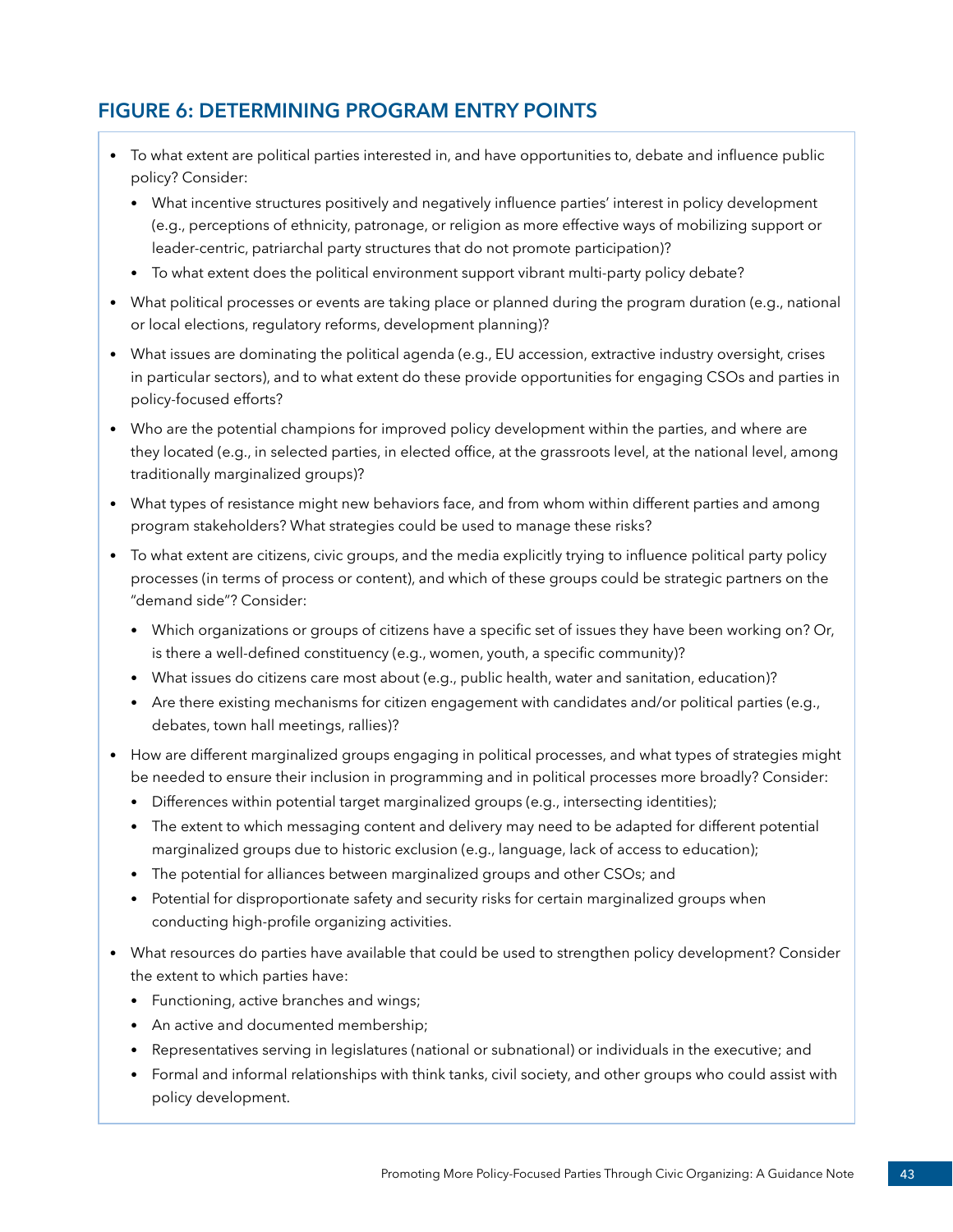Implementers and CSOs should:

- Ensure that messaging content and delivery methods are designed to promote meaningful participation by diverse citizens, especially those from marginalized communities;
- Link monitoring and information-sharing efforts with initiatives that involve strategic, citizen-led collective action that helps citizens exert pressure on their leaders;
- Explore ways to facilitate alliances and constructive engagement between different types of CSOs; and
- Use the media to expand the reach of civic education and advocacy campaigns and explore the potential for media coverage as an incentive for political parties to engage in more policy-focused communications.

Discrimination, including limited access to education and information, means that traditionally marginalized populations often lack basic knowledge about their rights and responsibilities as citizens, or opportunities to engage directly in political processes. Messaging content and delivery methods may need to be tailored to ensure that these groups are able to access, and can act upon, new information.

Political process monitoring and social accountability initiatives help create transparency and an evidence base around different sets of issues. But monitoring alone rarely results in real change, unless monitoring results are taken up by an advocacy campaign or the results are heavily publicized in a way that puts pressure on the political parties and the government.<sup>52</sup> A growing body of evidence suggests that producing data alone is insufficient to change behavior. Instead, efforts to share information with political leaders, which are then linked to strategic, citizen-led collective action, are much more likely to be successful in influencing decision makers. In addition, a forthcoming study has concluded that the type of information that is provided to voters matters. More specifically, information that explains what different officials/agencies are responsible for (including the types of outputs/services they are supposed to be delivering) is important in order to provide citizens the information they need to engage in accountability efforts.<sup>53</sup>

Given the different capacities that are required to influence policy processes, coalition building among CSOs will likely be important. It is unrealistic to expect a single CSO to play all the roles required in pushing political parties to become more policy-focused. For instance, a CSO that has strong skills in policy research may need to partner with a different group that is stronger on advocacy. In Slovakia, a combination of CSO approaches, including not only advocacy but also policy research, awareness raising, and monitoring efforts was critical to success. The most successful Roma advocacy efforts incorporated mainstream CSO allies who had more experience, resources, connections, and credibility with the public.

Traditional and social media can play powerful roles in extending the reach of civic and voter education and in amplifying civic organizing efforts, thereby helping to increase pressure on political parties and government. The opportunity to use media to communicate their policy proposals and to respond to citizen concerns can be a powerful incentive for political parties, especially in environments where politicians cannot readily access these channels.

 $52$  This is supported by a recent multi-country Metaketa study on information and political accountability which concluded that information needs to be complemented by other interventions. Cheney, Catherine (2017). What works? A new way to bring more evidence to development. Devex. <https://www.devex.com/news/what-works-a-new-way-to-bring-more-evidence-to-development-90653>; Fox, Jonathan (2015). Social Accountability: What does the Evidence Really Say? World Development Vol. 72: pp. 346–361. [https://reader.elsevier.com/](https://reader.elsevier.com/reader/sd/pii/S0305750X15000704?token=9F310213C6EE88D382499C77919662C3EE32F90C8E183E59E9A237A8426902B4DEA84345C5BF44D0DD26A1313D8BF4A3) [reader/sd/pii/S0305750X15000704?token=9F310213C6EE88D382499C77919662C3EE32F90C8E183E59E9A237A8426902B4DEA84345](https://reader.elsevier.com/reader/sd/pii/S0305750X15000704?token=9F310213C6EE88D382499C77919662C3EE32F90C8E183E59E9A237A8426902B4DEA84345C5BF44D0DD26A1313D8BF4A3) [C5BF44D0DD26A1313D8BF4A3](https://reader.elsevier.com/reader/sd/pii/S0305750X15000704?token=9F310213C6EE88D382499C77919662C3EE32F90C8E183E59E9A237A8426902B4DEA84345C5BF44D0DD26A1313D8BF4A3)

<sup>53</sup> Forthcoming research from Lila Tsai, Harvard Govlab and Varja Lipovsek, Twaweza.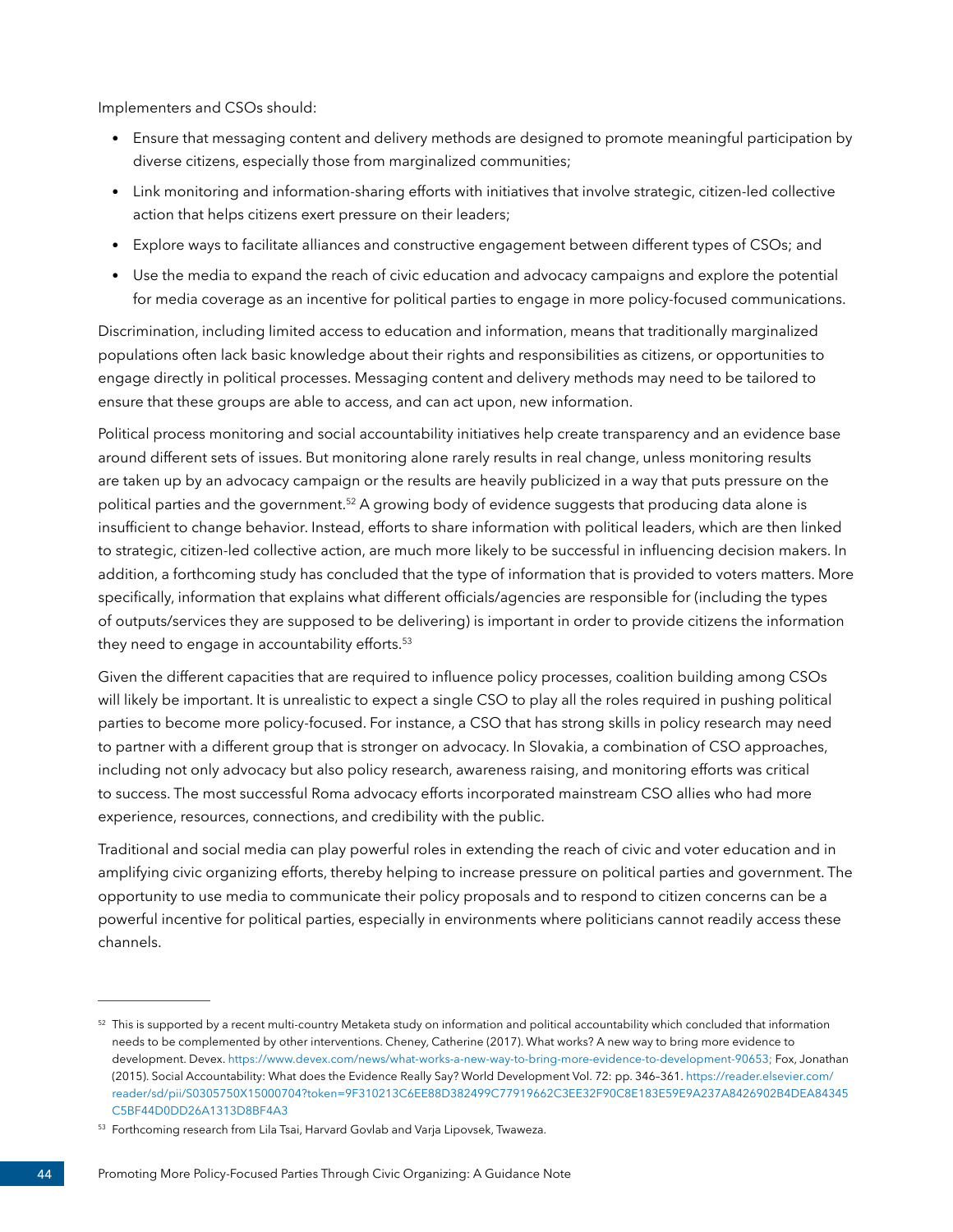4. For programs targeting marginalized groups, donors, implementers, and CSOs should consider the ways in which entrenched social norms may influence power relations and party responsiveness to demands from these groups. They should also carefully examine the appropriateness of opportunities to unite identity groups around shared issues and consider strategies that may be needed to build trust with the relevant community(ies).

As the Liberia and Slovakia experiences show, traditional gender and cultural norms can significantly influence the power relations between CSOs and parties, parties' willingness to be responsive to CSOs, and the time and strategy required for meaningful change to result. Medium to long-term strategies for challenging negative stereotypes and helping these groups build greater political power may be necessary.

Efforts to engage those with a shared identity marker around joint efforts need to carefully weigh the extent to which particular identities share common experiences, are willing to be identified primarily by one particular identity marker for the purpose of organizing, and can meaningfully coalesce around shared issues and use the same language to frame their priorities. Assessments conducted early during program design can be helpful in ensuring that interventions are appropriate for the context and the targeted communities. They can help improve understanding of not only the targeted communities, but also their history, culture, barriers, need priorities, and differences. Such assessments can also be helpful in identifying potential allies and champions within different government institutions, political parties, and other civil society groups.<sup>54</sup> They can also identify trust issues that may impede programming. In Slovakia, where Roma communities' distrust of outsiders could have impeded the ability to build partnerships, NDI hired staff with relevant language skills, knowledge of Roma culture, and experience with Roma communities. This was critical to building trust with and among Roma participants.

<sup>54</sup> CEPPS. Designing and Implementing Effective Lesbian, Gay, Bisexual, Transgender, and Intersex Democracy and Governance Programming. (2017) Washington, DC. pp 14. <https://drive.google.com/file/d/0Bx0f3Od-pmQiYnJtOHRPSEpSdjA/view?usp=sharing>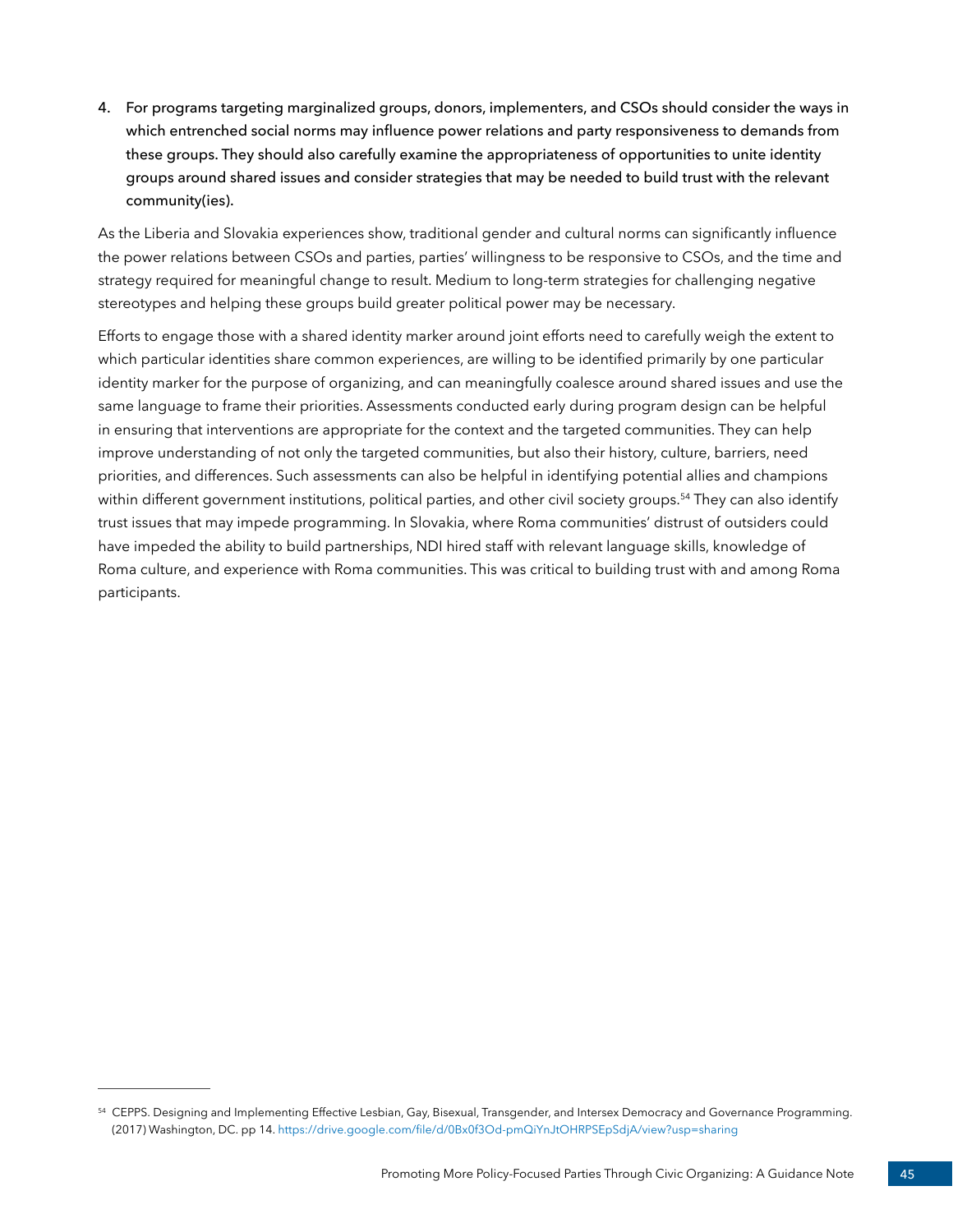# <span id="page-49-0"></span>**APPENDIX 1: LINES OF INQUIRY**

## LINES OF INQUIRY

The following lines of inquiry guided case study research.

#### **Individual Case Studies**

#### **General Context**

- To what extent are civic groups able to organize and express themselves without fear of reprisals?
- How competitive are elections?
- How institutionalized is the party system? What are the primary means by which parties/candidates mobilize voters (e.g., policy issues/provision of public goods, ethnicity, vote buying, etc.?)
- What is the history of engagement between political parties and civic groups?
- How did the context change over the course of the program? And how did contextual factors (and changes in these factors over time) affect program interventions and outcomes?
- How are public policies developed and implemented? (Consider which groups are involved and at what stage, as well as power relations based on gender, economic status, urban versus rural, and other identifiers)

#### **Party Outcomes**

- Did program outcomes vary by party and if so how/why?
- Where within parties did the program get the most traction (e.g., at the grassroots level or at the leadership level)? To what extent was the program designed to "scale up" improvements/innovations within parties? Or did this happen organically? What were some of the successes/challenges/lessons learned?
- What do parties see as the most significant outcomes and the benefits/challenges of engaging CSOs as a result of the program?

#### **Inclusion Strategies and Outcomes**

- What strategies did programs use to promote gender inclusion?
- What strategies did programs use to ensure the inclusion of marginalized groups (e.g., youth, ethnic minorities)?
- What were the outcomes and lessons learned from these strategies?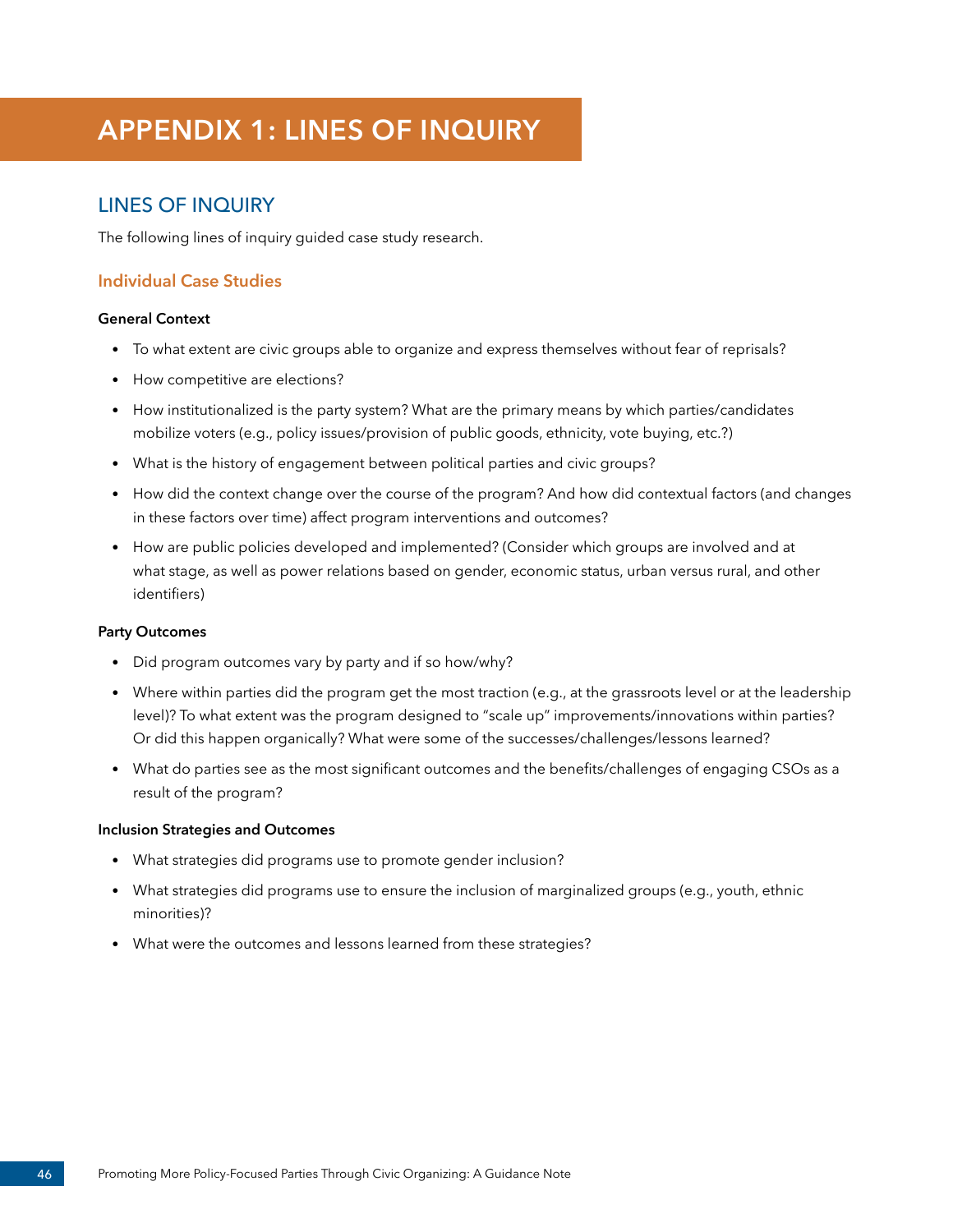#### **CSO Characteristics, Strategies and Outcomes**

- What types of CSOs did the program engage?
- Which CSOs/strategies had the most success and why? (e.g., group characteristics/capacities, types of strategies, and spaces used [claimed or invited spaces<sup>55</sup>])
- What do CSOs see as the most significant outcomes and the benefits/challenges of engaging parties (e.g., policy outcomes, relationship building, etc.)?

#### **Managing CSO-Party Dynamics**

• How did program staff balance their "mediation"/"convening" role in working with the demand (CSO) and "supply" (parties) sides?

#### **Lines of Inquiry for Cross-Country Analysis**

- What are the strengths and weaknesses, lessons learned, best practices, dos and don'ts of this approach? Where relevant, consider differences based on:
	- The context;
	- The type of intervention;
	- The characteristics of the civic group;
	- Inclusion of/impact on women; and
	- Inclusion of /impact on marginalized groups.

<sup>&</sup>lt;sup>55</sup> Claimed space is when "participation is based on citizen terms and objectives;" invited space is when "citizens are invited to participate by various kinds of authorities, be they government, supranational agencies, or non-governmental organizations." NDI. Political-Process Monitoring: Considering Outcomes and How They Can be Measured. (2012). Washington, DC. pp 5; 21. [https://www.ndi.org/sites/default/](https://www.ndi.org/sites/default/files/PPM-Considering-Outcomes.pdf) [files/PPM-Considering-Outcomes.pdf](https://www.ndi.org/sites/default/files/PPM-Considering-Outcomes.pdf)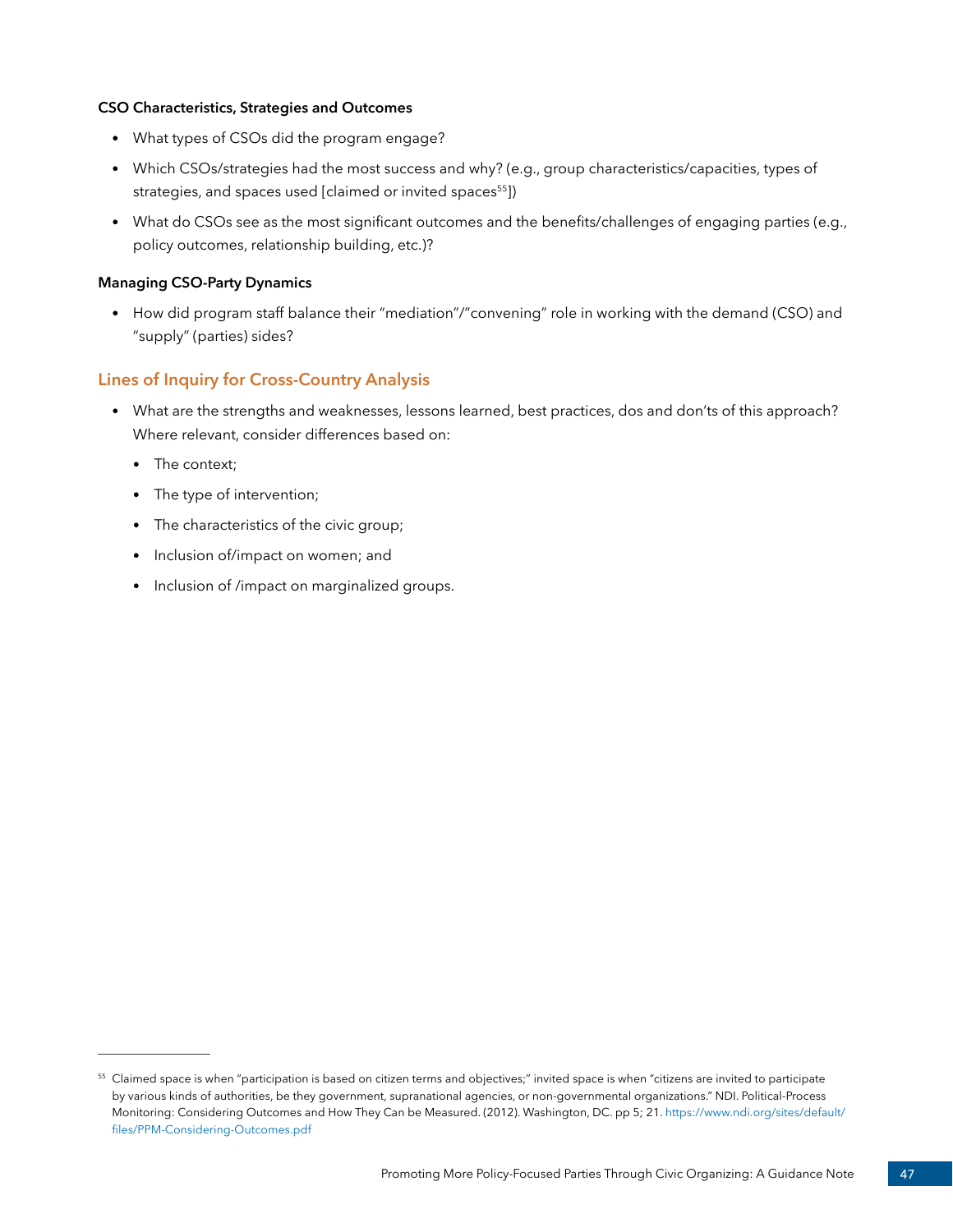# <span id="page-51-0"></span>**ADDITIONAL RESOURCES/FURTHER READING**

#### **POLITICAL PARTIES, POLITICAL REFORM AND SYSTEMS CHANGE**

- Cheesman, Nic; Pablo Luna, Juan; Kitschelt, Herbert; Paget, Dan; Rosenblat, Fernando; Sample, Kristen; Toro, Sergio; Valladares Molleda, Jorge; van der Staak, Sam; Wang, Yi-ting (2014). Politics Meets Policies: The Emergence of Programmatic Parties. International IDEA. Sweden. [https://www.idea.int/publications/](https://www.idea.int/publications/catalogue/politics-meets-policies-emergence-programmatic-political-parties?lang=en) [catalogue/politics-meets-policies-emergence-programmatic-political-parties?lang=en](https://www.idea.int/publications/catalogue/politics-meets-policies-emergence-programmatic-political-parties?lang=en)
- Kleinfeld, Rachel (2015). Improving Development Aid Design and Evaluation: Plan for Sailboats, Not Trains. Carnegie Endowment for International Peace. United States. [https://carnegieendowment.org/files/devt\\_](https://carnegieendowment.org/files/devt_design_implementation.pdf) [design\\_implementation.pdf](https://carnegieendowment.org/files/devt_design_implementation.pdf)
- Roche, Chris (2018). Developmental Leadership: What it is, why it matters, and how it can be supported. Developmental Leadership Program. United Kingdom. [https://res.cloudinary.com/dlprog/image/upload/](https://res.cloudinary.com/dlprog/image/upload/dqnba0YGWfCrO4GneJipxrdTJeTcLh7gX8wi49qU.pdf) [dqnba0YGWfCrO4GneJipxrdTJeTcLh7gX8wi49qU.pdf](https://res.cloudinary.com/dlprog/image/upload/dqnba0YGWfCrO4GneJipxrdTJeTcLh7gX8wi49qU.pdf)
- Whaites, Alan (2017). The Beginner's Guide to Political Economy Analysis. National School of Government International. United Kingdom. [https://assets.publishing.service.gov.uk/government/uploads/system/](https://assets.publishing.service.gov.uk/government/uploads/system/uploads/attachment_data/file/766478/The_Beginner_s_Guide_to_PEA.pdf) [uploads/attachment\\_data/file/766478/The\\_Beginner\\_s\\_Guide\\_to\\_PEA.pdf](https://assets.publishing.service.gov.uk/government/uploads/system/uploads/attachment_data/file/766478/The_Beginner_s_Guide_to_PEA.pdf)

#### **CIVIC ORGANIZING**

- National Democratic Institute (2014). Organizing and Producing Candidate Debates: An International Guide. United States Agency for International Development. United States. [https://www.](https://www.debatesinternational.org/sites/default/files/Organizing%20and%20Producing%20Candidate%20Debates-an%20NDI%20international%20Guide.pdf) [debatesinternational.org/sites/default/files/Organizing%20and%20Producing%20Candidate%20Debates](https://www.debatesinternational.org/sites/default/files/Organizing%20and%20Producing%20Candidate%20Debates-an%20NDI%20international%20Guide.pdf)[an%20NDI%20international%20Guide.pdf](https://www.debatesinternational.org/sites/default/files/Organizing%20and%20Producing%20Candidate%20Debates-an%20NDI%20international%20Guide.pdf)
- Larreguy, Horacio; Bowles, Jeremy (2018). Candidate Participation in Electoral Debates: An Experimental Design in Liberia. Evidence in Governance and Politics. United States. [http://egap.org/content/brief-55](http://egap.org/content/brief-55-candidate-participation-electoral-debates-experimental-encouragement-design-liberia) [candidate-participation-electoral-debates-experimental-encouragement-design-liberia](http://egap.org/content/brief-55-candidate-participation-electoral-debates-experimental-encouragement-design-liberia)
- Casey, Katherine; Bidwell, Kelly; Glennerster, Rachel (2016). Voter and Candidate Response to Political Debates. Evidence in Governance and Politics. United States. [http://egap.org/content/brief-37-voter-and](http://egap.org/content/brief-37-voter-and-candidate-response-political-debates)[candidate-response-political-debates](http://egap.org/content/brief-37-voter-and-candidate-response-political-debates)
- National Democratic Institute (2013). Citizen Participation and Technology. National Endowment for Democracy. United States. [https://www.ndi.org/sites/default/files/Citizen-Participation-and-Technology-an-](https://www.ndi.org/sites/default/files/Citizen-Participation-and-Technology-an-NDI-Study.pdf)[NDI-Study.pdf](https://www.ndi.org/sites/default/files/Citizen-Participation-and-Technology-an-NDI-Study.pdf)
- Green, Donald; Vasudevan, Srinivasan (2016). Diminishing the Effectiveness of Vote-Buying Through Voter Education. Evidence in Governance and Politics. United States. [http://egap.org/content/brief-38](http://egap.org/content/brief-38-diminishing-effectiveness-vote-buying-through-voter-education) [diminishing-effectiveness-vote-buying-through-voter-education](http://egap.org/content/brief-38-diminishing-effectiveness-vote-buying-through-voter-education)
- Marie Gonzales, Jose; Sampaco-Baddiri, Nassreena (2013). Campaigns Against Vote-Selling in the Philippines: Do Promises Work? Innovations for Poverty Action. United States. [https://www.poverty-action.](https://www.poverty-action.org/study/campaigns-against-vote-selling-philippines-do-promises-work) [org/study/campaigns-against-vote-selling-philippines-do-promises-work](https://www.poverty-action.org/study/campaigns-against-vote-selling-philippines-do-promises-work)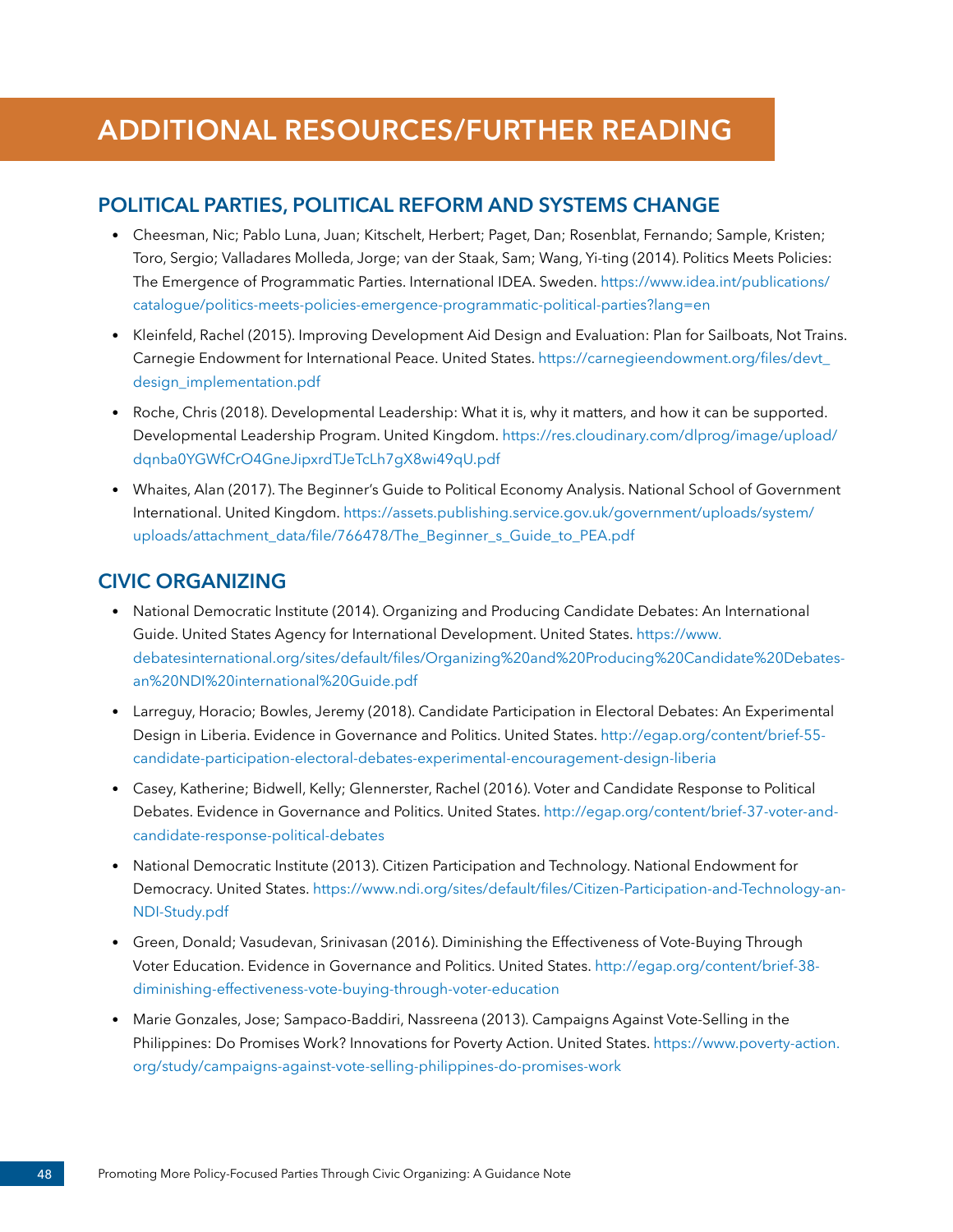- Young, John; Shaxson, Louise; Jones, Harry; Hearn, Simon; Datta, Ajoy; Cassidy, Caroline (2019). Rapid Outcome Mapping Approach: A Guide to Policy Engagement and Influence. Overseas Development Institute. United Kingdom. [https://www.odi.org/sites/odi.org.uk/files/odi-assets/publications-opinion](https://www.odi.org/sites/odi.org.uk/files/odi-assets/publications-opinion-files/9011.pdf)[files/9011.pdf](https://www.odi.org/sites/odi.org.uk/files/odi-assets/publications-opinion-files/9011.pdf)
- Results for Development (2018). A Brief on Evidence Translation and Translators. United States. [https://www.r4d.org/wp-content/uploads/R4D\\_EIP-TranslatorBrief\\_F\\_WEB.pdf](https://www.r4d.org/wp-content/uploads/R4D_EIP-TranslatorBrief_F_WEB.pdf)
- National Democratic Institute (2018). Putting Elections to Work for Accountability. United States. <https://puttingelectionstowork.ndi.org/>
- Fox, Jonathan (2014). Social Accountability: What Does the Evidence Really Say? Global Partnership for Social Accountability. United States. [http://gpsaknowledge.org/wp-content/uploads/2014/09/Social-](http://gpsaknowledge.org/wp-content/uploads/2014/09/Social-Accountability-What-Does-Evidence-Really-Say-GPSA-Working-Paper-1.pdf)[Accountability-What-Does-Evidence-Really-Say-GPSA-Working-Paper-1.pdf](http://gpsaknowledge.org/wp-content/uploads/2014/09/Social-Accountability-What-Does-Evidence-Really-Say-GPSA-Working-Paper-1.pdf)
- Pompi, Kourtney; Kohlmoos, Lacey (2010). Political-Process Monitoring: Activist Tools and Techniques. National Democratic Institute. United States. [https://www.ndi.org/sites/default/files/1-PPM-Intro-Sections.](https://www.ndi.org/sites/default/files/1-PPM-Intro-Sections.pdf) [pdf](https://www.ndi.org/sites/default/files/1-PPM-Intro-Sections.pdf)
- National Democratic Institute (2012). Political-Process Monitoring: Considering the Outcomes and How They Can be Measured. NDI. United States. [https://www.ndi.org/sites/default/files/PPM-Considering-](https://www.ndi.org/sites/default/files/PPM-Considering-Outcomes.pdf)[Outcomes.pdf](https://www.ndi.org/sites/default/files/PPM-Considering-Outcomes.pdf)

### **INCLUSION**

- National Democratic Institute for International Affairs (2018). Youth Political Participation Programming Guide. National Endowment for Democracy. United States. <https://youthguide.ndi.org/>
- Consortium for Elections and Political Process Strengthening (2017). GEPT Guidance Note: Designing and Implementing Effective Lesbian, Gay, Bisexual, Transgender, and Intersex Democracy and Governance Programming. United States Agency for International Development. United States. [https://drive.google.](https://drive.google.com/file/d/0Bx0f3Od-pmQiYnJtOHRPSEpSdjA/view) [com/file/d/0Bx0f3Od-pmQiYnJtOHRPSEpSdjA/view](https://drive.google.com/file/d/0Bx0f3Od-pmQiYnJtOHRPSEpSdjA/view)
- O'Neil, Tam; Domingo, Pilar (2016). Women and power: Overcoming barriers to leadership and influence. Overseas Development Institute. United Kingdom. [https://www.odi.org/sites/odi.org.uk/files/resource](https://www.odi.org/sites/odi.org.uk/files/resource-documents/10443.pdf)[documents/10443.pdf](https://www.odi.org/sites/odi.org.uk/files/resource-documents/10443.pdf)
- O'Connell, Shannon (2015). Policy Development and Policy Advocacy. National Democratic Institute. United States. [https://www.ndi.org/sites/default/files/Policy%20Development%20and%20Advocacy%20](https://www.ndi.org/sites/default/files/Policy%20Development%20and%20Advocacy%20Workbook_EN.pdf) [Workbook\\_EN.pdf](https://www.ndi.org/sites/default/files/Policy%20Development%20and%20Advocacy%20Workbook_EN.pdf)
- Rohwerder, Brigitte (2015). Disability Inclusion. GSDRC Applied Knowledge Services. United Kingdom. <http://www.gsdrc.org/wp-content/uploads/2015/11/DisabilityInclusion.pdf>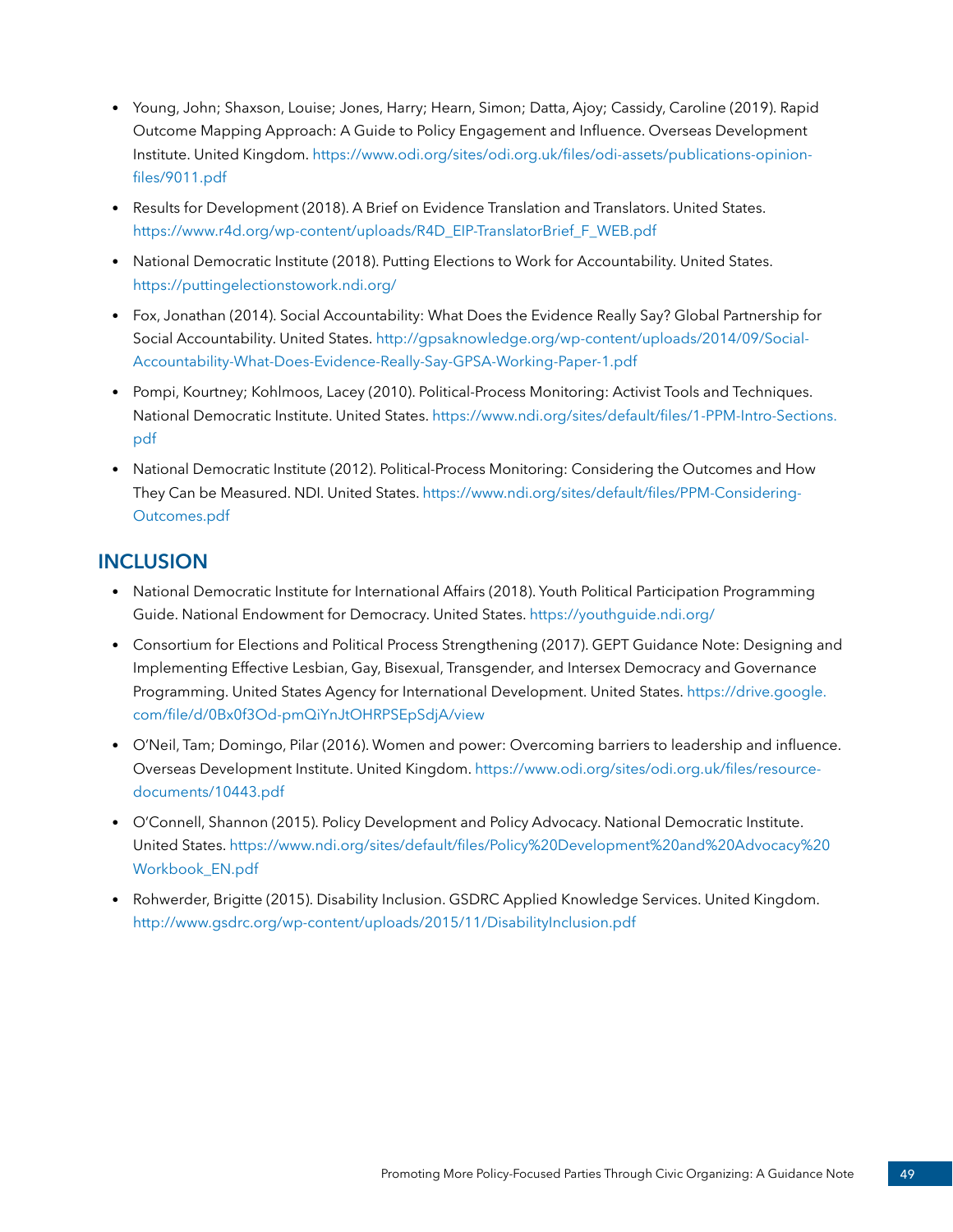## **NOTES**

| - |
|---|
|   |
|   |
|   |
|   |
|   |
|   |
|   |
|   |
|   |
|   |
|   |
|   |
|   |
|   |